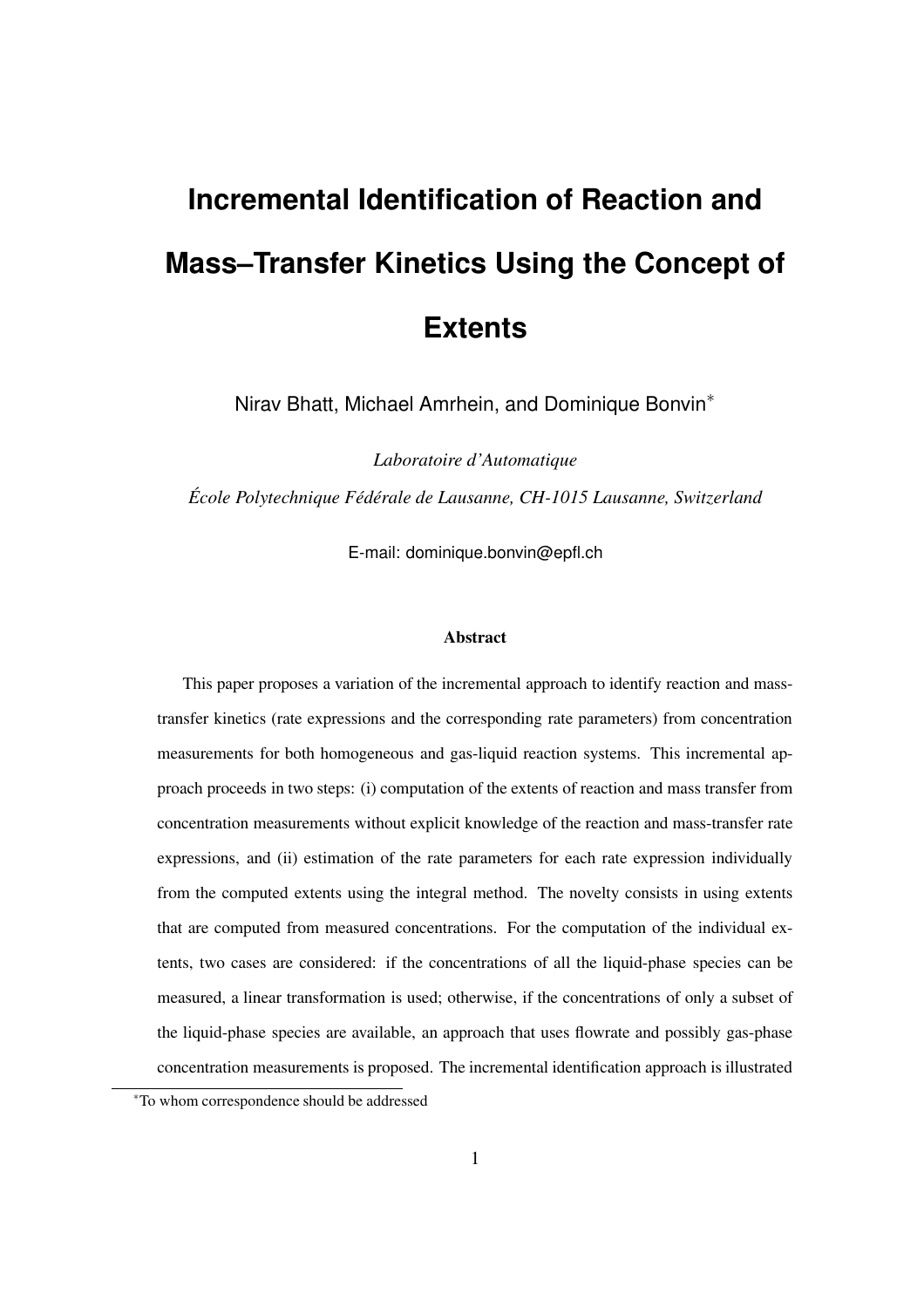in simulation via two reaction systems, namely the homogeneous acetoacetylation of pyrrole and the gas-liquid chlorination of butanoic acid.

# **Introduction**

Dynamic models are used to analyze, monitor, control and optimize reaction systems. These models are often based on first principles and describe the evolution of the states (number of moles, temperature and volume) by means of conservation equations of differential nature and constitutive equations of algebraic nature. The models include information regarding the underlying reactions (stoichiometry and kinetics), the transfer of species between phases (mass-transfer kinetics), and the operation of the reactor (initial conditions, inlet and outlet flows, operational constraints). The identification of reaction and mass-transfer kinetics (rate expressions and the corresponding rate parameters) represents the main challenge in building first-principles models for reaction systems. The rate expressions, which are typically chosen from a set of candidates, need to be confronted to measured data. The identification task can be performed globally in one step via a simultaneous approach, or successively over several steps via an incremental approach, as discussed next.

*Simultaneous identification* proceeds as follows. From a library of reaction pathways and rate expressions, one chooses a rate expression candidate for the reaction system and estimates the rate parameters by comparing model predictions and measured data. The approach is termed 'simultaneous identification' since all reaction and mass transfer kinetics are identified simultaneously. The procedure needs to be repeated for all rate expression candidates. The candidate with the best fit is usually selected. Issues like parameter and structural identifiability<sup>1,2</sup> and experimental planning3,4 are important to guarantee parameter estimates with little correlation and narrow confidence intervals. The main advantage of simultaneous identification is that it can deal with complex reaction and mass-transfer kinetics and lead to optimal parameters in the maximum-likelihood sense.<sup>5</sup> However, simultaneous identification can be computationally costly when several candidates are available for each rate expression. Furthermore, since the global model is fitted so as to reduce the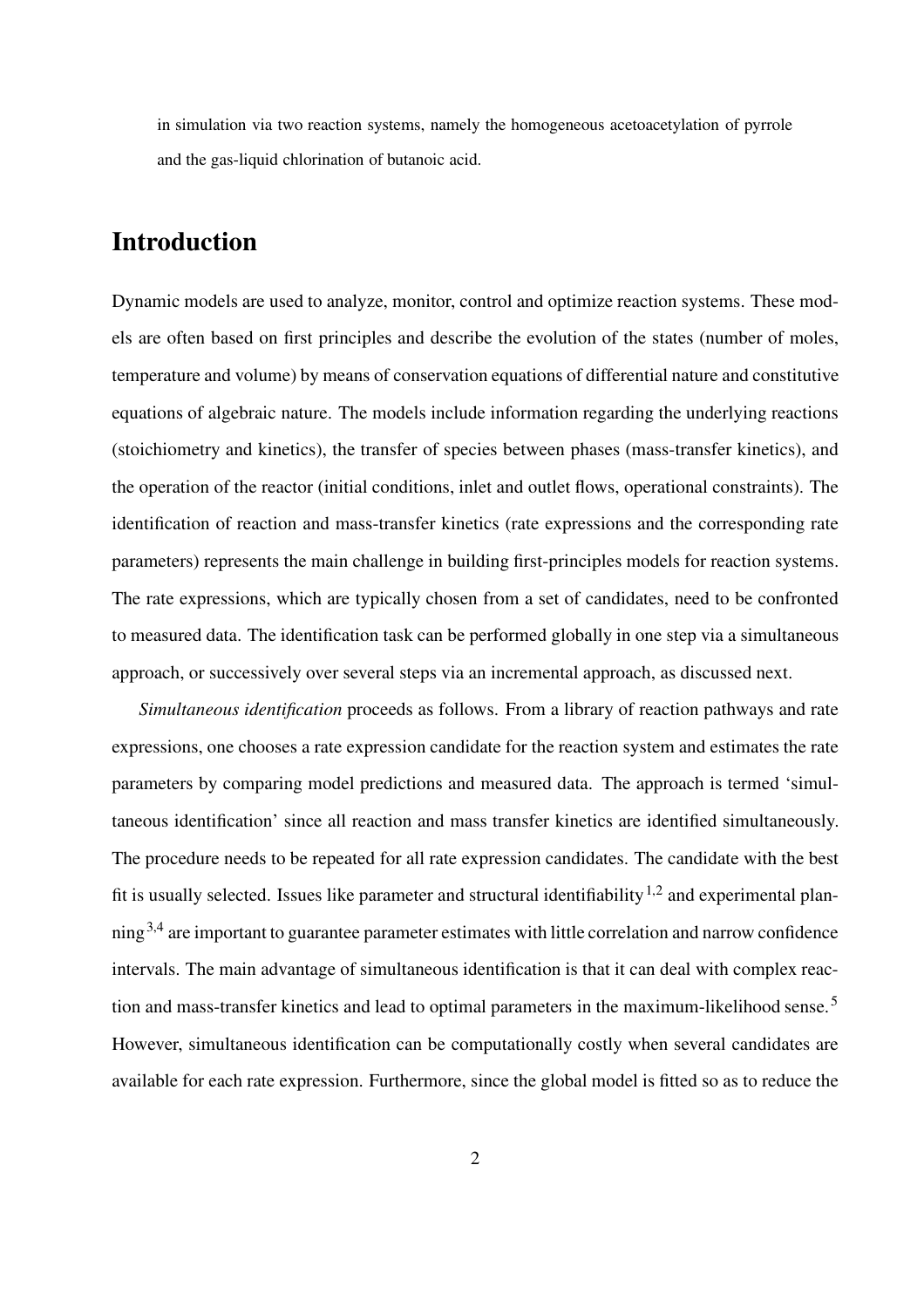prediction error, structural mismatch in one part of the model will typically result in errors in all the rate parameters. Finally, it is often difficult to choose suitable initial parameter values, which may lead to convergence problems.<sup>6</sup>

On the other hand, *incremental identification* decomposes the identification task into a set of subproblems.<sup>7–10</sup> First, the reaction stoichiometry is identified from measured concentrations. For this, each reaction can be determined individually without explicit knowledge of reaction kinetics using target factor analysis (TFA).<sup>11,12</sup> Incremental TFA has been proposed to remove the variability associated with a reaction, once it has been accepted, before continuing target testing for the other reactions.<sup>13</sup> The next step computes the rate profiles of reaction and mass transfer from measured data and the known stoichiometry. Finally, the rate parameters are estimated from the computed rate profiles. For each subproblem, the number of model candidates can be kept low. This approach is also termed 'individual identification' since each reaction and mass transfer can be dealt with individually.

Regarding the identification of reaction and mass-transfer kinetics from measured data, two methods can be distinguished depending on the way data are handled, namely the differential and the integral methods.14,15 These two methods are detailed next.

- In the *differential method*, reaction rate profiles are computed through differentiation of concentration data. Furthermore, individual rate profiles can be computed upon knowledge of the stoichiometry. Then, for a given reaction, a rate expression is proposed and its parameters are estimated by fitting the simulated rate profile to the computed values. Note that the differentiation of measured concentrations is a difficult task due to noise and the sparsity of measurements.<sup>16</sup>
- In the *integral method*, the rate expressions are integrated analytically or numerically to predict concentrations, and the unknown rate parameters are estimated by fitting these predictions to measured concentrations. The integral method is computationally intensive because of the need to integrate the rate expressions for each set of parameter values proposed by the optimization algorithm. However, in the absence of structural uncertainty and for Gaussian mea-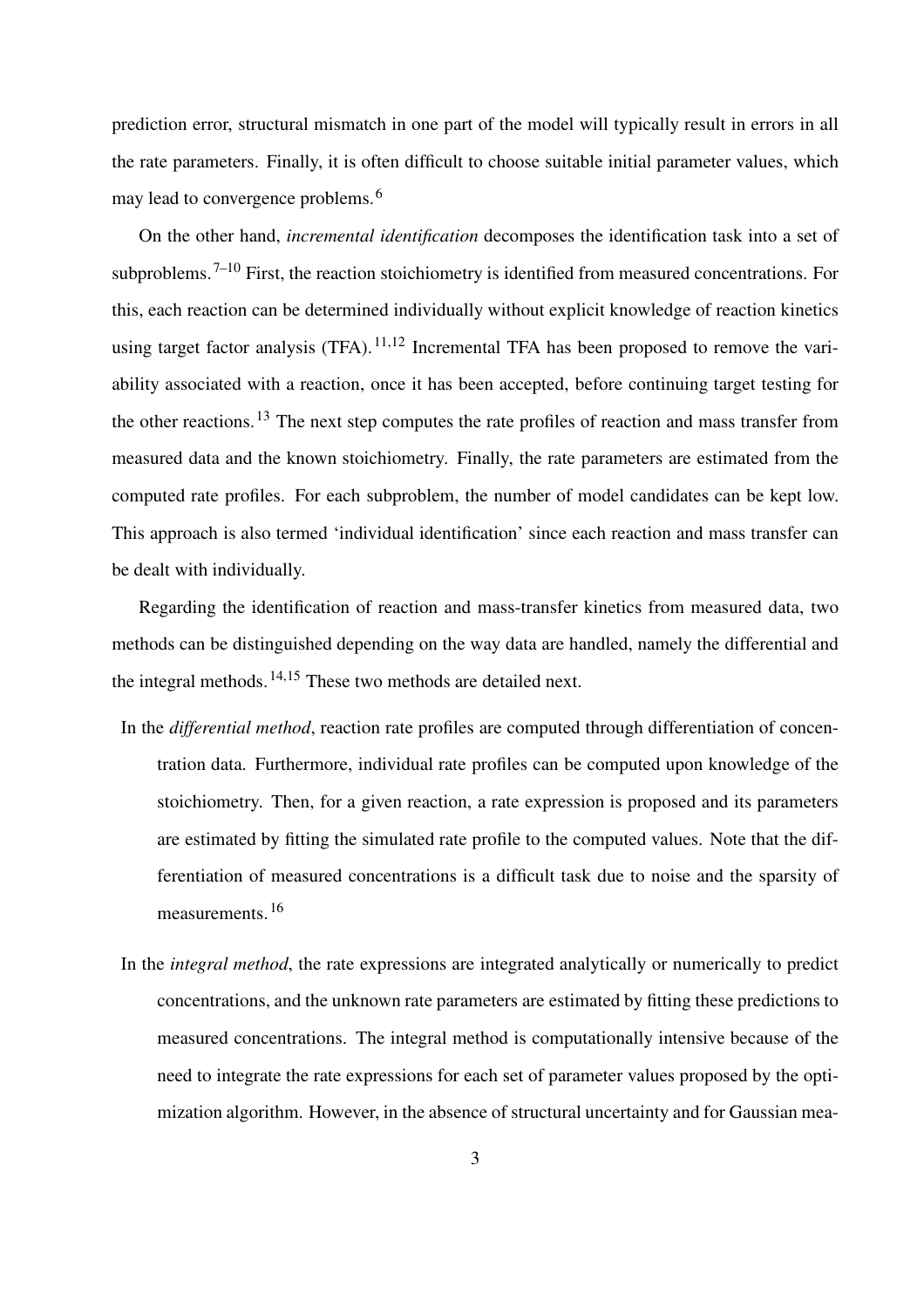surement noise, the integral method leads to optimal estimates in the maximum-likelihood sense.<sup>6,17</sup>

The simultaneous and incremental approaches, which use the integral and differential methods, respectively, are illustrated in Figure 1 for homogeneous reaction systems:

- Path "1" indicates the simultaneous identification approach that uses the integral method, whereby the rate expressions for all reactions are integrated to predict concentrations that are fitted to measured values via a least-squares problem.
- Path "2" represents the incremental identification approach that uses the differential method, whereby the rate profile of the *i*th reaction is computed by differentiation of concentration measurements and use of information regarding the stoichiometry, the inlet composition, the volume, and the inlet and outlet flowrates. The *i*th rate model, which is chosen from a library of rate expressions, is fitted to the computed rate profile via a least-squares problem. Unfortunately, numerical differentiation introduces a bias in the computed rate profiles, thus leading to suboptimal parameters.<sup>6,7</sup> Hence, as part of a final adjustment step, simultaneous identification using the model structure identified by incremental approach is often performed to obtain unbiased parameter estimates.

For the sake of completeness, two special cases of generalized simultaneous and incremental approaches available in the literature are briefly mentioned next.

A framework for automatic modeling of chemical/biochemical reaction systems (TAM-C/B) based on concentrations and calorimetric data has been proposed.<sup>18</sup> TAM uses an automatic iterative procedure that imitates the human expert in modeling reaction systems. From measured data, TAM first generates a qualitative description of the dynamic behavior of the reaction system using a fuzzy interval identification method.<sup>18</sup> Then, based on the resulting qualitative description, prior knowledge regarding the reaction stoichiometry and a rule-based library, TAM postulates possible rate expressions and fits the global model to the concentrations and calorimetric data.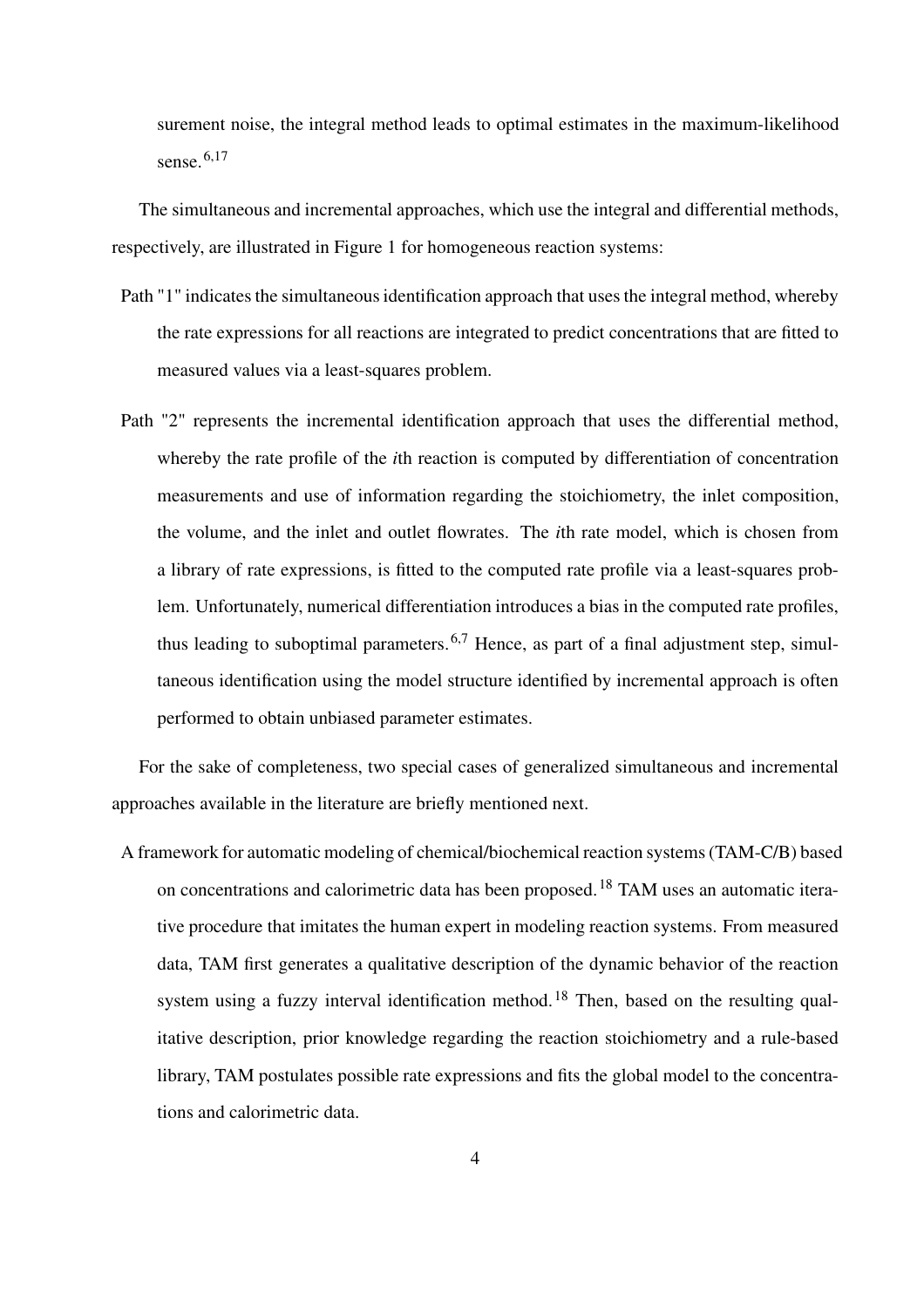Experiments, measurements and required information



Figure 1: Schematic comparison of the simultaneous and incremental identification approaches for homogeneous reaction systems. Path "1": simultaneous approach that uses the integral method to integrate all candidate rate expressions; Path "2": incremental approach that uses the differential method to differentiate concentrations; Path "3": incremental approach that uses the integral method to integrate a single rate expression at the time.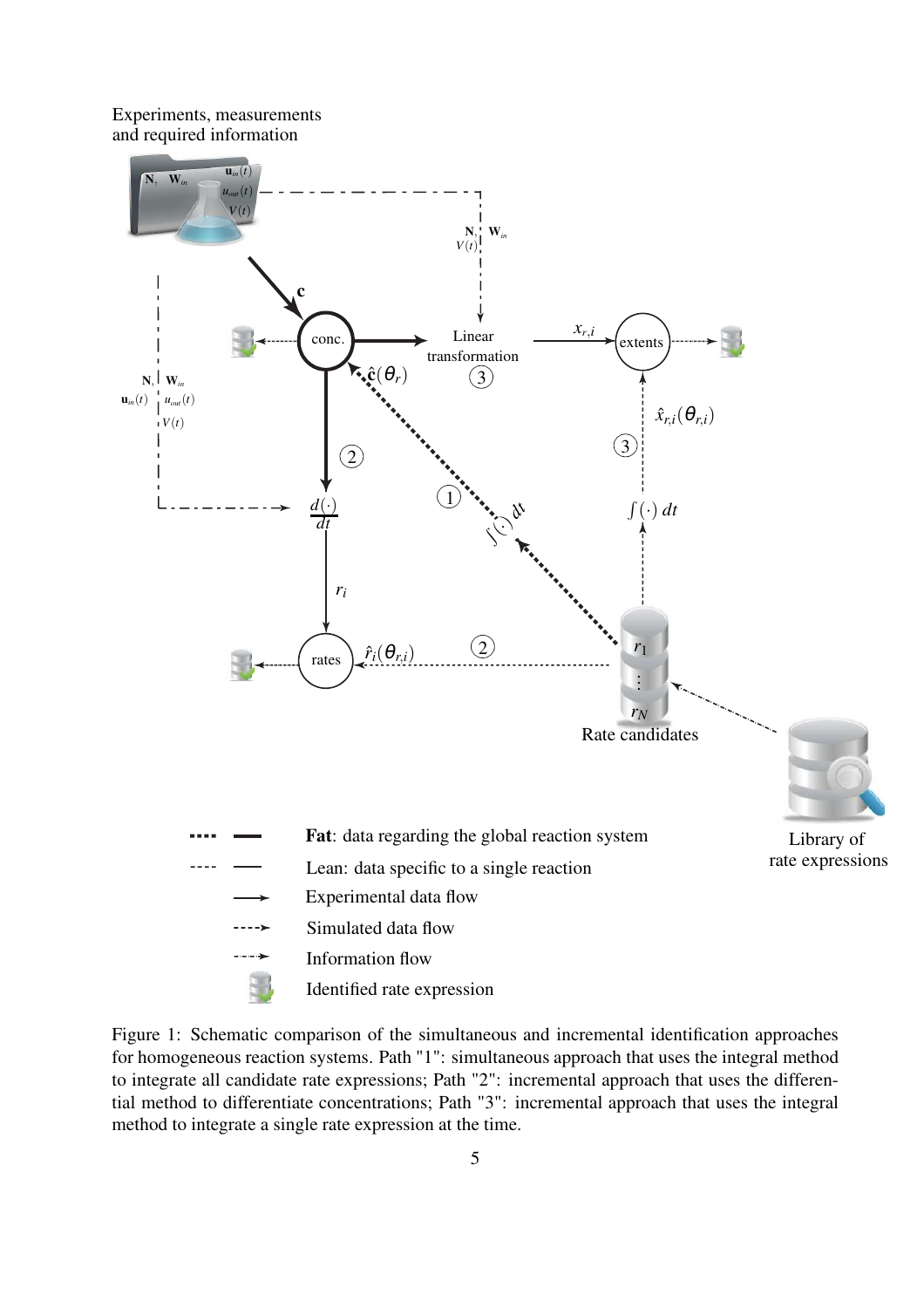An iterative model identification framework that investigates model deficiencies and estimates nonparametric functional relationships from concentration data has also been proposed.<sup>19,20</sup> The authors suggest adding a stochastic process to selected mole balances exhibiting possible uncertainty. The mole balances with large fitted stochastic parameters are pinpointed as having model deficiencies. The modeler can then refine the pinpointed model equations in the next iteration.

This paper will develop an *incremental identification* approach that relies on the *integral method*, thereby combining the strengths of the incremental approach (can handle each rate individually) and the integral method (optimal handling of measurement noise). This endeavor will use the concept of *extents of reaction and mass transfer*.

In a batch reactor, the change in the extent of a reaction is given by the change in the number of moles of any species due to that reaction divided by the corresponding stoichiometric coefficient. Recently, Amrhein et al.<sup>21</sup> proposed a linear transformation that computes the extents of reaction from the numbers of moles in homogeneous reaction systems with inlet and outlet streams. The transformation uses only information regarding the stoichiometry, the inlet composition and the initial conditions, that is, it does not require rate expressions nor inlet and outlet flowrates. The approach has been extended to compute the extents of reaction and mass transfer in gas-liquid (G– L) reaction systems by Bhatt et al.  $^{22}$  using only information regarding the stoichiometry, the inlet composition, the initial conditions, and the knowledge of the species transferring between phases.

As already mentioned, this paper proposes a novel variation of the incremental approach for the identification of reaction systems, which is based on the integral method. This novel incremental identification approach uses the concept of extents and corresponds to Path "3" in Figure 1. It proceeds in two steps as follows:

- 1. Data transformation. Measured concentrations are transformed, without explicit knowledge of rate expressions, to individual extents of reaction and mass transfer.
- 2. Identification of reaction and mass-transfer kinetics. The rate parameters of a candidate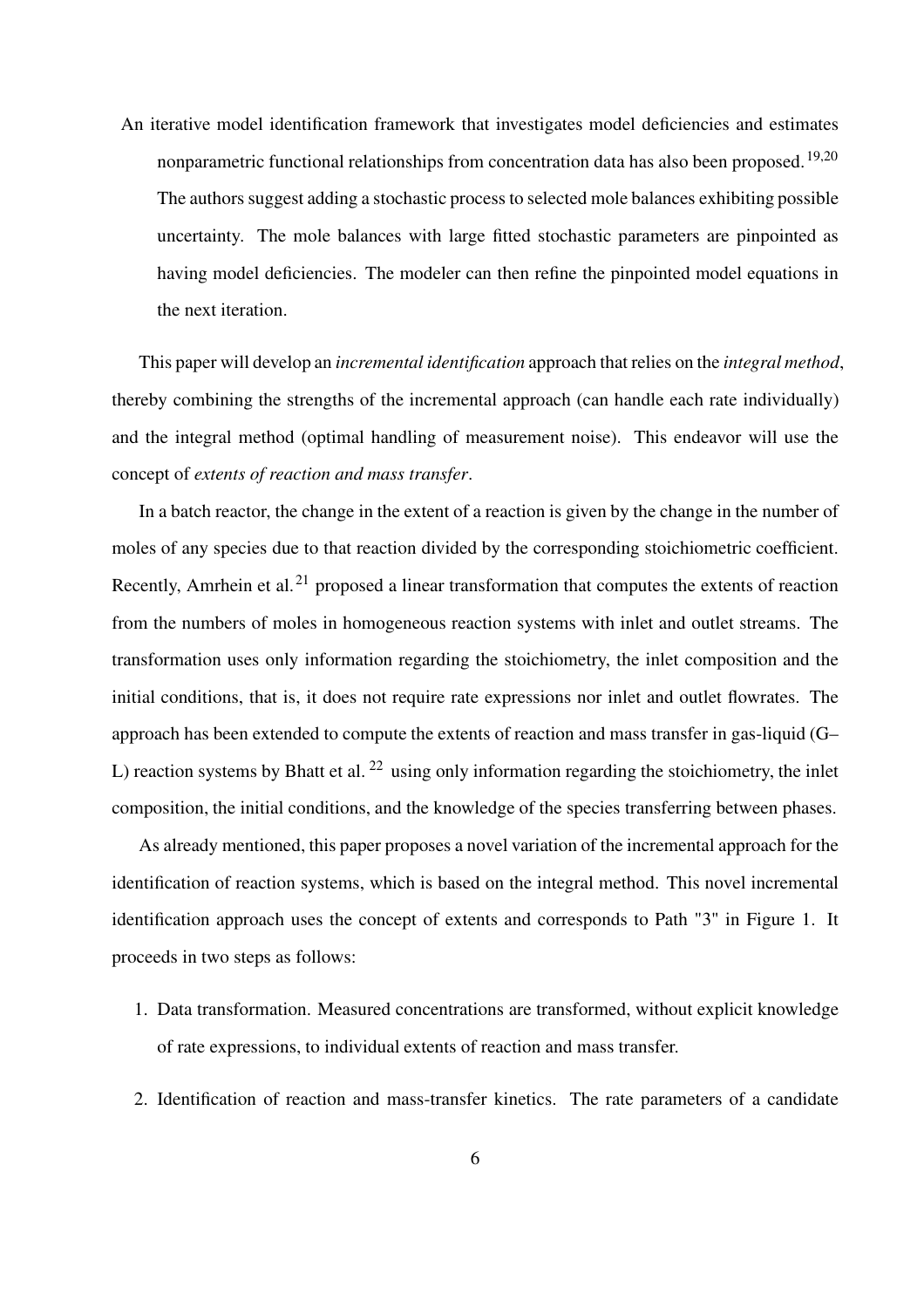reaction or mass-transfer rate expression are estimated by comparing predicted (using the integral method) and computed (using the transformation) extents.

In practice, concentrations of all the species are difficult to measure on-line. However, a subset of the concentrations and the flowrates can be measured on-line. For such cases, it is shown that the proposed incremental approach allows computing the individual extents of reaction and mass transfer using information on the inlet and outlet flowrates.

The paper is organized as follows. First, models of homogeneous and G–L reaction systems are briefly reviewed. Then, various procedures to compute the extents of reaction and mass transfer from measured data are developed; two cases are considered depending on whether or not all liquid-phase concentrations are measured. The next section describes the estimation of rate parameters from computed extents using the integral method. The proposed incremental identification approach is illustrated in simulation through two reaction systems, namely the acetoacetylation of pyrrole in a homogeneous reactor and the chlorination of butanoic acid in a G–L reactor. The last section concludes the paper.

### **Preliminaries**

This section develops the models of homogeneous and G–L reaction systems with inlet and outlet streams.

### **Model of open homogeneous reaction systems**

The mole balance equations for a homogeneous reaction system involving *S* species, *R* reactions, *p* inlet streams and one outlet stream can be written generically as follows:

$$
\dot{\mathbf{n}}(t) = \mathbf{N}^{\mathrm{T}} V(t) \mathbf{r}(t) + \mathbf{W}_{in} \mathbf{u}_{in}(t) - \frac{u_{out}(t)}{m(t)} \mathbf{n}(t), \qquad \mathbf{n}(0) = \mathbf{n}_0,
$$
\n(1)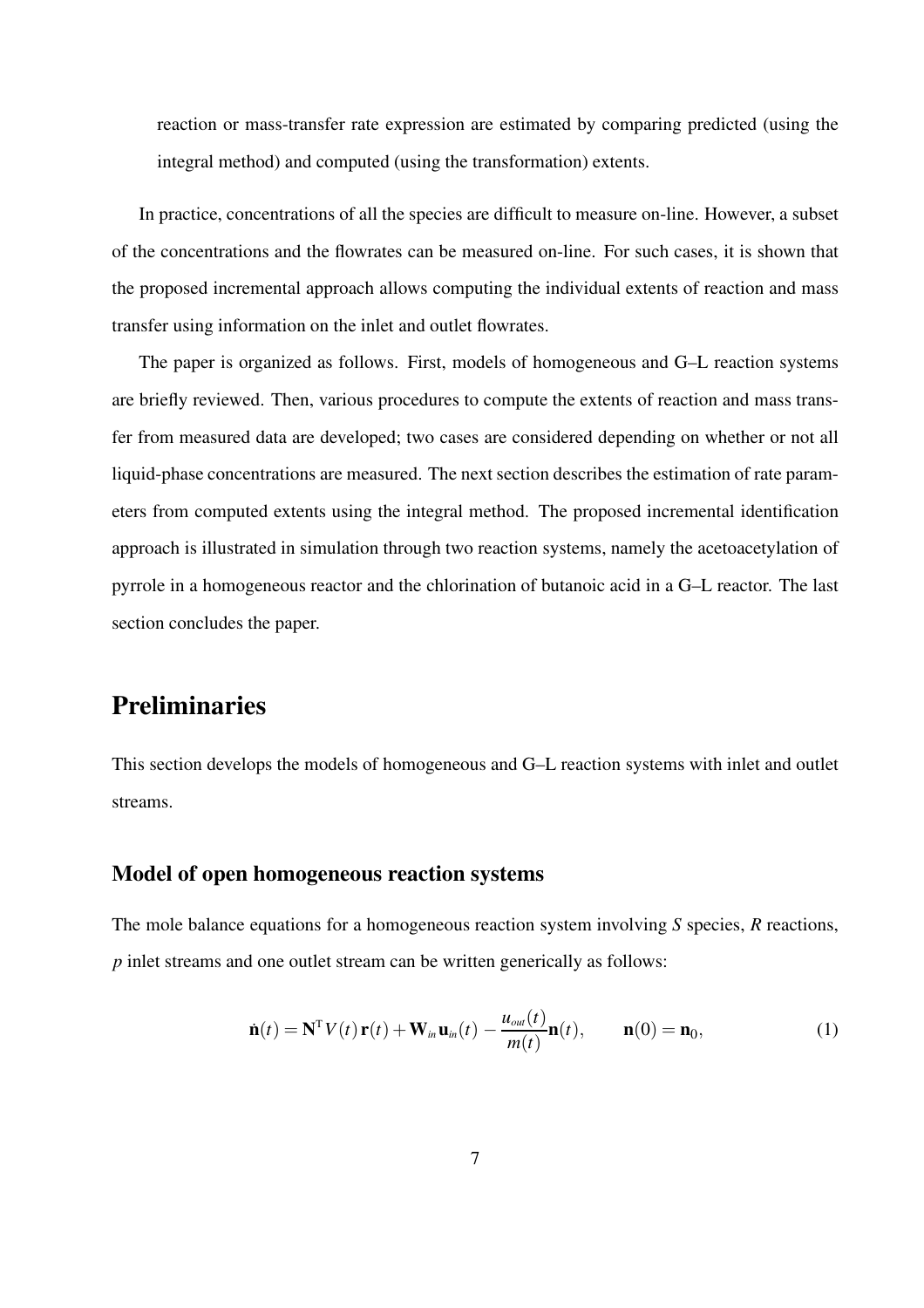where **n** is the *S*-dimensional vector of numbers of moles, **r** the *R*-dimensional reaction rate vector,  $\mathbf{u}_{in}$  the *p*-dimensional inlet mass flowrate vector,  $u_{out}$  the outlet mass flowrate, *V* and *m* the volume and mass of the reaction mixture, **N** the *R* × *S* stoichiometric matrix,  $\mathbf{W}_{in} = \mathbf{M}_{w}^{-1} \check{\mathbf{W}}_{in}$  the  $S \times p$ inlet-composition matrix with **M***<sup>w</sup>* the *S*-dimensional diagonal matrix of molecular weights and  $\check{\mathbf{W}}_{in} = [\check{\mathbf{w}}_{in}^1, \cdots, \check{\mathbf{w}}_{in}^p]$  with  $\check{\mathbf{w}}_{in}^k$  being the *S*-dimensional vector of weight fractions of the *k*th inlet stream, and  $\mathbf{n}_0$  the *S*-dimensional vector of initial numbers of moles. The flowrates  $\mathbf{u}_m(t)$  and  $u_{out}(t)$  are considered as independent (input) variables in Eq. (1). The way these variables are adjusted depends on the particular experimental situation; for example, some elements of  $\mathbf{u}_{in}$  can be adjusted to control the temperature in a semi-batch reactor, or *uout* can be a function of the inlet flows in a constant-volume reactor. The continuity (or total mass balance) equation reads:

$$
\dot{m}(t) = \mathbf{1}_p^{\mathrm{T}} \mathbf{u}_{in} - u_{out}, \qquad m(0) = m_0,
$$
 (2)

where  $\mathbf{1}_p$  is the *p*-dimensional vector filled with ones and  $m_0$  the initial mass. Note that the mass  $m(t)$  can also be computed from the numbers of moles as:

$$
m(t) = \mathbf{1}_S^{\mathrm{T}} \mathbf{M}_w \mathbf{n}(t).
$$
 (3)

Indeed, from the relationships  $1_S^T M_w N^T = 0_R$  (each reaction conserves mass) and  $1_S^T M_w W_{in} = 1_P^T$ (the weight fractions of each inlet add up to unity), Eq. (2) can be obtained by differentiation of Eq. (3). Hence, the continuity equation (2) becomes redundant. The concentration of the *s*th species can be expressed in terms of the number of moles and the volume as follows:

$$
c_s(t) = \frac{n_s(t)}{V(t)}, \qquad \forall s = 1, \dots, S.
$$
 (4)

### **Model of open G–L reaction systems**

The mole balance equations for a G–L reaction system are presented in this section. The gas and liquid phases will be modeled separately, with the mass-transfer rates  $\zeta$  connecting the two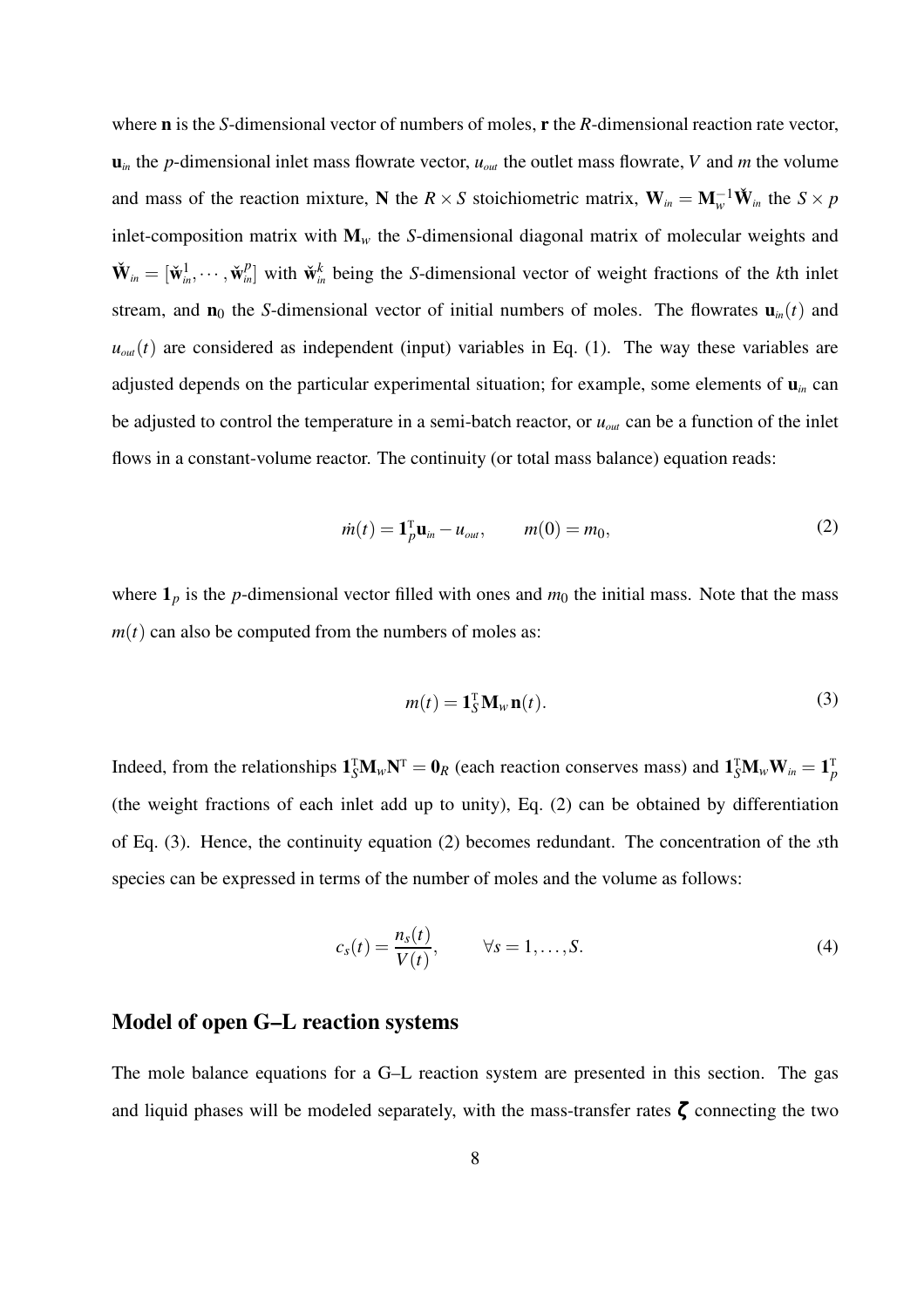phases. The gas phase contains  $S_g$  species,  $p_g$  inlets and one outlet, while the liquid phase contains  $S_l$  species,  $p_l$  inlets and one outlet. There are  $p_m$  mass transfer steps taking place between two phases. Let us consider the following assumptions:

- **(A1)** The gas and liquid phases are homogeneous.
- **(A2)** The reactor has a constant total volume.
- **(A3)** The reactions take place in the liquid bulk only.
- **(A4)** No accumulation in the boundary layer.
- **(A5)** Mass transfer rates are considered positive from the gas to the liquid. Hence, negative masstransfer rates are computed for species transferring from the liquid to the gas.

With these assumptions, the mole balances for the gas and liquid phases read:

#### **Gas phase**

$$
\dot{\mathbf{n}}_g(t) = \mathbf{W}_{in,g} \mathbf{u}_{in,g}(t) - \mathbf{W}_{m,g} \boldsymbol{\zeta}(t) - \frac{u_{out,g}(t)}{m_g(t)} \mathbf{n}_g(t), \qquad \mathbf{n}_g(0) = \mathbf{n}_{g0},
$$
\n(5)

#### **Liquid phase**

$$
\dot{\mathbf{n}}_l(t) = \mathbf{N}^{\mathrm{T}} V_l(t) \mathbf{r}(t) + \mathbf{W}_{in,l} \mathbf{u}_{in,l}(t) + \mathbf{W}_{m,l} \boldsymbol{\zeta}(t) - \frac{u_{out,l}(t)}{m_l(t)} \mathbf{n}_l(t), \qquad \mathbf{n}_l(0) = \mathbf{n}_{l0}, \tag{6}
$$

where  $\mathbf{n}_f$  is the *S<sub>f</sub>*-dimensional vector of numbers of moles in the *f* phase,  $f \in \{g, l\}$ , **N** the  $R \times S_l$ stoichiometric matrix, R the number of reactions,  $W_{in,f} = M_{w,f}^{-1} \check{W}_{in,f}$  the  $S_f \times p_f$  inlet matrix expressing the composition of the inlets to the *f* phase,  $\mathbf{M}_{w,f}$  the  $S_f$ -dimensional diagonal matrix of molecular weights, and  $\check{\mathbf{W}}_{in,f} =$  $\sqrt{ }$  $\check{\mathbf{w}}_{in,f}^1$   $\cdots$   $\check{\mathbf{w}}_{in,f}^{p_k}$ *in*, *f*  $\left[\begin{array}{c} \text{with } \check{\mathbf{w}}_i^k \end{array}\right]$  $\sum_{i=1}^{k}$  being the *S<sub>f</sub>*-dimensional vector of weight fractions of the *k*th inlet to the *f* phase,  $\mathbf{u}_{in,f}$  the  $p_f$ -dimensional inlet mass flowrate to the *f* phase,  $\zeta$  the  $p_m$ -dimensional mass-transfer rate vector, and  $\mathbf{n}_{f0}$  the vector of initial moles in the *f* phase.  $\mathbf{W}_{m,f} = \mathbf{M}_{w,f}^{-1} \check{\mathbf{E}}_{m,f}$  is the  $S_f \times p_m$  mass-transfer matrix to the  $f$  phase,  $\check{\mathbf{E}}_{m,f} = \left[ \begin{array}{c} 0 \ 0 \end{array} \right]$  $\check{\mathbf{e}}_{m,f}^1 \quad \cdots \quad \check{\mathbf{e}}_{m,f}^{p_m}$ 1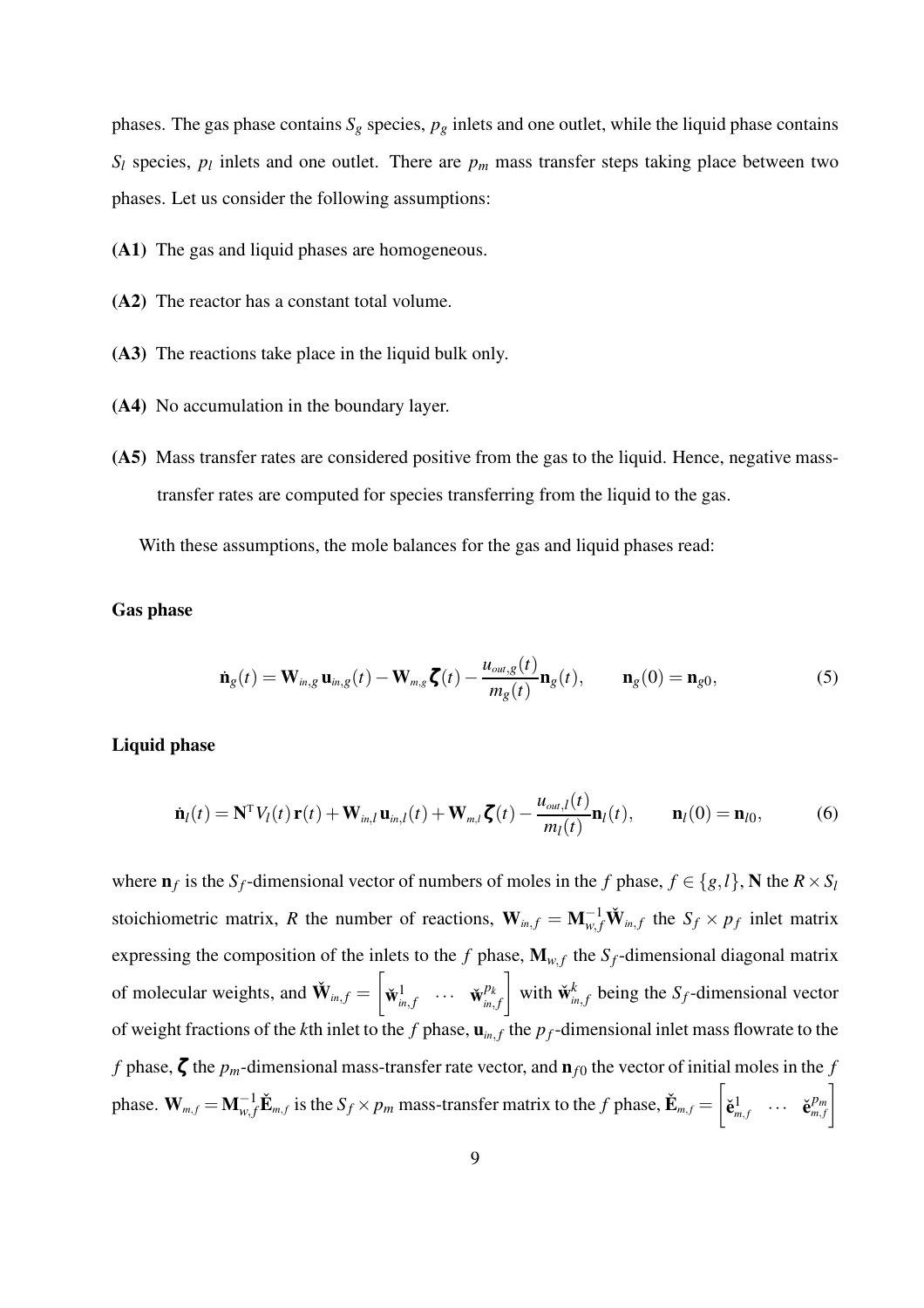with  $\check{\mathbf{e}}_{m,f}^k$  being the  $S_f$ -dimensional vector with the element corresponding to the *k*th transferring species equal to unity and the other elements equal to zero.

The relationships between mole fractions, concentrations and numbers of moles are:

$$
y_s(t) = \frac{n_{g,s}(t)}{\mathbf{1}_{S_g}^{\mathrm{T}} \mathbf{n}_g(t)}, \qquad \forall s = 1, ..., S_g,
$$
 (7)

$$
c_s(t) = \frac{n_{l,s}(t)}{V_l(t)}, \qquad \forall s = 1,...,S_l.
$$
 (8)

Note that the reactor masses  $m_f(t)$  can be inferred from the numbers of moles as:

$$
m_f(t) = \mathbf{1}_{S_f}^{\mathrm{T}} \mathbf{M}_{w,f} \mathbf{n}_f(t), \qquad f \in \{g, l\}.
$$
 (9)

Upon grouping the inlet flowrates  $\mathbf{u}_{in,f}$  and the mass-transfer rates  $\zeta$ , Eqs. (5) and (6) become:

$$
\dot{\mathbf{n}}_g(t) = \bar{\mathbf{W}}_{in,g} \bar{\mathbf{u}}_{in,g}(t) - \frac{u_{out,g}(t)}{m_g(t)} \mathbf{n}_g(t), \qquad \mathbf{n}_g(0) = \mathbf{n}_{g0}, \qquad (10)
$$

$$
\dot{\mathbf{n}}_l(t) = \mathbf{N}^{\mathrm{T}} V_l(t) \mathbf{r}(t) + \bar{\mathbf{W}}_{in,l} \bar{\mathbf{u}}_{in,l}(t) - \frac{u_{out,l}(t)}{m_l(t)} \mathbf{n}_l(t), \qquad \mathbf{n}_l(0) = \mathbf{n}_{l0}, \qquad (11)
$$

where  $\bar{\mathbf{W}}_{m,g} = [\mathbf{W}_{m,g}, -\mathbf{W}_{m,g}]$  is a matrix of dimension  $S_g \times \bar{p}_g$ ,  $\bar{\mathbf{W}}_{m,l} = [\mathbf{W}_{m,l}, \mathbf{W}_{m,l}]$  a matrix of dimension  $S_l \times \bar{p}_l$ , and  $\bar{\mathbf{u}}_{in,f} = \begin{bmatrix} \mathbf{u}_{in,f} \\ \zeta \end{bmatrix}$  $\left[\int_{\zeta}^{in,f} \right]$  a vector of dimension  $\bar{p}_f$ , with  $\bar{p}_f = p_f + p_m$ ,  $f \in \{g, l\}.$ 

Throughout this paper, the *R* reactions, and the  $\bar{p}_f$  extended inlets are assumed to be independent, according to the definitions given in Amrhein *et al.*<sup>21</sup> and Bhatt *et al.*<sup>22</sup>

# **Computation of extents of reaction and mass transfer**

The transformation of concentration data to the extents of reaction and mass transfer is presented next for both homogeneous and G–L reaction systems. Note that the transformation of concentration data is performed without knowledge of the reaction and mass-transfer kinetics.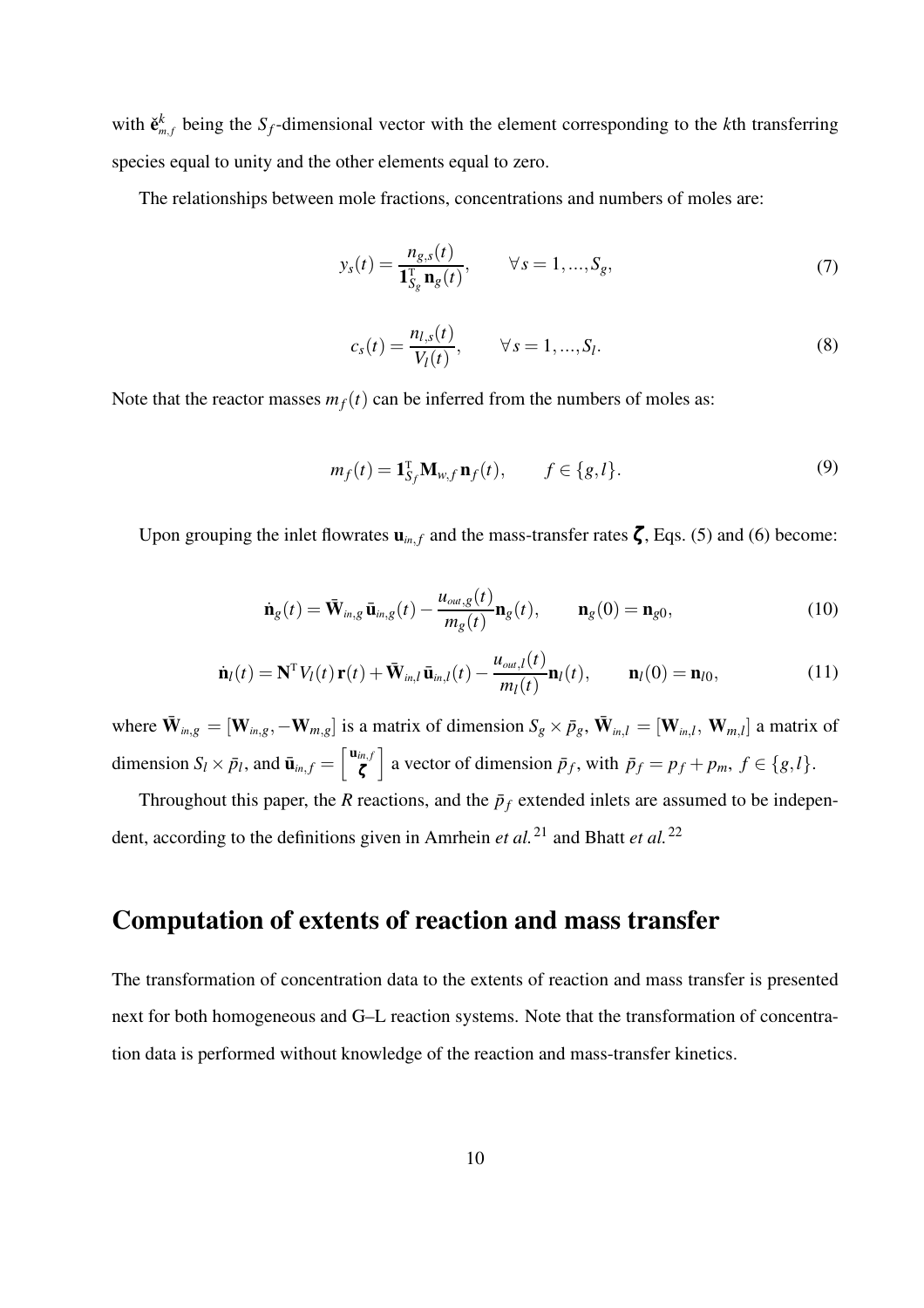### **Homogeneous reaction systems**

For homogeneous reaction systems, two cases will be distinguished depending upon the available measurements: (a) all concentrations are measured, and (b) only a subset of the concentrations are measured.

#### **All concentrations measured: Linear transformation**

Let  $\mathbf{c}(t_h)$  be the concentrations measured at time instant  $t_h$ , with  $h = 0, 1, \ldots, H$ . Let  $V(t)$  denote the volume measured at time *t*.<sup>1</sup> The numbers of moles  $\mathbf{n}(t_h)$  can be computed as  $V(t_h) \mathbf{c}(t_h)$ . The following proposition states the conditions to be able to compute the extents of reaction  $\mathbf{x}_r(t_h)$  from  **using the linear transformation proposed in Amrhein** *et al.***<sup>21</sup>** 

#### **Proposition 1 (Linear transformation of**  $n(t_h)$ **)**

Consider the following assumptions:

- (i) **N**,  $W_{in}$  and  $n_0$  are known,
- (*ii*) rank ( $[N^T \ W_{in} \ n_0]$ ) =  $R + p + 1$ , and
- (iii)  $\mathbf{n}(t_h)$  is available from measurements.

Then, the extent of the *i*th reaction  $x_{r,i}(t_h)$ ,  $\forall i = 1,...,R$ , can be computed as:

$$
x_{r,i}(t_h) = (\mathbf{S}_0^{\mathrm{T}})_{i} \mathbf{n}(t_h), \qquad (12)
$$

where  $(\mathbf{S}_0^T)_i$  denotes the *i*th row of the  $(R \times S)$ -dimensional  $\mathbf{S}_0^T$  matrix defined in Appendix A. Furthermore, the extents of the *k*th inlet  $x_{in,k}(t_h)$ ,  $k = 1, \ldots, p$ , and the outlet extent  $x_{out}(t_h)$  can

<sup>&</sup>lt;sup>1</sup>In practice, concentrations are typically measured infrequently, whereas volumes and flowrates are available

nearly continuously. This leads to infrequent concentration data, denoted  $\mathbf{c}(t_h)$ , and frequent volume, inlet flowrates and outlet flowrate, denoted  $V(t)$ ,  $\mathbf{u}_{in}(t)$  and  $u_{out}(t)$ , respectively.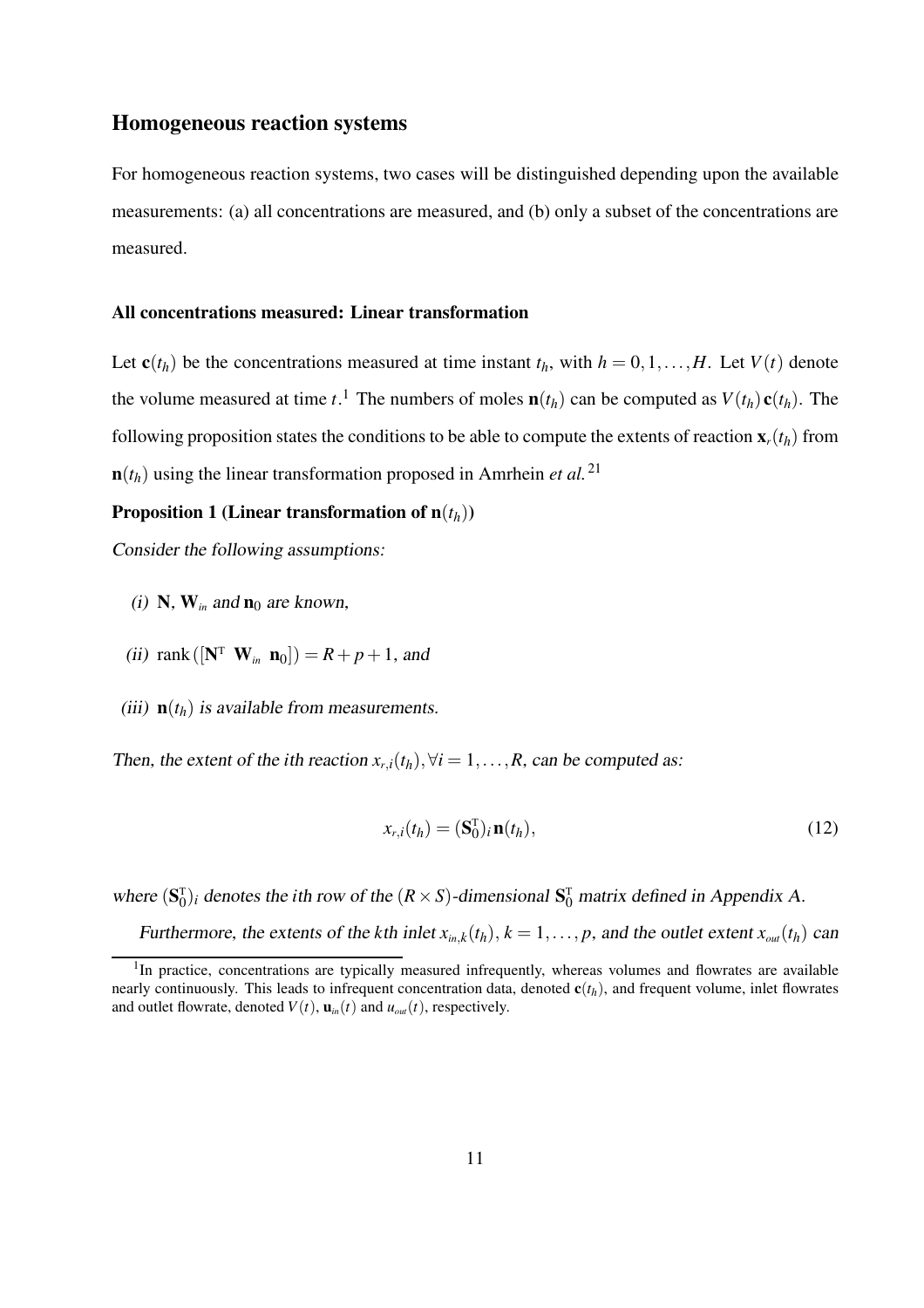be computed from  $\mathbf{n}(t_h)$  as follows:

$$
x_{in,k}(t_h) = (\mathbf{M}_0^{\mathrm{T}})_k \mathbf{n}(t_h),
$$
  
\n
$$
x_{out}(t_h) = 1 - \mathbf{q}_0^{\mathrm{T}} \mathbf{n}(t_h),
$$
\n(13)

where  $(\mathbf{M}_{0}^{T})_k$  denotes the *k*th row of the  $(p_l \times S)$ -dimensional  $\mathbf{M}_{0}^{T}$  matrix. The matrices  $\mathbf{M}_{0}$  and  $\mathbf{q}_{0}$ are defined in Appendix A.

(Proof follows from Theorem 2 in Amrhein et al.<sup>21</sup>)

Note that the transformation in Proposition 1 computes the extents of reaction and flow from the measured numbers of moles without the knowledge of inlet and outlet flowrates. However, the inlet and outlet flowrates are required in the identification of reaction and mass-transfer kinetics in the next step.

#### **A subset of concentrations measured: Flow-dependent approach**

Let  $\mathbf{n}_a(t_h)$  be the numbers of moles of the  $S_a$  available species at time instant  $t_h$ . In practice, the inlet and outlet flowrates can be measured frequently. Let  $\mathbf{u}_{in}(t)$  and  $u_{out}(t)$  denote the inlet and outlet flowrates measured at time *t*. The following proposition states the conditions to be able to compute the extents of reaction  $\mathbf{x}_r(t_h)$  from  $\mathbf{n}_a(t_h)$  using the measured inlet and outlet flowrates.

**Proposition 2** (Flow-dependent approach: Use of  $n_a(t_h)$  and integration of  $u_{in}(t)$  and  $u_{out}(t)$ ) Consider the following assumptions:

- (i)  $N_a$ ,  $W_{in,a}$  and  $n_{0,a}$  are known,
- (ii) rank  $(N_a) = R$ , and
- (iii)  $\mathbf{n}_a(t_h)$ ,  $\mathbf{u}_{in}(t)$  and  $u_{out}(t)$  are available from measurements.

Then, the extents of reaction  $x_{r,i}(t_h)$ ,  $\forall i = 1, \ldots, R$ , can be computed in two steps as follows: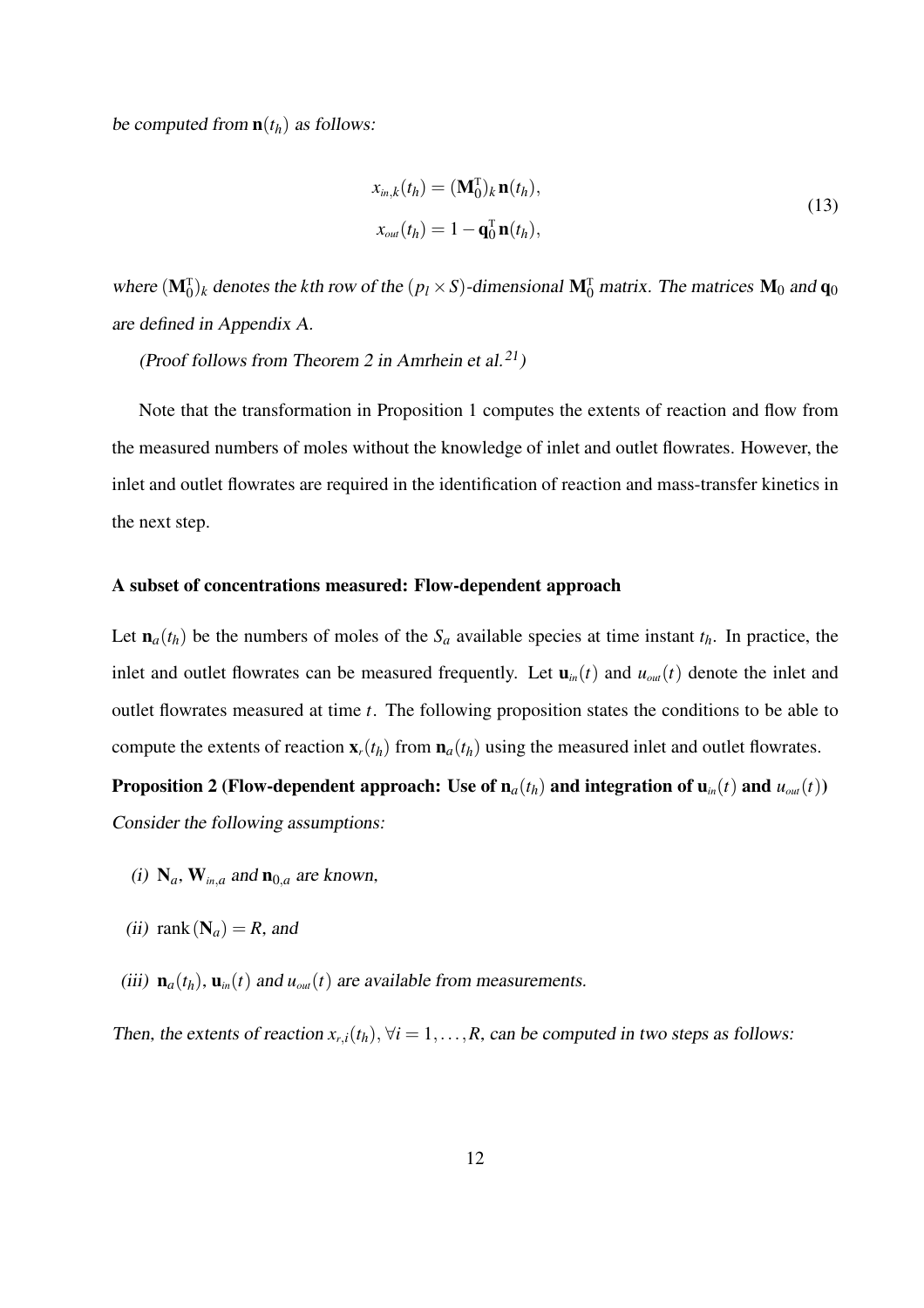1. Compute the extents  $\mathbf{x}_{in}(t)$  and  $\lambda(t)$ :

$$
\dot{\mathbf{x}}_{in}(t) = \mathbf{u}_{in}(t) - \frac{u_{out}(t)}{m(t)} \mathbf{x}_{in}(t), \quad \mathbf{x}_{in}(0) = \mathbf{0}_p,
$$
\n
$$
\dot{\lambda}(t) = -\frac{u_{out}(t)}{m(t)} \lambda(t), \qquad \lambda(0) = 1,
$$
\n(14)

with

$$
m(t) = \mathbf{1}_p^{\mathrm{T}} \mathbf{x}_{in}(t) + m_0 \lambda(t), \qquad (15)
$$

where  $\lambda$  is a scalar dimensionless variable used to account for the effect of the outlet on the initial conditions.

2. Compute the extents of reaction  $x_{r,i}(t_h)$ ,  $i = 1, \ldots, R$ :

$$
x_{r,i}(t_h) = (\mathbf{N}_a^{\mathrm{T}+})_i \bigg( \mathbf{n}_a(t_h) - \mathbf{W}_{in,a} \mathbf{x}_{in}(t_h) - \mathbf{n}_{0,a} \lambda(t_h) \bigg), \qquad (16)
$$

where  $(N_a^{T+})$  *i* denotes the *i*th row of the  $(R \times S_a)$ -dimensional  $N_a^{T+}$  matrix. (Proof see Appendix B)

Note that  $\lambda(t) = 1$  for reactors without outlet stream. The numbers of moles of the  $S_u$ *S*−*S*<sup>*a*</sup> unmeasured species  $\mathbf{n}_u(t_h)$  can be reconstructed using the computed extents of reaction and flow. If the initial conditions of the species that are not measured on-line,  $\mathbf{n}_{0,u}$ , are known, the corresponding numbers of moles can be reconstructed using the computed  $\mathbf{x}_r(t_h)$  in Eq. (16) and  $\mathbf{x}_{in}(t)$  and  $\lambda(t)$  in Eq. (14) as follows:

$$
\mathbf{n}_{u}(t_{h}) = \mathbf{N}_{u}^{\mathrm{T}} \mathbf{x}_{r}(t_{h}) + \mathbf{W}_{in,u} \mathbf{x}_{in}(t_{h}) + \mathbf{n}_{0,u} \lambda(t_{h}), \qquad (17)
$$

where  $N_u$  is the known  $(R \times S_u)$ -dimensional stoichiometric matrix and  $W_{i n, u}$  the known  $(S_u \times p)$ dimensional inlet-composition matrix.

### **Remarks**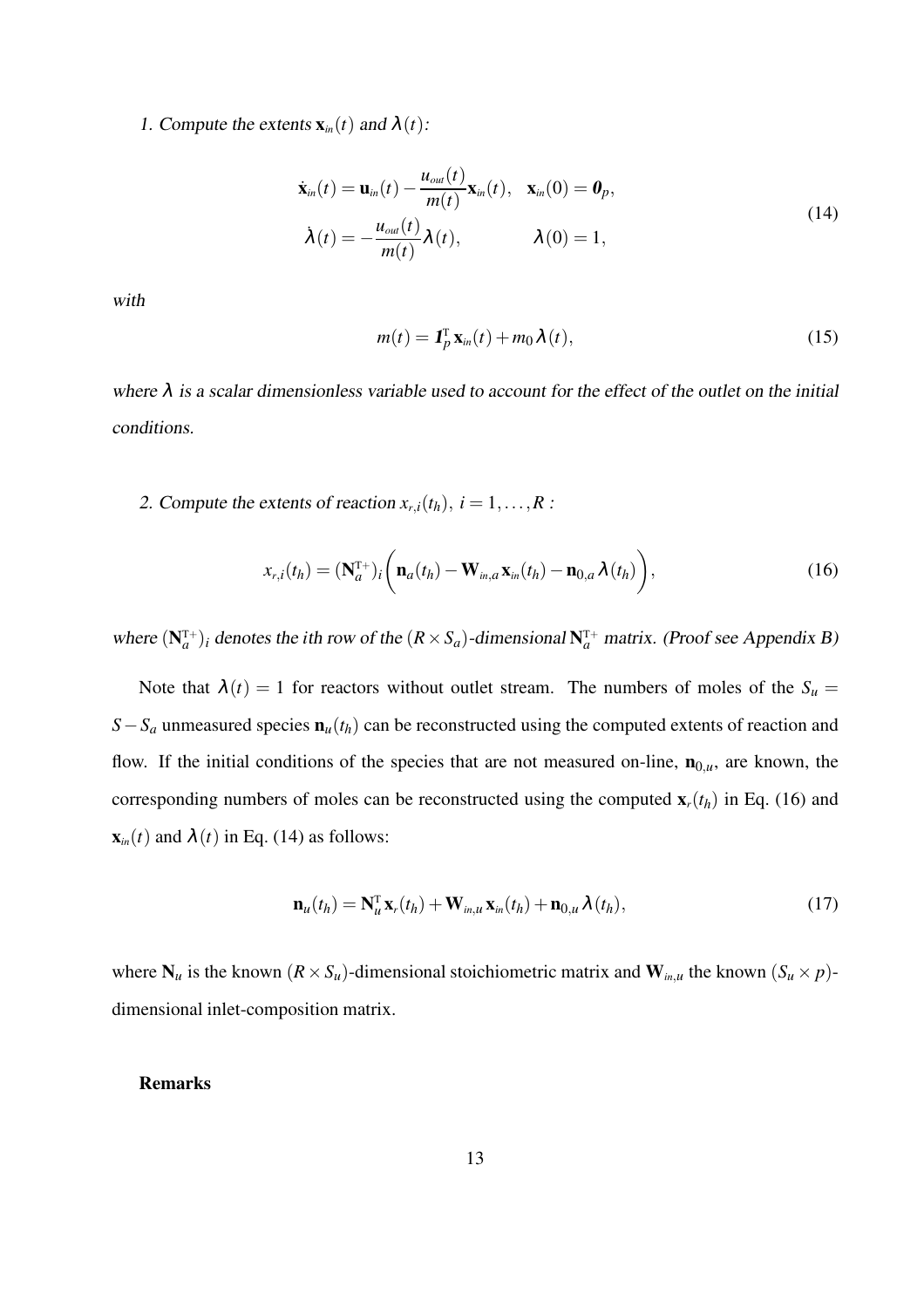- 1. If Assumptions (i)–(iii) in Proposition 1 or 2 are satisfied, then the extents of reaction can be computed from the measured experimental data. In the other words, the measured data is sufficiently informative in the sense that one can compute the reaction extents. However, fulfillment of Assumptions (i)–(iii) does not provide any indication about parameter identifiability and the quality of the parameters computed from measured data.
- 2. Note that, for situations where Assumption (ii) in Proposition 1 does not hold, e.g. when  $S < R+p+1$ , the extents of reactions can be computed as per Proposition 2.

#### **Error in extents of reaction computed from noisy composition measurements**

In practice, the numbers of moles are obtained from noisy concentration and volume measurements. Noise propagates to the computed extents as illustrated next. Let  $\check{\bf{n}} = {\bf{n}} + {\bf{e}}_n$  denote the noisy value of **n**, where  $e_n$  is a vector of zero-mean Gaussian noise with variance  $\Sigma_{S\times S}$ , that is, **<sup>e</sup>***<sup>n</sup>* <sup>∼</sup> <sup>N</sup>(**0***S*,Σ*S*×*S*). Since the errors in flowrate measurements are usually negligible with respect to errors in concentration measurements, it is assumed that the flowrates are noise free. Furthermore, for the sake of simplicity, we also assume that the initial conditions  $\mathbf{n}_0$  are noise free. Since the extents are linear functions of the numbers of moles, unbiased extent estimates can be computed from the numbers of moles as given next.

The mean and the variance of the extent of the *i*th reaction computed via linear transformation are:

$$
\begin{array}{rcl}\n\mathbf{E}[x_{r,i}(t_h)] & = & (\mathbf{S}_0^{\mathrm{T}})_i \, \mathbf{n}(t_h), \\
\text{var}[x_{r,i}(t_h)] & = & (\mathbf{S}_0^{\mathrm{T}})_i \, \mathbf{\Sigma}_{S \times S} (\mathbf{S}_0^{\mathrm{T}})_i^{\mathrm{T}},\n\end{array} \tag{18}
$$

where  $E[\cdot]$  is the expectation operator and var $[\cdot]$  is the variance operator.

Similarly, the mean and the variance of the extent of the *i*th reaction computed via the flow-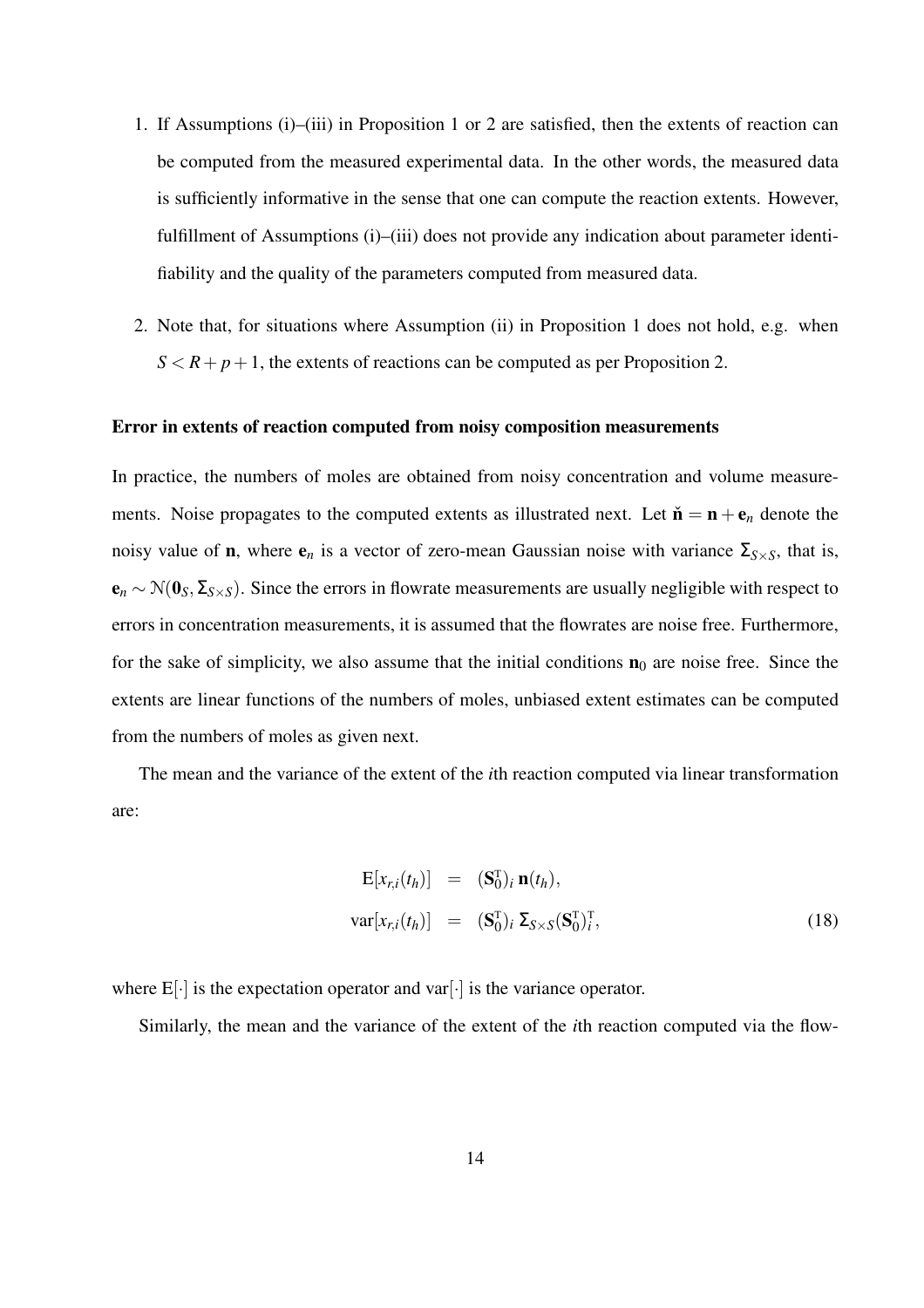dependent approach read:

$$
\begin{array}{rcl}\n\mathbf{E}[x_{r,i}(t_h)] & = & (\mathbf{N}_a^{\mathrm{T}+})_i \bigg( \mathbf{n}_a(t_h) - \mathbf{W}_{in,a} \mathbf{x}_{in}(t_h) - \mathbf{n}_{0,a} \lambda(t_h) \bigg), \\
\text{var}[x_{r,i}(t_h)] & = & (\mathbf{N}_a^{\mathrm{T}+})_i \, \Sigma_{S_a \times S_a} (\mathbf{N}_a^{\mathrm{T}+})_i^{\mathrm{T}}.\n\end{array} \tag{19}
$$

Eqs. (18) and (19) show that the computed extent  $x_{r,i}(t_h)$  is unbiased and its variance depends on the variances of the measured concentrations.

### **Gas-liquid reaction systems**

The objective of this section is to compute the extents of reaction and mass transfer from concentration measurements. Note that the extents of mass transfer can be computed from either the gas or the liquid concentrations. On the other hand, the extents of reaction can only be computed from the liquid concentrations. Again, two cases are distinguished depending upon the number of species for which concentration measurements are available.

#### **All liquid-phase concentrations measured: Linear transformation**

Let  $\mathbf{n}_l(t_h)$  be the numbers of moles of the  $S_l$  species in the liquid phase measured at time instant  $t_h$ . The following proposition states the conditions to be able to compute the extents of reaction  $\mathbf{x}_r(t_h)$ and mass transfer  $\mathbf{x}_{m,l}(t_h)$  from  $\mathbf{n}_l(t_h)$  using the linear transformation proposed in Bhatt *et al.*<sup>22</sup>

#### **Proposition 3 (Linear transformation of**  $n_l(t_h)$ **)**

Consider the following assumptions:

- (i) **N**,  $\mathbf{W}_{m,l}$ ,  $\mathbf{W}_{in,l}$  and  $\mathbf{n}_{l0}$  are known,
- (ii) rank( $[N^T \mathbf{W}_{m,l} \mathbf{W}_{in,l} \mathbf{n}_{l0}]$ ) =  $R + p_m + p_l + 1$ , and
- (iii)  $\mathbf{n}_l(t_h)$  is available from measurements.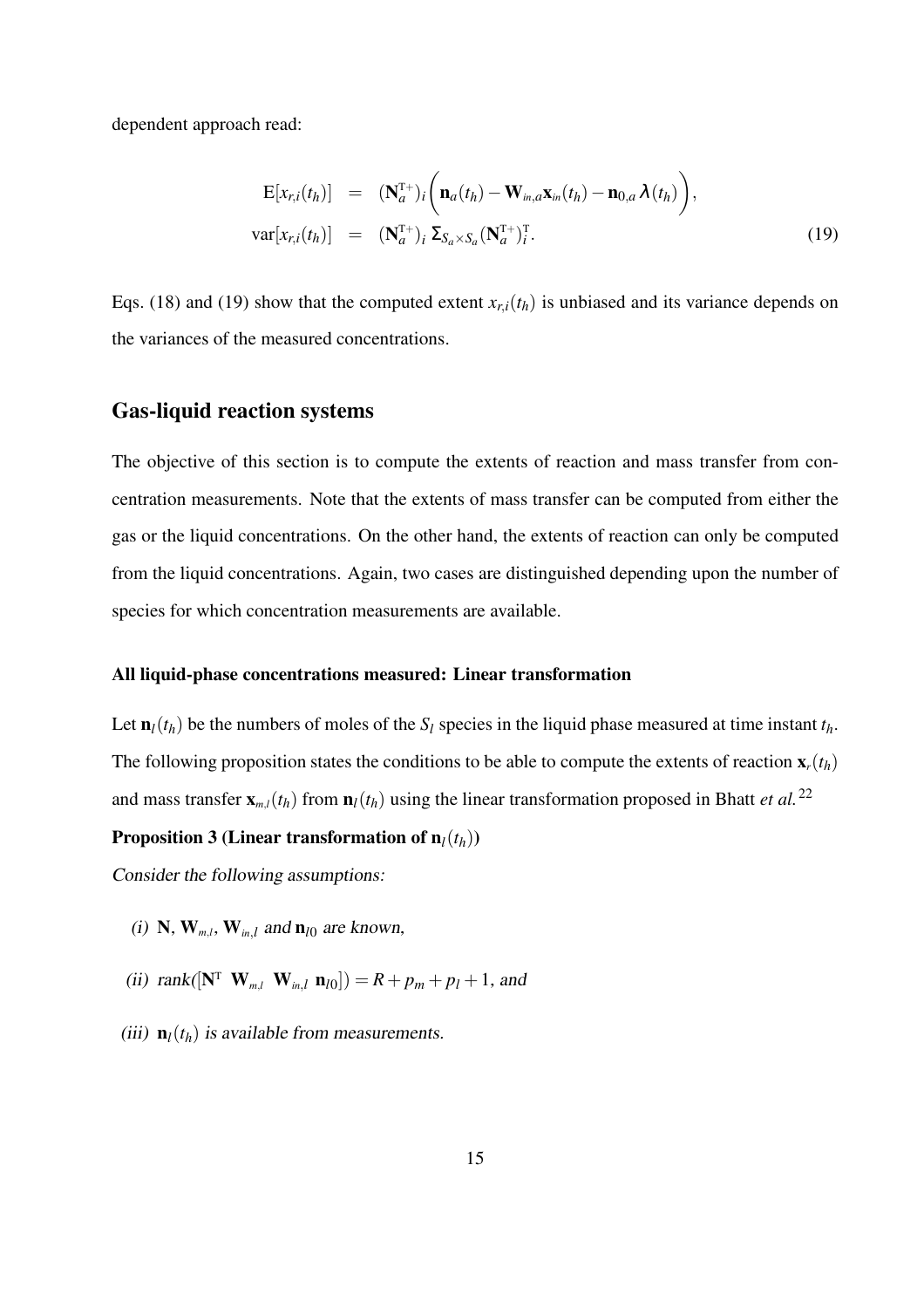Then, the extent of the *i*th reaction  $x_{r,i}(t_h)$ ,  $\forall i = 1, \ldots, R$ , and the extent of the *j*th mass transfer in the liquid phase  $x_{m,l,j}(t_h)$ ,  $\forall j = 1, \ldots, p_m$ , can be computed as:

$$
x_{r,i}(t_h) = (\mathbf{S}_{l0}^{\mathrm{T}})_{i} \mathbf{n}_l(t_h), \qquad (20)
$$

$$
x_{m,l,j}(t_h) = (\mathbf{M}_{l0}^{\mathrm{T}})_{j} \mathbf{c}_l(t_h), \qquad (21)
$$

where  $(S_{l0}^T)_i$  denotes the *i*th row of the  $(R \times S_l)$ -dimensional  $S_{l0}^T$  matrix and  $(M_{l0}^T)_j$  the *j*th row of the  $(p_l \times S_l)$ -dimensional  $M_{l0}^T$  matrix, which can be computed using the algorithm given in Appendix A. (Proof follows from Theorem 1 in Bhatt et al.<sup>22</sup>)

Similarly, if the measurements of all the species in the gas phase  $\mathbf{n}_g(t_h)$  are available, the linear transformation can be applied to compute the extent of the *j*th mass transfer  $x_{m,g,j}(t_h)$  in the gas phase.<sup>22</sup> Note that the extents  $x_{m,l,j}(t_h)$  and  $x_{m,g,j}(t_h)$  are typically different as they represent the mass transferred between phases, which is discounted for the outlet flow of liquid and gas, respectively.

#### **A subset of concentrations measured in the gas and liquid phases: Flow-dependent approach**

Let  $\mathbf{n}_{g,a}(t_h)$  and  $\mathbf{n}_{l,a}(t_h)$  be the  $S_{g,a}$ - and  $S_{l,a}$ -dimensional vectors of available numbers of moles in the gas and liquid phases at time instant  $t_h$ , respectively. In addition, the inlet flowrates  $\mathbf{u}_{in,l}(t)$  and  $\mathbf{u}_{in,g}(t)$ , the outlet flowrates  $u_{out,l}(t)$  and  $u_{out,g}(t)$ , and the masses  $m_l(t)$  and  $m_g(t)$  are also measured.

The extents of mass transfer will be computed from information stemming from both phases, namely  $p_{m_g}$  extents will be computed from the gas phase and  $p_{m_l}$  extents from the liquid phase, with  $p_{m_l} + p_{m_g} = p_m$ . Without loss of generality, it is assumed that the  $S_{g,a}$  species measured in the gas phase are involved in mass transfer.<sup>2</sup> In other words, the  $p_m$  transferring species are measured such that  $S_{g,a} = p_{m_g}$  species are measured in the gas phase and  $p_{m_l}$  are measured in the liquid phase.

<sup>&</sup>lt;sup>2</sup>If some of the  $S_{g,a}$  species measured in the gas phase are not involved in mass transfer, these species will simply be discarded since they are not useful in the computation of the extents of mass transfer.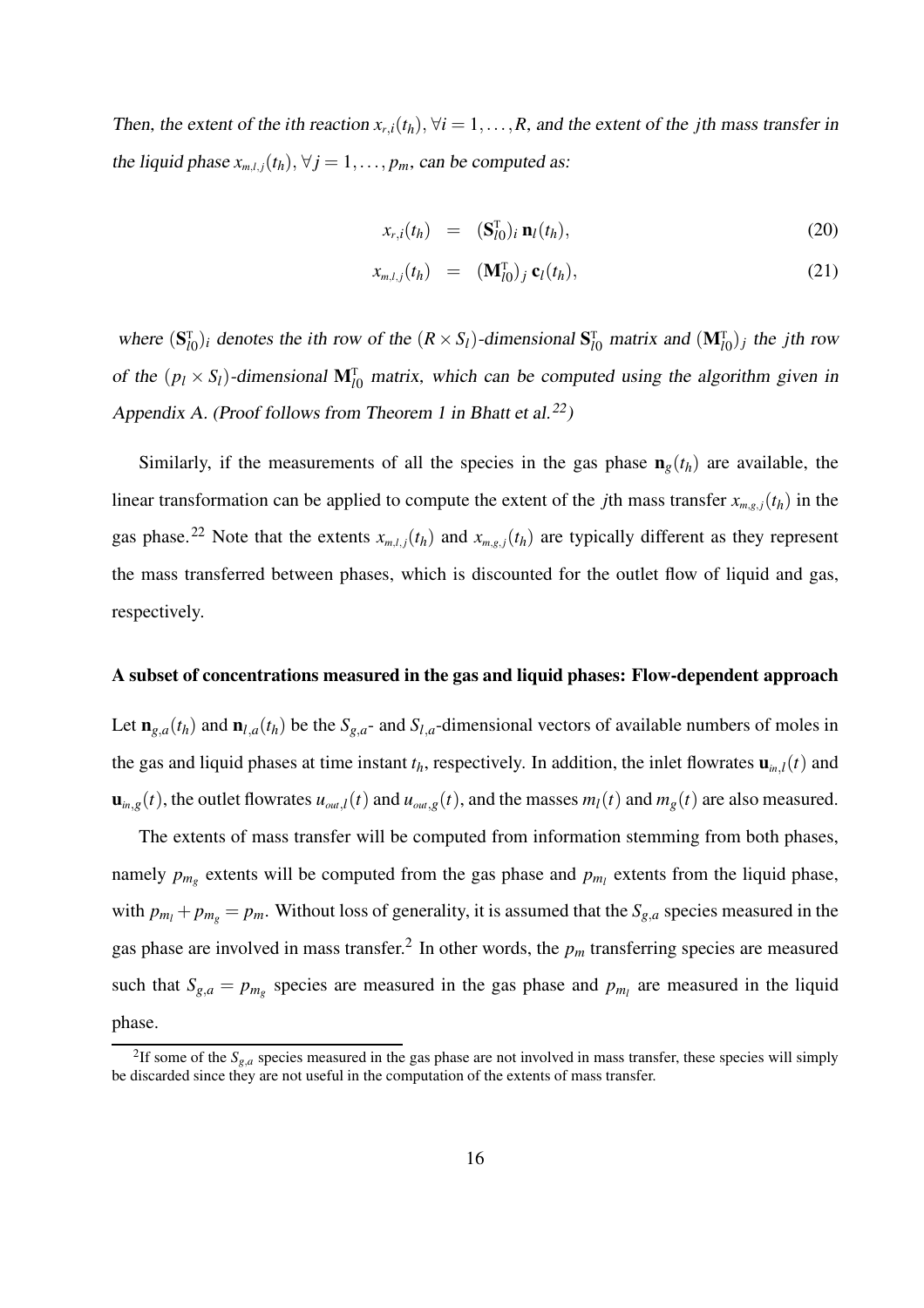The extents of mass transfer and the mass-transfer matrices are written accordingly. For instance,  $\mathbf{x}_{m_g,g}$  and  $\mathbf{x}_{m_g,l}$  represent  $p_{m_g}$ -dimensional vectors of extents of mass transfer computed from gas-phase measurements for the gas phase and the liquid phase, respectively;  $\mathbf{x}_{m_l,l}$  is the  $p_{m_l}$ dimensional vector of extents of mass transfer computed from and for the liquid phase; **W***mg*,*g*,*<sup>a</sup>* is the  $(S_{g,a} \times p_{m_g})$ -dimensional mass-transfer matrix associated with the  $p_{m_g}$  mass transfers and the  $S_{g,a}$  species;  $\mathbf{W}_{m_l,l,a}$  is the  $(S_{l,a} \times p_{m_l})$ -dimensional mass-transfer matrix associated with the  $p_{m_l}$ mass transfers and the  $S_{l,a}$  species;  $\mathbf{W}_{m_g,l,a}$  is the  $(S_{l,a} \times p_{m_g})$ -dimensional mass-transfer matrix associated with the  $p_{m_g}$  mass transfers and the  $S_{l,a}$  species. Furthermore, let  $\bar{N}_a^T := [\mathbf{N}_a^T \ \mathbf{W}_{m_l,l,a}]$  be the extended  $[S_{l,a} \times (R + p_{m_l})]$ -dimensional stoichiometric matrix.

**Proposition 4 (Flow-dependent approach:** Use of  $\mathbf{n}_{f,a}(t_h)$ ,  $\mathbf{u}_{in,f}(t)$  and  $u_{out,f}(t)$ ,  $f \in \{g, l\}$ ) Consider the following assumptions:

- (i)  $N_a$ ,  $W_{m_g,g,a}$ ,  $W_{m_l,l,a}$ ,  $W_{m_g,l,a}$ ,  $W_{in,l,a}$ ,  $W_{in,g,a}$  and the initial conditions  $n_{l0,a}$  and  $n_{g0,a}$  are known,
- (ii)  $S_{l,a} + S_{g,a} \geq R + p_m$
- (iii) rank  $(N_a) = R$ , and
- $(iv)$  rank  $(\bar{\mathbf{N}}_a) = R + p_{m_l}$ ,
- (v)  $\mathbf{n}_{g,a}(t_h)$ ,  $\mathbf{n}_{l,a}(t_h)$ ,  $\mathbf{u}_{in,l}(t)$ ,  $\mathbf{u}_{in,g}(t)$ ,  $u_{out,l}(t)$ ,  $u_{out,g}(t)$ ,  $V_l(t)$ ,  $m_l(t)$  and  $m_g(t)$  are available from measurements.

Then, the extents of reaction and mass transfer can be computed in three steps as follows:

1. Compute the extents of mass transfer  $\mathbf{x}_{m_g,g}(t_h)$  in the gas phase from:

$$
\dot{\mathbf{x}}_{in,g}(t) = \mathbf{u}_{in,g}(t) - \frac{u_{out,g}(t)}{m_g(t)} \mathbf{x}_{in,g}(t), \qquad \mathbf{x}_{in,g}(0) = \mathbf{0}_{p_g},
$$
\n
$$
\dot{\lambda}_g(t) = -\frac{u_{out,g}(t)}{m_g(t)} \lambda_g(t), \qquad \lambda_g(0) = 1,
$$
\n
$$
\mathbf{W}_{m_g,g,a} \mathbf{x}_{m_g,g}(t_h) = \mathbf{n}_{g,a}(t_h) - \mathbf{W}_{in,g,a} \mathbf{x}_{in,g}(t_h) - \mathbf{n}_{g0,a} \lambda_g(t_h).
$$
\n(22)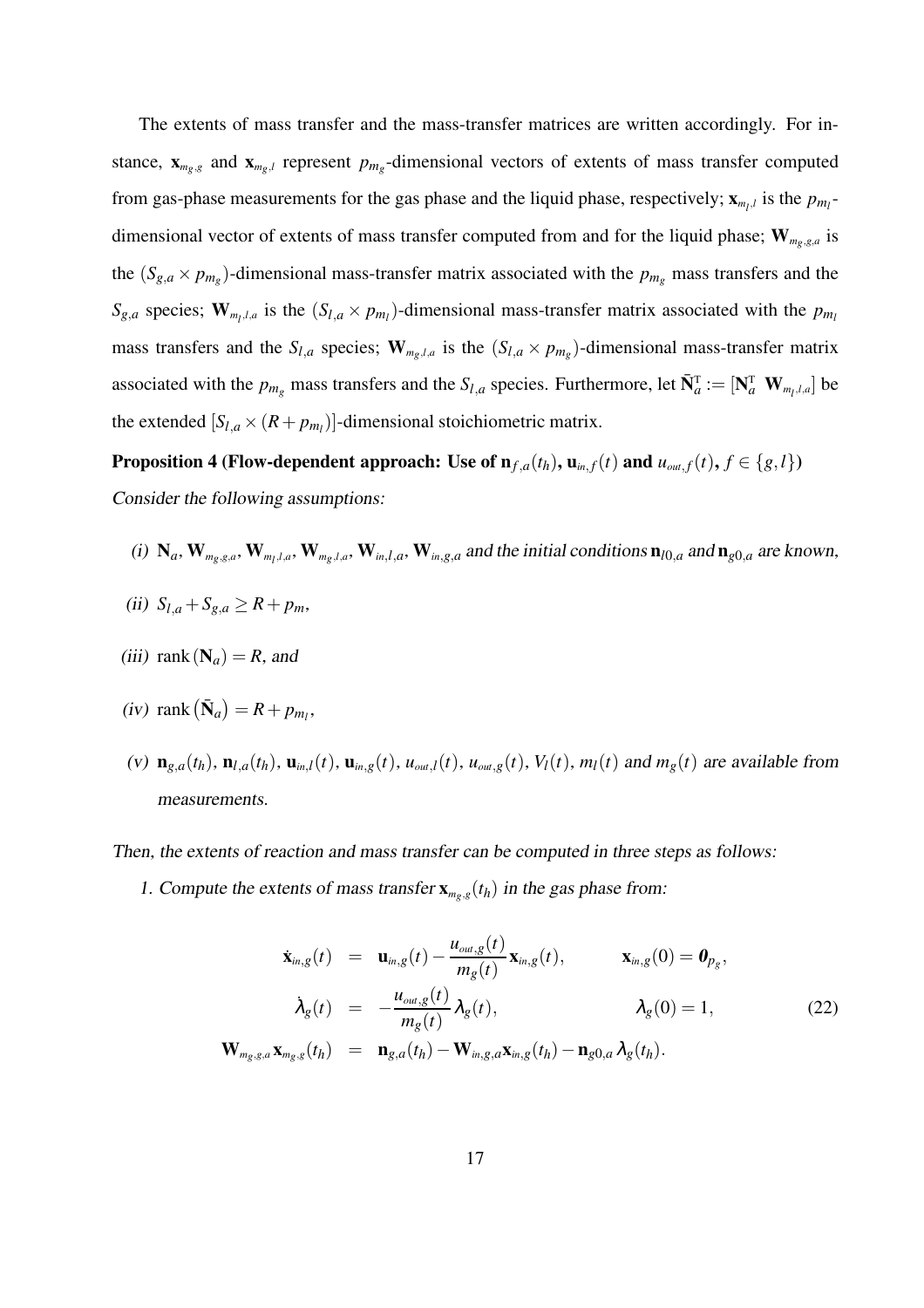2. Compute the extents of mass transfer  $\mathbf{x}_{m_g,l}(t_h)$  in the liquid phase:

$$
\dot{\delta}_{m}(t) = -\frac{u_{out,l}(t)}{m_{l}(t)}\delta_{m}(t) + \left(\frac{u_{out,l}(t)}{m_{l}(t)} - \frac{u_{out,g}(t)}{m_{g}(t)}\right)\mathbf{x}_{m_{g},g}(t), \quad \delta_{m}(0) = \mathbf{0}_{p_{m_{g}}},
$$
\n
$$
\mathbf{x}_{m_{g},l}(t_{h}) = \mathbf{x}_{m_{g},g}(t_{h}) - \delta_{m}(t_{h}),
$$
\n(23)

where  $\delta_m(t)$  is a  $p_{m_g}$ -dimensional vector expressing the difference in the extents of mass transfer computed for the gas and liquid phases.

3. Compute the extents of reaction  $\mathbf{x}_r(t_h)$  and mass transfer  $\mathbf{x}_{m_l,l}(t_h)$  in the liquid phase:

$$
\dot{\mathbf{x}}_{in,l}(t) = \mathbf{u}_{in,l}(t) - \frac{u_{out,l}(t)}{m_l(t)} \mathbf{x}_{in,l}(t), \quad \mathbf{x}_{in,l}(0) = \mathbf{0}_{p_l},
$$
\n
$$
\dot{\lambda}_l(t) = -\frac{u_{out,l}(t)}{m_l(t)} \lambda_l(t), \qquad \lambda_l(0) = 1,
$$
\n(24)\n
$$
\bar{\mathbf{N}}_a^{\mathrm{T}} \begin{bmatrix} \mathbf{x}_r(t_h) \\ \mathbf{x}_{m_l,l}(t_h) \end{bmatrix} = \mathbf{n}_{l,a}(t_h) - \mathbf{W}_{in,l,a} \mathbf{x}_{in,l}(t_h) - \mathbf{W}_{m_g,l,a} \mathbf{x}_{m_g,l}(t_h) - \mathbf{n}_{l0,a} \lambda_l(t_h).
$$

(See Proof in Appendix C)

### **Remarks**

- 1. The differential-algebraic equation system (22)-(24) can be solved as follows:
	- *Step 1:* Since the matrix  $W_{m_g, g, a}$  is full rank by construction, the differential-algebraic system (22) can be solved to compute the extents of mass transfer  $\mathbf{x}_{m_g,g}(t_h)$  involving the  $S_{g,a}$  species measured in the gas phase.
	- *Step 2:* The corresponding extents of mass transfer for the liquid phase,  $\mathbf{x}_{m_g,l}(t_h)$ , can be estimated from Eq. (23).
	- *Step 3:* Since the matrix  $\bar{N}_a$  is full rank by Assumption (iv), the *R* extents of reaction  $\mathbf{x}_r(t_h)$  and the remaining  $p_{m_l}$  extents of mass transfer  $\mathbf{x}_{m_l,l}(t_h)$  can be estimated by solving Eq. (24).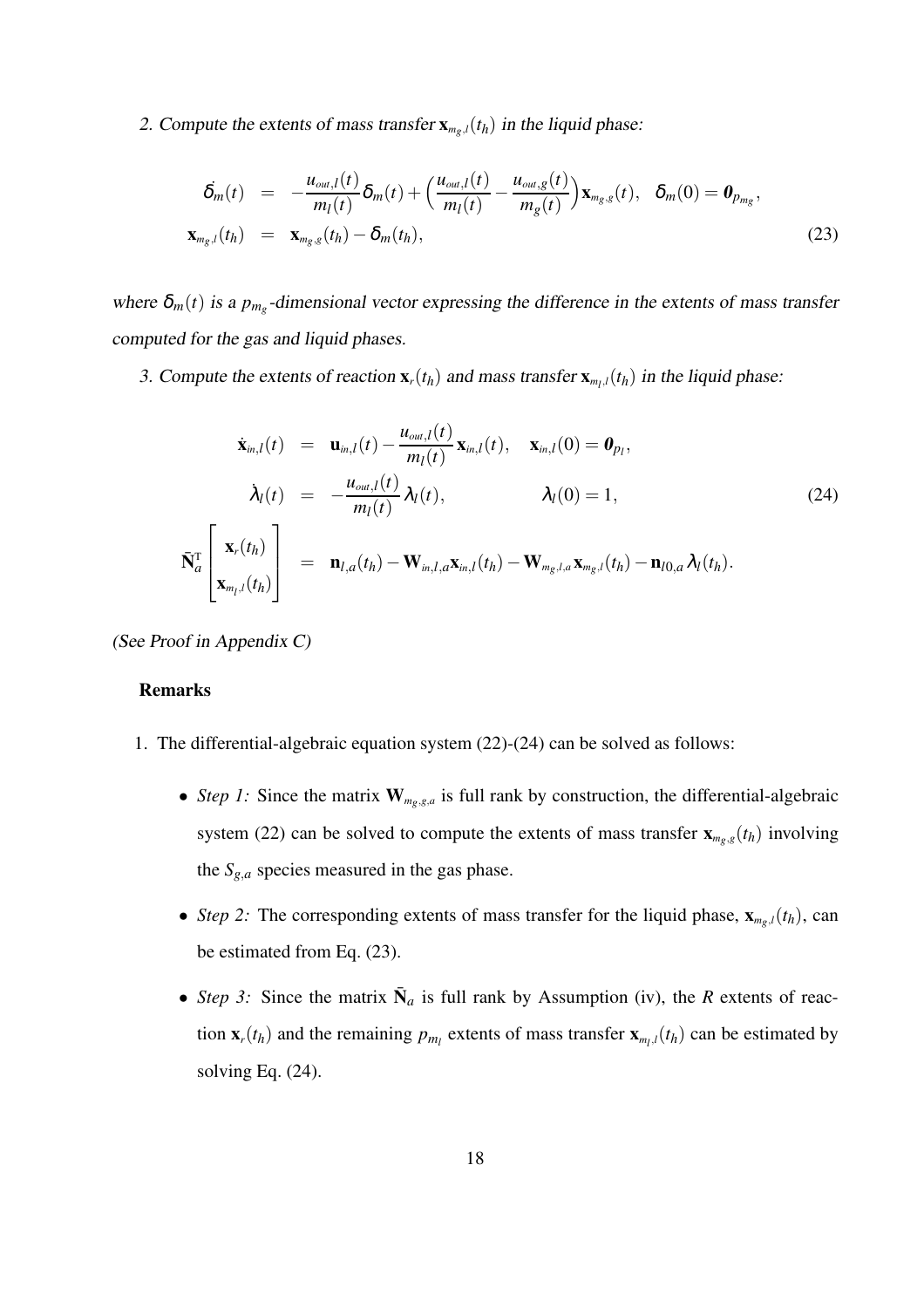- 2. Assumptions (i)–(v) specify the minimal number of concentration measurements and the conditions that are needed to compute the extents of reaction and mass transfer. In other words, the extents of reaction and mass transfer can be computed from subsets of the species measurements, if Assumptions  $(i)$ – $(v)$  are fulfilled.
- 3. As with homogeneous reaction systems, since the computed extents are linear function of the numbers of moles in the liquid and gas phases, they are unbiased in G–L reaction systems when the measured numbers of moles are corrupted with zero-mean Gaussian noise.
- 4. If the volumetric flowrates  $\mathbf{q}_{in,f}$  and  $q_{out,f}$ ,  $f \in \{g, l\}$ , and the liquid volume  $V_l$  are measured, then  $\frac{u_{out,f}}{m_f}$  can be replaced by  $\frac{q_{out,f}}{V_f}$  in Eqs. (22)-(24). Moreover, the masses of the two phases need not be measured.
- 5. If the initial conditions of the species that are not measured on-line in the liquid,  $\mathbf{n}_{l0,u}$ , and in the gas,  $\mathbf{n}_{g0,u}$ , are known, the corresponding numbers of moles  $\mathbf{n}_{l,u}(t_h)$  and  $\mathbf{n}_{g,u}(t_h)$  can be computed from  $\mathbf{x}_r(t_h)$ ,  $\mathbf{x}_{m,l}(t_h)$ ,  $\mathbf{x}_{m,g}(t_h)$ ,  $\mathbf{x}_{m,l}(t_h)$ ,  $\mathbf{x}_{m,g}(t_h)$ ,  $\mathbf{x}_{m,l}(t_h)$ ,  $\lambda_l(t_h)$  and  $\lambda_g(t_h)$  as follows:

$$
\mathbf{n}_{l,u}(t_h) = \mathbf{N}_{u}^{\mathrm{T}} \mathbf{x}_{r}(t_h) + \mathbf{W}_{in,l,u} \mathbf{x}_{in,l}(t_h) + \mathbf{W}_{m,l,u} \mathbf{x}_{m,l}(t_h) + \mathbf{n}_{l0,u} \lambda_l(t_h), \qquad (25)
$$

$$
\mathbf{n}_{g,u}(t_h) = \mathbf{W}_{in,g,u}\mathbf{x}_{in,g}(t_h) - \mathbf{W}_{m,g,u}\mathbf{x}_{m,g}(t_h) + \mathbf{n}_{g0,u}\lambda_g(t_h). \tag{26}
$$

#### **Special case: G–L reactors without outlet**

The computation of extents of reaction and mass transfer for G–L reactors without outlet, such as batch and semi-batch reactors, is discussed in this section. In such a case, since  $x_{m,l,j}(t)$  =  $x_{m,g,j}(t)$  and thus  $\delta_m(t) = 0$ , the gas and liquid phases can be treated simultaneously. When the concentrations of all species in the liquid phase are measured, Proposition 3 can be used to compute the extents of reaction and mass transfer from measurements.

Next, the case when a subset of the concentrations are measured in the gas and liquid phases is considered. Let  $\mathbf{n}_a(t_h) =$  $\sqrt{ }$  $\vert$  $\mathbf{n}_{g,a}(t_h)$  $\mathbf{n}_{l,a}(t_h)$ 1  $\mathbf{r}$ be a  $S_a$ -dimensional vector of measured numbers of moles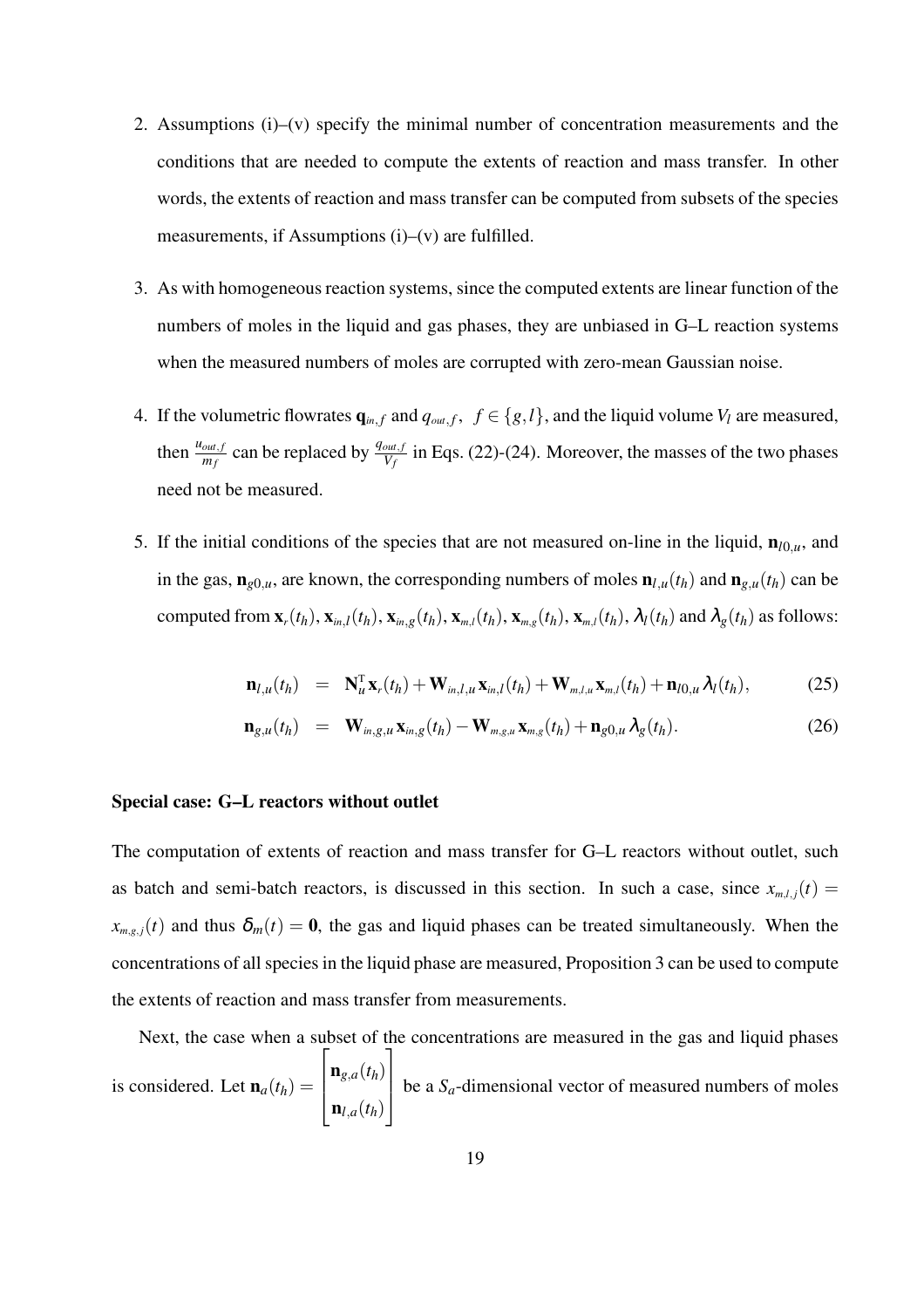in the gas and liquid phases at time instant  $t_h$ , with  $S_a = S_{g,a} + S_{l,a}$ . The  $[S_a \times (p_g + p_l + p_m)]$ dimensional extended inlet matrix of available species is defined as  $\bar{\mathbf{W}}_{\text{\tiny{in,d}}}$  :=  $\sqrt{ }$  $\mathbf{W}_{in,g,a}$  **W***in*,*l*,*a* **W***m*,*a* 1 , where  $\mathbf{W}_{in,g,a}$  is the  $(S_a \times p_g)$ -dimensional matrix associated with the  $p_g$  gas inlets,  $\mathbf{W}_{in,l,a}$  is the  $(S_a \times p_l)$ -dimensional matrix associated with the  $p_l$  liquid inlets, and  $\mathbf{W}_{m,a}$  is the  $(S_a \times p_m)$ dimensional matrix associated with the  $p_m$  mass transfers. Also, let  $\bar{N}_a^T := [N_a^T \ W_{m,a}]$  be the  $[S_a \times (R + p_m)]$ -dimensional extended stoichiometric matrix in this case.

#### **Proposition 5 (Flow-dependent approach for G–L reactors without outlet)**

Consider the following assumptions:

- (i)  $\bar{\mathbf{N}}_a$  and  $\bar{\mathbf{W}}_{in,a}$  are known,
- (ii) rank  $(\bar{\mathbf{N}}_a) = R + p_m$ , and
- (iii)  $\mathbf{n}_a(t_h)$ ,  $\mathbf{u}_{in,g}(t)$ , and  $\mathbf{u}_{in,l}(t)$  are available from measurements.

Then, the extents of reaction  $x_{r,i}(t_h)$ ,  $\forall i = 1, \ldots, R$ , and of mass transfer  $x_{m,j}$ ,  $\forall j = 1, \ldots, p_m$ , can be computed in two steps as follows:

1. Compute the extents of inlet flow  $\mathbf{x}_{in,l}(t)$  and  $\mathbf{x}_{in,g}(t)$ :

$$
\dot{\mathbf{x}}_{in,l}(t) = \mathbf{u}_{in,l}(t), \qquad \mathbf{x}_{in,l}(0) = \mathbf{0}_{p_l}, \tag{27}
$$

$$
\dot{\mathbf{x}}_{m,g}(t) = \mathbf{u}_{m,g}(t), \qquad \mathbf{x}_{m,g}(0) = \boldsymbol{0}_{p_g}.
$$
 (28)

2. Compute the extents of the *i*th reaction and *j*th mass transfer:

$$
x_{r,i}(t_h) = (\bar{\mathbf{N}}_a^{\mathrm{T}+})_i \bigg( \mathbf{n}_a(t_h) - \mathbf{W}_{in,g,a} \mathbf{x}_{in,g}(t_h) - \mathbf{W}_{in,l,a} \mathbf{x}_{in,l}(t_h) - \mathbf{n}_{0,a} \bigg),
$$
  
\n
$$
x_{m,j}(t_h) = (\bar{\mathbf{N}}_a^{\mathrm{T}+})_{R+j} \bigg( \mathbf{n}_a(t_h) - \mathbf{W}_{in,g,a} \mathbf{x}_{in,g}(t_h) - \mathbf{W}_{in,l,a} \mathbf{x}_{in,l}(t_h) - \mathbf{n}_{0,a} \bigg),
$$
\n(29)

where  $(\bar{N}_a^{T+})_i$  and  $(\bar{N}_a^{T+})_{R+j}$  are the *i*th and  $(R+j)$ th rows of the  $[(R+p_m)\times S_a]$ -dimensional matrix  $(\bar{\mathbf{N}}_{a}^{\mathrm{T+}})$ .

*(See Proof in Appendix D)*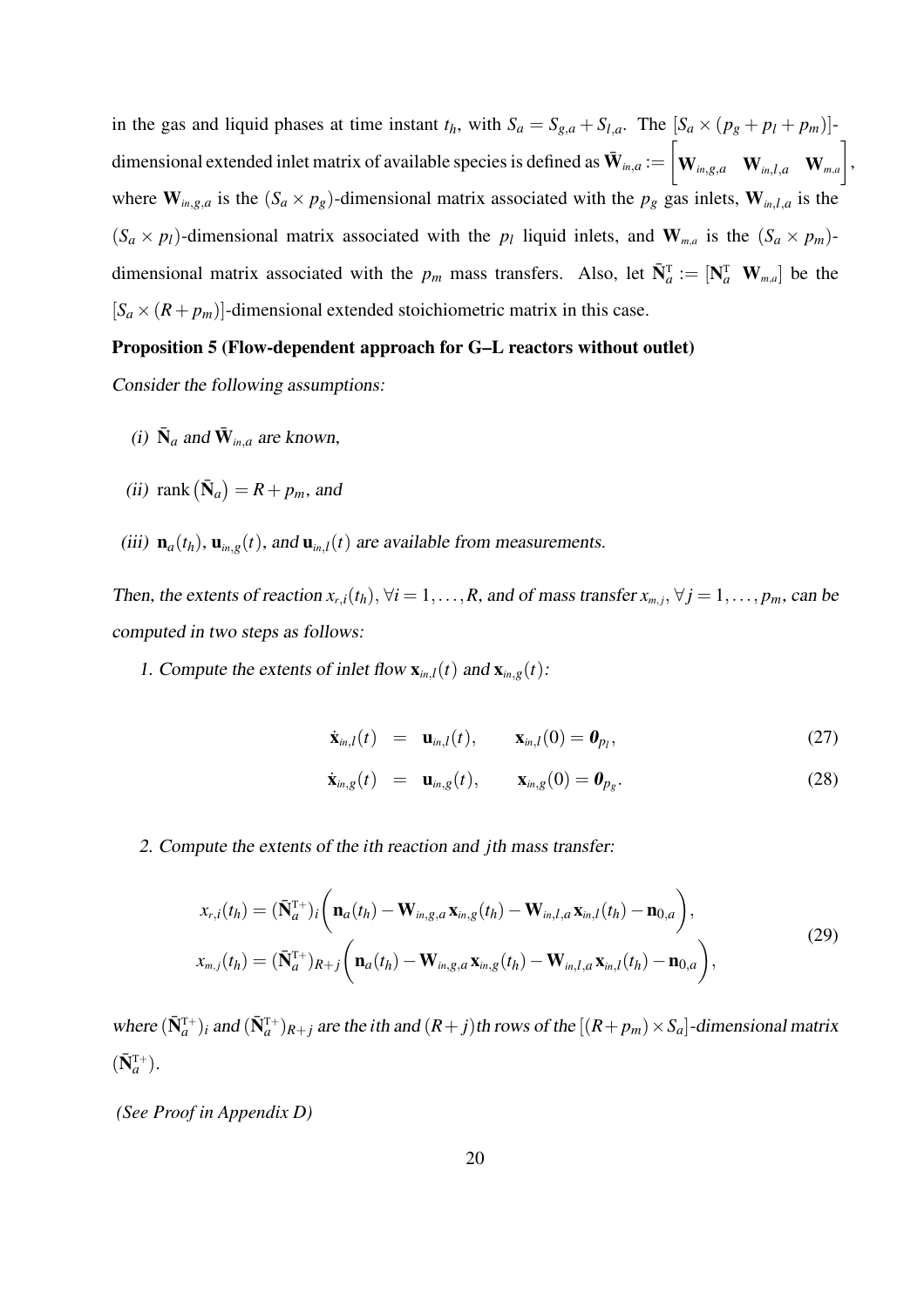The  $S_{l,u}$  unavailable numbers of moles in the liquid phase  $\mathbf{n}_{l,u}(t_h)$  and the  $S_{g,u}$  unavailable numbers of moles in the gas phase  $\mathbf{n}_{g,u}(t_h)$  can be reconstructed from the computed extents as:

$$
\mathbf{n}_{l,u}(t_h) = \mathbf{N}_{u}^{\mathrm{T}} \mathbf{x}_r(t_h) + \mathbf{W}_{in,l,u} \mathbf{x}_{in,l}(t_h) + \mathbf{W}_{m,u} \mathbf{x}_{m,l}(t_h) + \mathbf{n}_{l0,u} \lambda_l(t_h),
$$
(30)

$$
\mathbf{n}_{g,u}(t_h) = \mathbf{W}_{in,g,u}\mathbf{x}_{in,g}(t_h) - \mathbf{W}_{m,u}\mathbf{x}_m(t_h) + \mathbf{n}_{g0,u}\lambda_g(t_h). \tag{31}
$$

# **Estimation of rate parameters from computed extents**

With the integral method, the rate parameters are estimated by comparing measured concentrations and concentrations that are obtained by integration of the reactor model using postulated rate expressions. In this section, the integral method is used to compare extents that are computed from measured concentrations and extents that are obtained by integration of postulated rate expressions. This can be done *individually* for each extent of reaction and mass transfer.

For the *i*th reaction, let  $\mathbf{x}_{r,i}$  and  $\hat{\mathbf{x}}_{r,i}$  denote the *H*-dimensional vectors of computed (according to the procedures described in the previous section) and simulated (according to a rate expression involving the parameters  $\theta_{r,i}$ ) extents of reaction at *H* time instants, respectively. The following weighted least-squares problem can be formulated to estimate the parameters  $\theta_{r,i}$ :

$$
\min_{\theta_{r,i}} (\mathbf{x}_{r,i} - \hat{\mathbf{x}}_{r,i}(\theta_{r,i}))^{\mathrm{T}} \mathbf{W}_r(\mathbf{x}_{r,i} - \hat{\mathbf{x}}_{r,i}(\theta_{r,i}))
$$
\ns.t. 
$$
\hat{x}_{r,i}(t) = V_l(t) r_i(\mathbf{c}_l(t), \theta_{r,i}) - \frac{u_{out,l}(t)}{m_l(t)} \hat{x}_{r,i}(t), \quad \hat{x}_{r,i}(0) = 0,
$$
\n
$$
\theta_{r,i}^L \leq \theta_{r,i} \leq \theta_{r,i}^U,
$$
\n(32)

where  $W_r$  is an  $(H \times H)$ -dimensional weighting matrix,  $r_i$  is the postulated rate expression for the *i*th reaction, which is a known function of the molar concentrations  $\mathbf{c}_l(t)$  and the *l*-dimensional unknown parameter vector  $\theta_{r,i}$  that can vary between the lower bound  $\theta_{r,i}^L$  and the upper bound  $\theta_{r,i}^U$ . The dynamic equation for  $\hat{x}_{r,i}$  in Eq. (32) results from the linear transformation in Bhatt et al.<sup>22</sup> Note that  $\mathbf{c}_l(t)$  needs to be reconstructed from the *H* measured values  $\mathbf{c}_l(t_h)$ .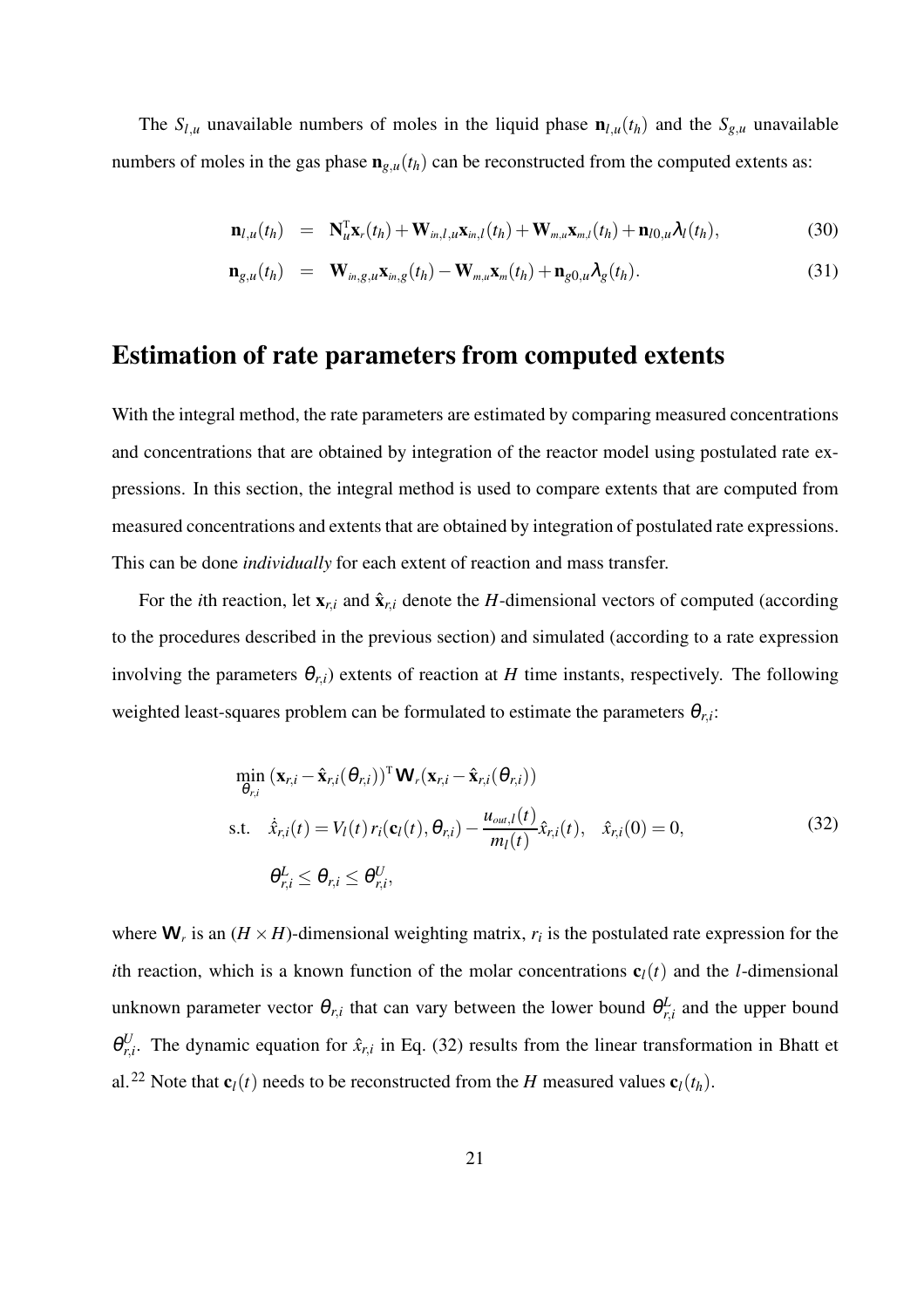Similarly, let  $\mathbf{x}_{m,l,j}$  and  $\hat{\mathbf{x}}_{m,l,j}$  denote the *H*-dimensional vectors of computed and simulated extents of the *j*th mass transfer in the liquid phase, respectively. The following weighted least-squares problem can be formulated to estimate the parameters  $\theta_{m,j}$ :

$$
\min_{\theta_{m,j}} (\mathbf{x}_{m,l,j} - \hat{\mathbf{x}}_{m,l,j}(\theta_{m,j}))^{\mathrm{T}} \mathbf{W}_{m}(\mathbf{x}_{m,l,j} - \hat{\mathbf{x}}_{m,l,j}(\theta_{m,j}))
$$
\ns.t. 
$$
\hat{x}_{m,l,j}(t) = \zeta_j(\mathbf{c}_l(t), \mathbf{c}_g(t), \theta_{m,j}) - \frac{u_{out,l}(t)}{m_l(t)} \hat{x}_{m,l,j}, \quad \hat{x}_{m,l,j}(0) = 0,
$$
\n(33)

where  $\mathbf{W}_m$  is an  $(H \times H)$ -dimensional weighting matrix, and  $\zeta_j$  is the postulated rate expression for the *j*th mass transfer, which is a known function of the measured concentrations  $\mathbf{c}_l(t)$  and  $\mathbf{c}_g(t)$  and the *q*-dimensional unknown parameter vector  $\theta_{m,j}$  that can vary between the lower bound bound  $\theta_{m,j}^L$  and the upper bound  $\theta_{m,j}^U$ .

Eq. (32) can be used to estimate the reaction rate parameters in homogeneous and G–L reaction systems for  $i = 1, \ldots, R$ . Eq. (33) can be used to estimate the mass-transfer rate parameters in G– L reaction systems for  $j = 1, \ldots, p_m$ . When only a subset of the concentrations is measured, the unavailable numbers of moles can be reconstructed from the available measurements using Eq. (17) for homogeneous reactors and Eqs. (25) and (26) for G–L reaction systems.

Integration of the differential equations (32) and (33) requires the knowledge of the concentrations  $\mathbf{c}_l(t)$  and  $\mathbf{c}_l(t)$ , which can be achieved by polynomial interpolation of the measured values  $\mathbf{c}_l(t_h)$  and  $\mathbf{c}_g(t_h)$ ,  $h = 0, 1, \ldots, H$ . For example,  $\mathbf{c}(t) =$ *H* ∑ *h*=0  $\mathbf{c}(t_h)\phi_h(t)$ , where  $\mathbf{c}(t)$  represents a continuous function approximation of the concentrations based on the low-resolution data  $\mathbf{c}(t_h)$  and the basis functions  $\phi_h(t)$ . In this paper, "ode45" of MATLAB<sup>(B)</sup>, which is based on an explicit Runge-Kutta  $(4,5)$  formula, is used to integrate the differential equations.<sup>23</sup>

#### **Remarks**

1. **Parameter identifiability:** Identifiability of parameters implies uniqueness of the rate parameters determined from experimental data.<sup>1</sup> Several methods can be used to check pa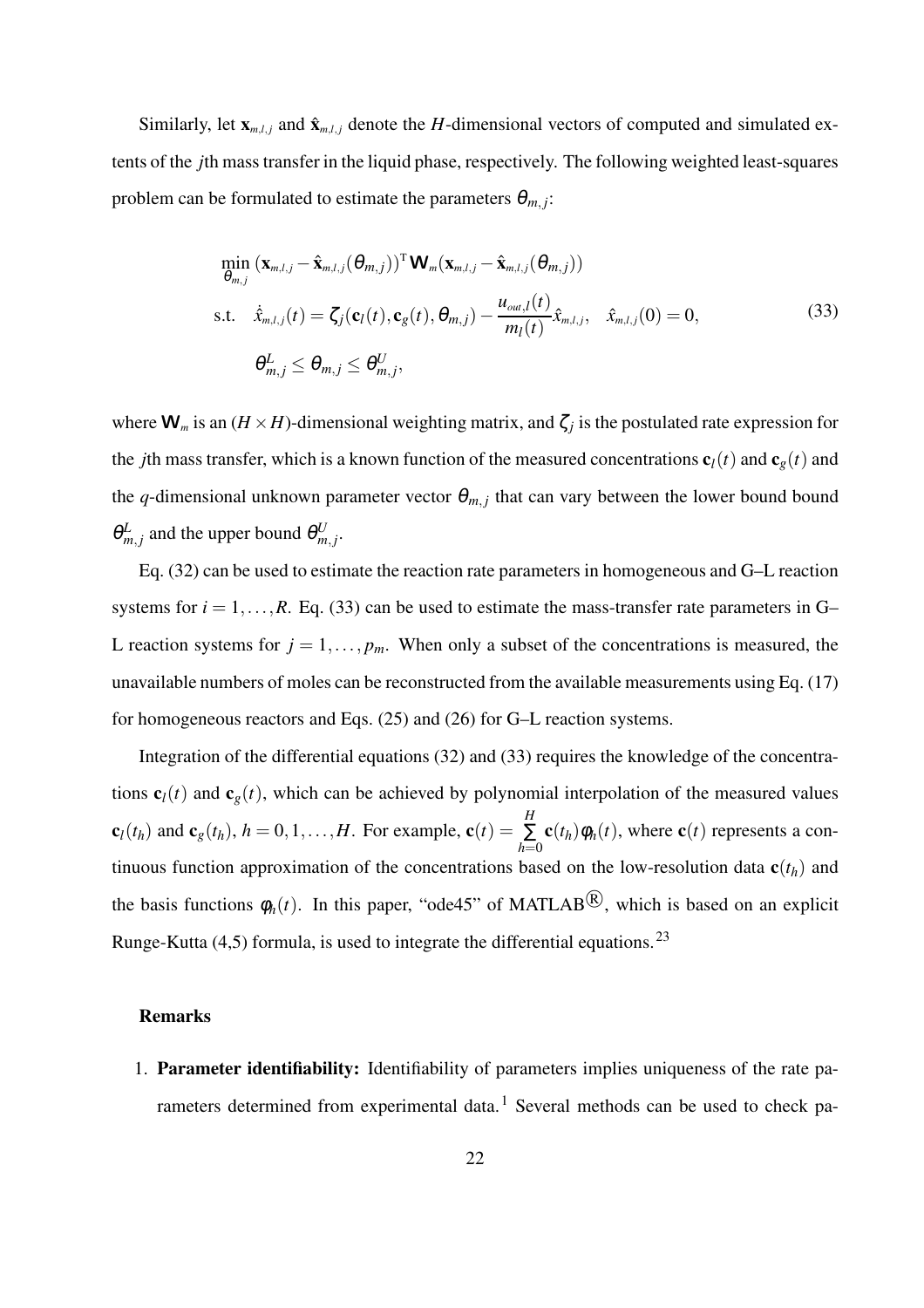rameter identifiability a priori.  $24-27$  In contrast, a parametric sensitivity analysis can be performed after parameter estimation to identify the parameters that affect the fit the most.<sup>28</sup> Moreover, the quality of parameter estimates can be evaluated using statistical methods. For example, the confidence intervals of the estimated parameters can be calculated using significance testing or bootstrapping.<sup>29</sup> In this paper, the function "nlparci" in the statistical toolbox of MATLAB $^{\textcircled{R}},$  which is based on "asymptotic normal distribution of the parameter estimates", is used to compute the confidence intervals.<sup>30</sup>

2. **Error propagation from the computed extents to the estimated rate parameters:** Since noisy measurements are used to compute  $\mathbf{c}_l(t)$  and  $\mathbf{c}_g(t)$  and simulate the profiles  $\hat{x}_{r,i}(t)$  and  $\hat{x}_{m,l,j}(t)$ , error propagation can affect the accuracy of the estimated parameters. A numerical investigation of the error propagation from the computed extents to the estimated parameters has been carried out.<sup>31</sup> The main result is that the extent-based (integral) incremental approach gives parameter estimates with tighter confidence intervals in comparison to the rate-based (differential) incremental approach. The numerical investigation also indicates that both incremental approaches introduce bias in parameter estimates, particularly in the presence of large measurement noise or sparse data.

# **Illustrative simulated examples**

This section illustrates the computation of extents of reaction and mass transfer from measured concentrations and the estimation of reaction and mass-transfer rate parameters. The acetoacetylation of pyrrole illustrates a homogeneous reaction system, while the chlorination of butanoic acid is representative of a G–L reaction system.

### **Homogeneous reaction system: Acetoacetylation of pyrrole**

**Generation of simulated data:** The acetoacetylation of pyrrole (A) with diketene (B) involves one main reaction and three side reactions.<sup>32</sup> The main reaction  $(R1)$  between pyrrole and diketene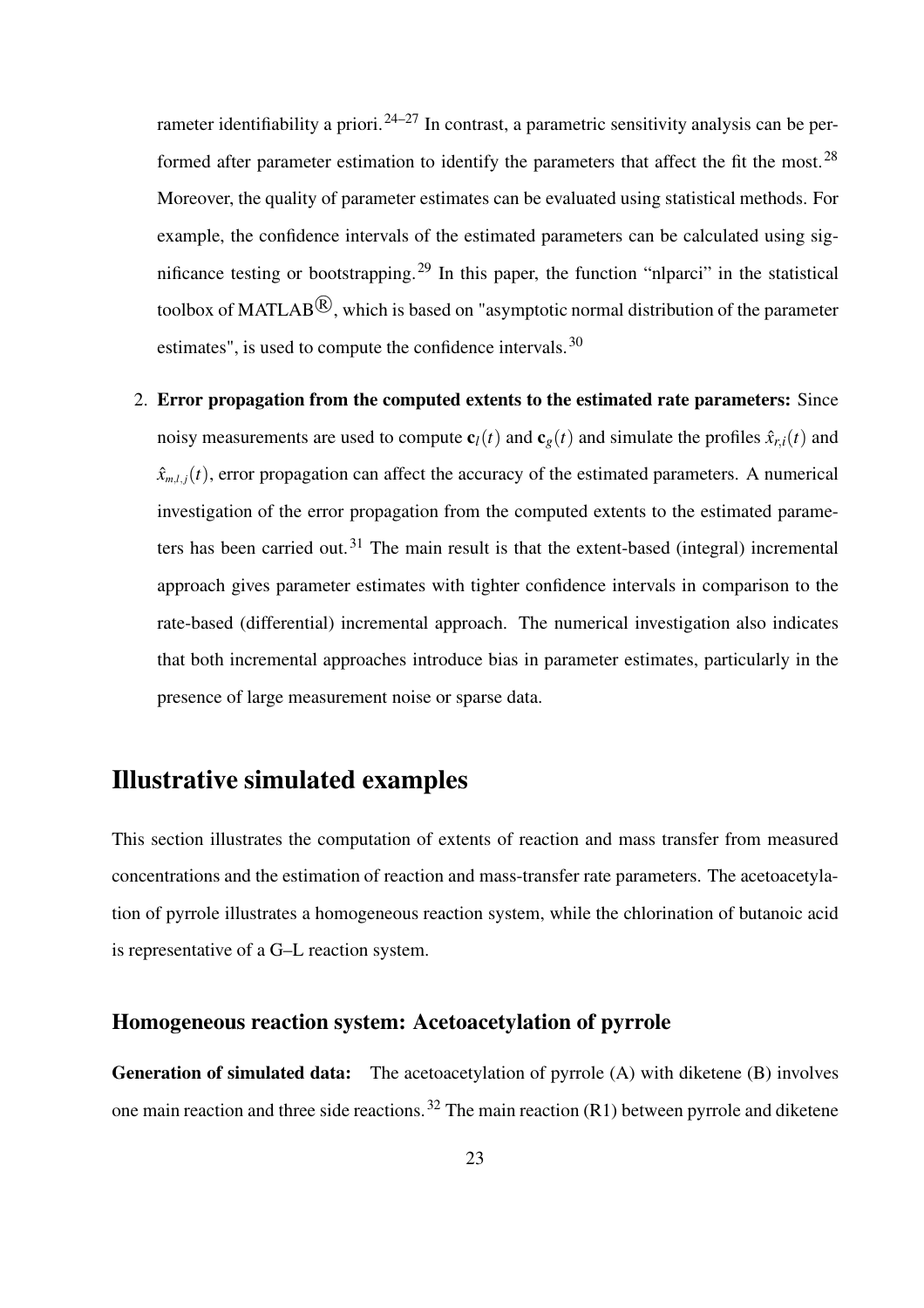produces 2-acetoacetyl pyrrole (C). The side reactions include (R2), the dimerization of diketene to dehydroacetic acid (D); (R3), the oligomerization of diketene to oligomers (E); and (R4), a consecutive reaction between diketene and 2-acetoacetyl pyrrole to the by-product F. The reactions R1, R2 and R4 are catalyzed by pyridine (K). The reaction stoichiometry reads:

|  |  | R1: A + B $\stackrel{K}{\longrightarrow}$ C  |  |
|--|--|----------------------------------------------|--|
|  |  | R2: B + B $\stackrel{K}{\longrightarrow}$ D  |  |
|  |  | R3: $B \rightarrow E$                        |  |
|  |  | R4: C + B $\stackrel{K}{\longrightarrow}$ F, |  |

from which one can write the stoichiometric matrix **N**:

$$
\mathbf{N} = \begin{bmatrix} -1 & -1 & 1 & 0 & 0 & 0 \\ 0 & -2 & 0 & 1 & 0 & 0 \\ 0 & -1 & 0 & 0 & 1 & 0 \\ 0 & -1 & -1 & 0 & 0 & 1 \end{bmatrix} . \tag{34}
$$

The kinetic expressions are as follows:

$$
r_1 = k_1 c_A c_B c_K
$$
  
\n
$$
r_2 = k_2 c_B^2 c_K
$$
  
\n
$$
r_3 = k_3 c_B
$$
  
\n
$$
r_4 = k_4 c_C c_B c_K,
$$
  
\n(35)

with the "true" parameter values used for data generation given in Table 2.<sup>32</sup>

The startup of an isothermal CSTR is considered. The initial concentrations of the 6 species *A*− *F* are  $\mathbf{c}_0 = \begin{bmatrix} 0.3 & 1 & 0.1 & 0.01 & 0 & 0 \end{bmatrix}^T$  mol L<sup>-1</sup>. The species A and B are added continuously through one inlet with composition  $\mathbf{c}_{in} = \begin{bmatrix} 2 & 3.5 & 0 & 0 & 0 \end{bmatrix}^T$  mol L<sup>-1</sup>. The volumetric inlet flowrate is  $q_{in} = 0.1$  L min<sup>-1</sup>. Under the assumption of constant density, the volumetric outlet flowrate is  $q_{out} = 0.1 \text{ L min}^{-1}$ . The volume of the reactor is 1 L. There is initially 0.5 mol of catalyst in the reactor. The concentrations of all species are measured every 30 sec for 1 h. The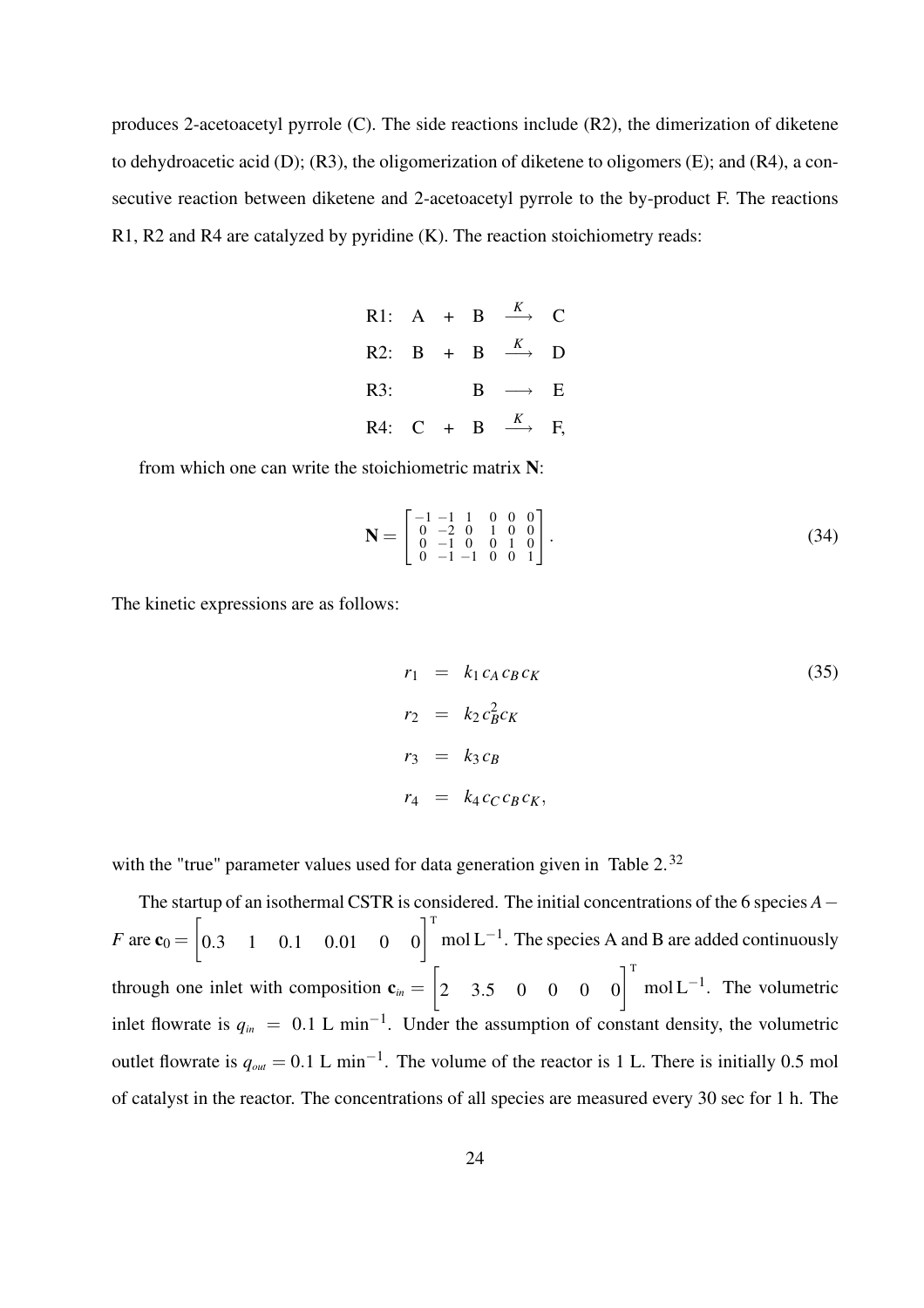measurements are corrupted with additive zero-mean Gaussian noise. The standard deviation for each species is taken as 5% of the maximal concentration of that species, i.e.  $\sigma_s = 0.05 c_s^{max}$  for  $s = \{A, B, C, D, E, F\}$ . The noisy concentration measurements are shown in Figure 2.



Figure 2: : Concentrations of the 6 species in the acetoacetylation of pyrrole. The solid lines indicate the generated (true) concentrations, while the markers indicate the noisy measurements.

**Identification of reaction kinetics:** Since the concentrations of all species are measured and rank  $([\mathbf{N}^T \mathbf{c}_m \mathbf{n}_0]) = R + p + 1 = 4 + 1 + 1 = 6$ , Proposition 1 can be used to compute the extents of reaction from concentration data. The computed extents, shown in Figure 3, are within the 95% confidence intervals that are calculated using the mean (the simulated "true" extents) and the variance computed from Eq. (18) using the noise distribution used in the data generation.

The next step is to identify the rate expressions from among the set of rate expression candidates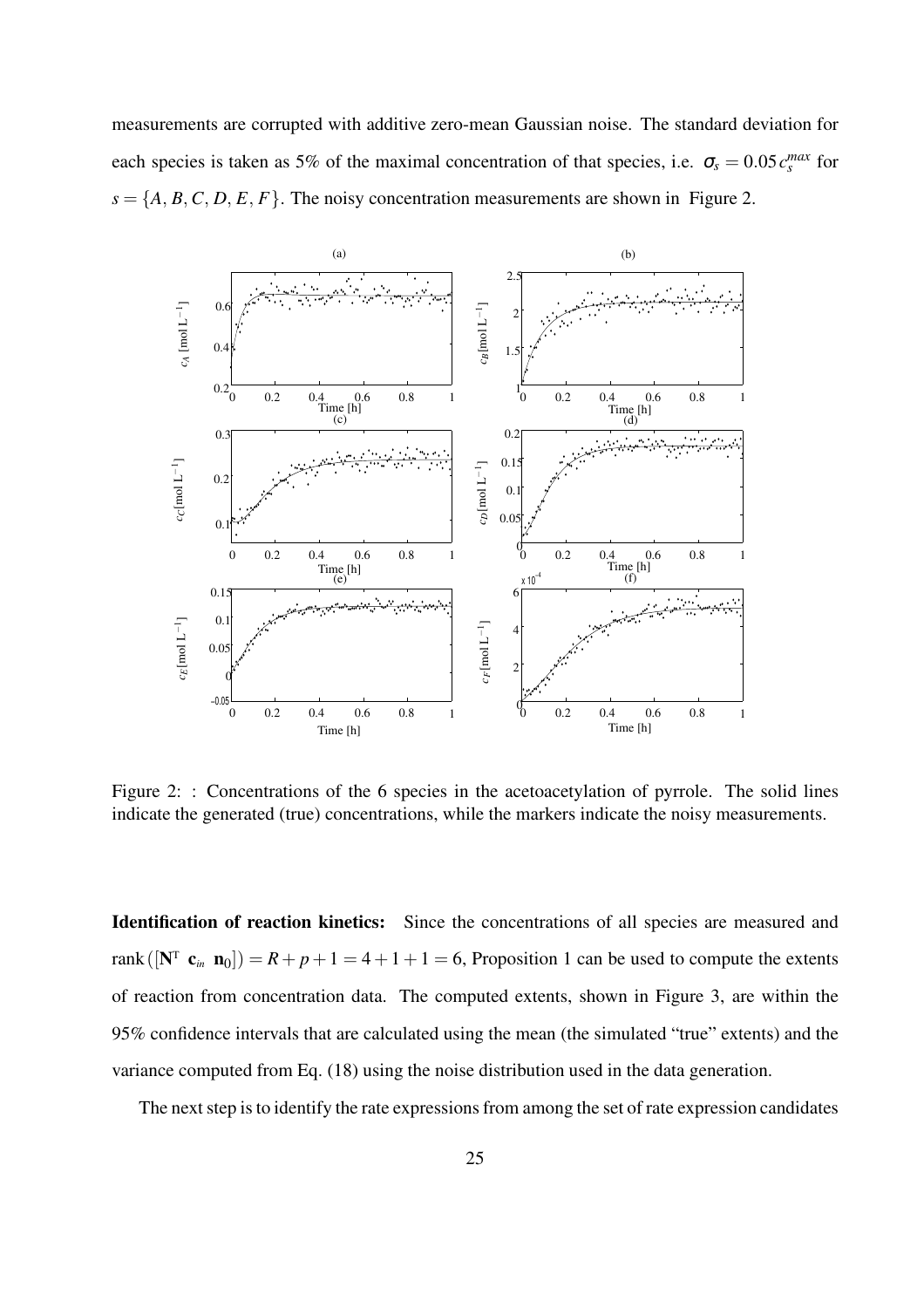

Figure 3: Extents of (a) reaction R1, (b) reaction R2, (c) reaction R3, and (d) reaction R4 computed from measured concentrations. The solid lines indicate the true extents, while the markers indicate the extents computed from noisy concentration measurements. The dash lines indicate the 95% confidence intervals.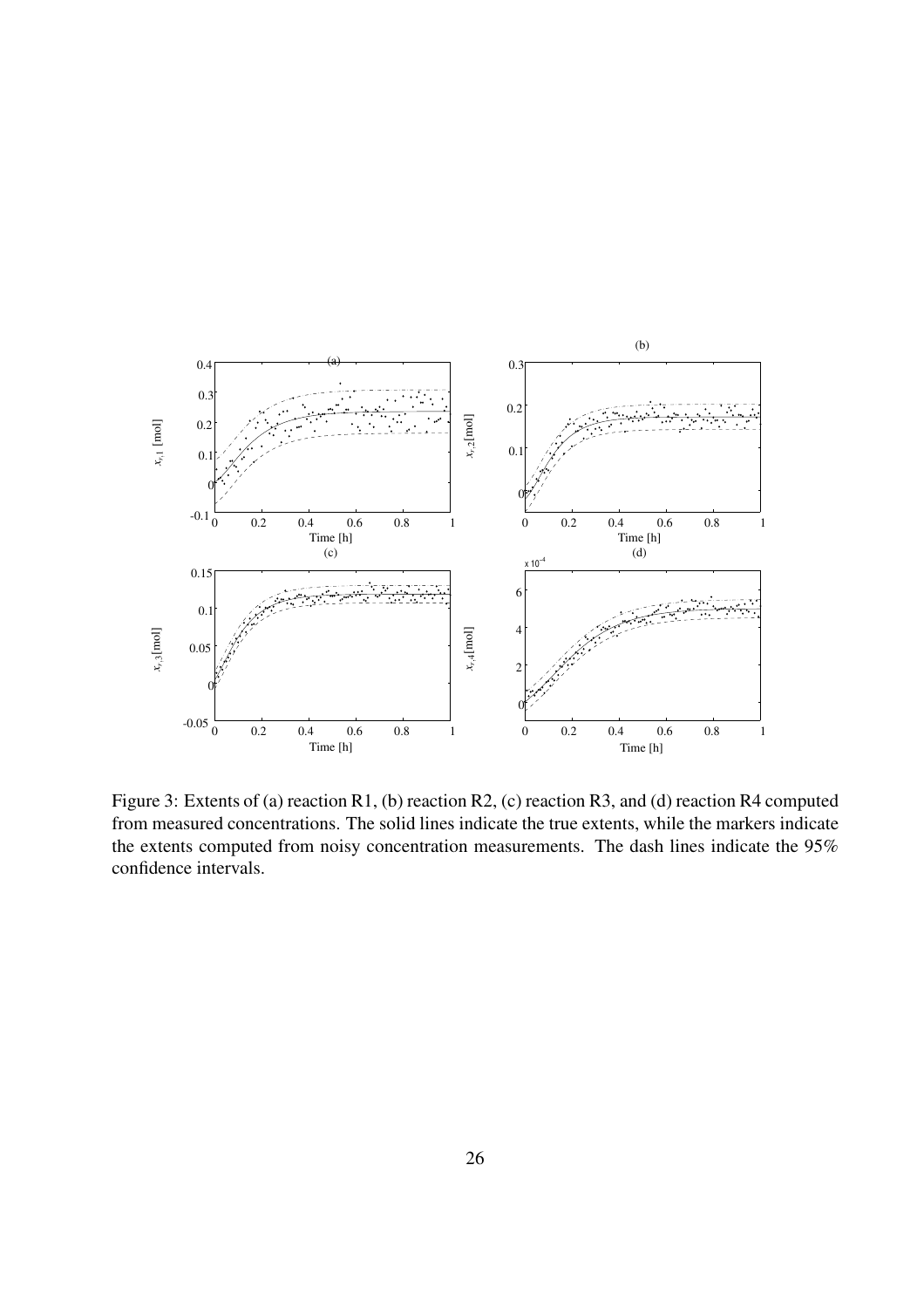|                       | Reaction R1: Reaction R2: Reaction R3: Reaction R4:                       |                                                                       |  |
|-----------------------|---------------------------------------------------------------------------|-----------------------------------------------------------------------|--|
| $r_1^{(1)} = k_1$     |                                                                           | $r_2^{(1)} = k_2$ $r_3^{(1)} = k_3$ $r_4^{(1)} = k_4$                 |  |
| $r_1^{(2)} = k_1 c_B$ |                                                                           | $r_2^{(2)} = k_2 c_B$ $r_3^{(2)} = k_3 c_B$ $r_4^{(2)} = k_4 c_B$     |  |
| $r_1^{(3)} = k_1 c_A$ |                                                                           | $r_2^{(3)} = k_2 c_B^2$ $r_3^{(3)} = k_3 c_B^2$ $r_4^{(3)} = k_4 c_C$ |  |
| $r_1^{(4)} = k_1 c_K$ | $r_2^{(4)} = k_2 c_B c_K$ $r_3^{(4)} = k_3 c_B c_K$ $r_4^{(4)} = k_4 c_K$ |                                                                       |  |

 $r_1^{(5)} = k_1 c_A c_B$   $r_2^{(5)} = k_2 c_B^2 c_K$   $r_3^{(5)} = k_3 c_B^2 c_K$   $r_4^{(5)} = k_4 c_B c_C$ 

*c<sup>B</sup> r*

 $r_1^{(7)} = k_1 c_B c_K$  *r* 

 $r_1^{(8)} = k_1 c_A c_B c_K$  *r* 

 $r_1^{(9)} = k_1 c_A^2$ 

 $r_1^{(10)} = k_1 c_A c_B^2$ 

 $r_1^{(6)} = k_1 c_A c_K$   $r_2^{(6)} = k_2 c_K$   $r_3^{(6)} = k_3 c_K$   $r_4^{(6)} = k_4 c_K c_B c_C$ 

 $a_4^{(7)} = k_4 c_K c_B$ 

 $a_4^{(8)} = k_4 c_K c_C$ 

 $k_4^{(9)} = k_4 c_K c_B c_C^2$ 

 $r_4^{(10)} = k_4 c_K c_B^2 c_C$ 

Table 1: Rate expression candidates for the acetoacetylation of pyrrole. Candidates  $r_1^{(8)}$  $r_1^{(8)}, r_2^{(5)}$  $r_2^{(5)}$ ,  $r_3^{(2)}$ 3 and

given for each reaction in Table 1. Note that each rate expression involves a single unknown parameter and thus  $\theta_{r,1} = k_1$ ,  $\theta_{r,2} = k_2$ ,  $\theta_{r,3} = k_3$ , and  $\theta_{r,4} = k_4$ . For a given reaction, each rate expression candidate is fitted to the corresponding computed extent using the least-squares problem (32). For example, for the main reaction R1, the quality of fit of rate expression candidates  $r_1^{(4)}$  $\binom{4}{1}$ ,  $r_1^{(6)}$  $\binom{1}{1}$  and  $r_1^{(8)}$  $\binom{8}{1}$  is shown in Figure 4. Candidate  $r_1^{(8)}$  $\int_{1}^{60}$  leads to the best fit for  $W_r = I_H$ . Similarly, the rate expressions  $r_2^{(5)}$  $r_2^{(5)}$ ,  $r_3^{(2)}$  $r_3^{(2)}$  and  $r_4^{(6)}$  $_{4}^{(0)}$  are identified as the suitable rate expressions for reactions R2, R3, and R4, which are indeed the rate expressions used for generating the data. The true values, the initial guesses, the estimated values and their 95% confidence intervals are given in Table 2. The estimated values are close to the true values.

### **G–L reaction system: Chlorination of butanoic acid**

The chlorination of butanoic acid (BA), which takes place in the organic liquid phase with ethanol as solvent, involves two parallel auto-catalytic reactions that consume dissolved  $Cl_2$ . The main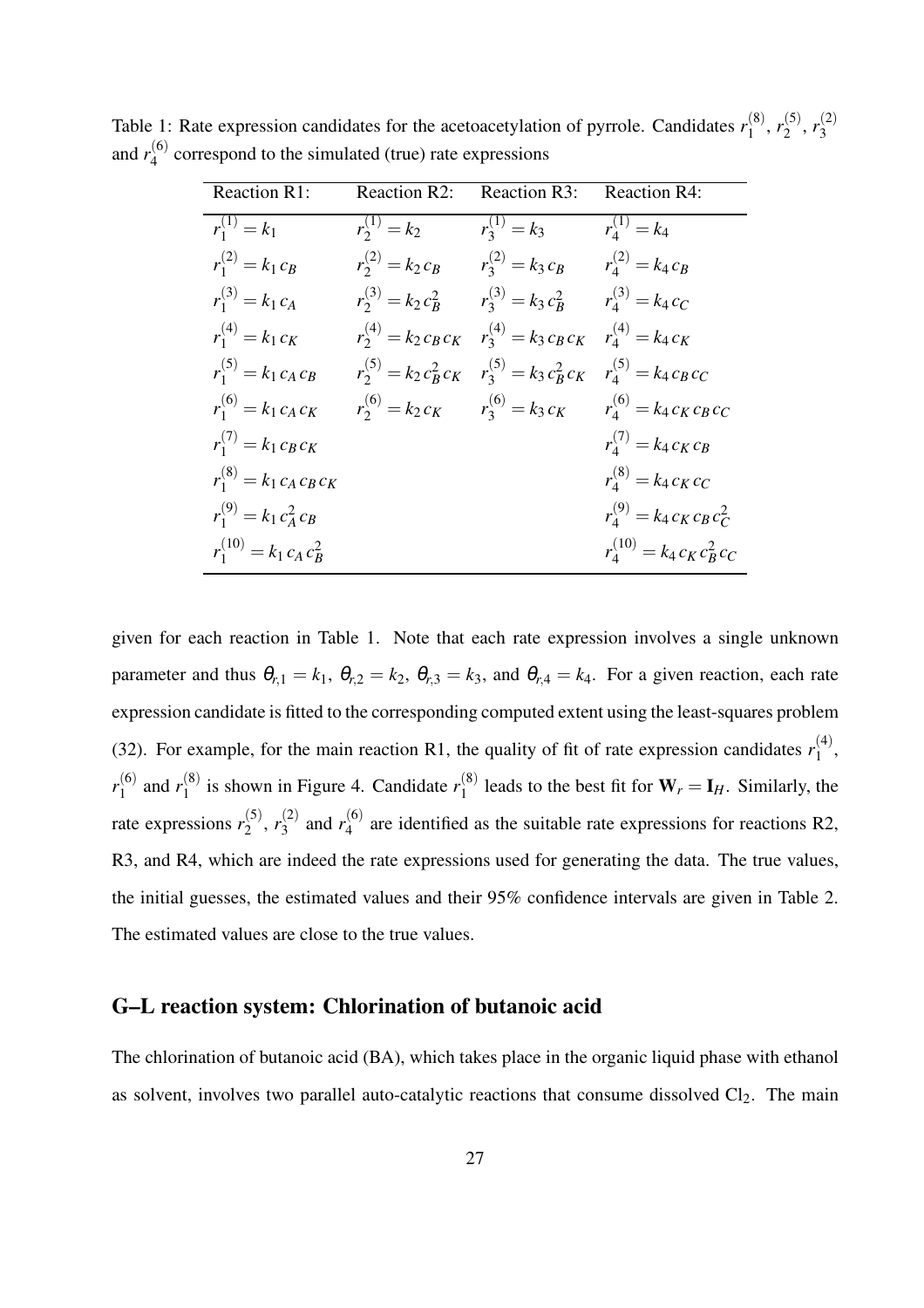

Figure 4: Fit of three rate expressions to the computed extent  $x_{r,1}$ .

Table 2: Parameter estimation using the extent-based incremental identification approach: True, initial and estimated values of the four rate parameters for the selected rate expressions  $r_1^{(8)}$  $r_1^{(8)}, r_2^{(5)}$  $\frac{1}{2}$ ,  $r_3^{(2)}$  $r_3^{(2)}$ , and  $r_4^{(6)}$  $\frac{10}{4}$ . The last column indicates the 95% confidence interval for the estimated rate parameters.

| Parameter                                                   | True value | Initial value | <b>Estimated value</b> | Confidence interval |
|-------------------------------------------------------------|------------|---------------|------------------------|---------------------|
| $k_1$ [L <sup>2</sup> mol <sup>-2</sup> min <sup>-1</sup> ] | 0.0530     | 0.8000        | 0.0531                 | [0.0509, 0.0553]    |
| $k_2$ [L <sup>2</sup> mol <sup>-2</sup> min <sup>-1</sup> ] | 0.1280     | 0.8000        | 0.1281                 | [0.1250, 0.1312]    |
| $k_3$ [L min <sup>-1</sup> ]                                | 0.0280     | 0.8000        | 0.0279                 | [0.0276, 0.0283]    |
| $k_4$ [L <sup>2</sup> mol <sup>-2</sup> min <sup>-1</sup> ] | 0.0010     | 0.8000        | 0.0010                 | [0.0010, 0.0010]    |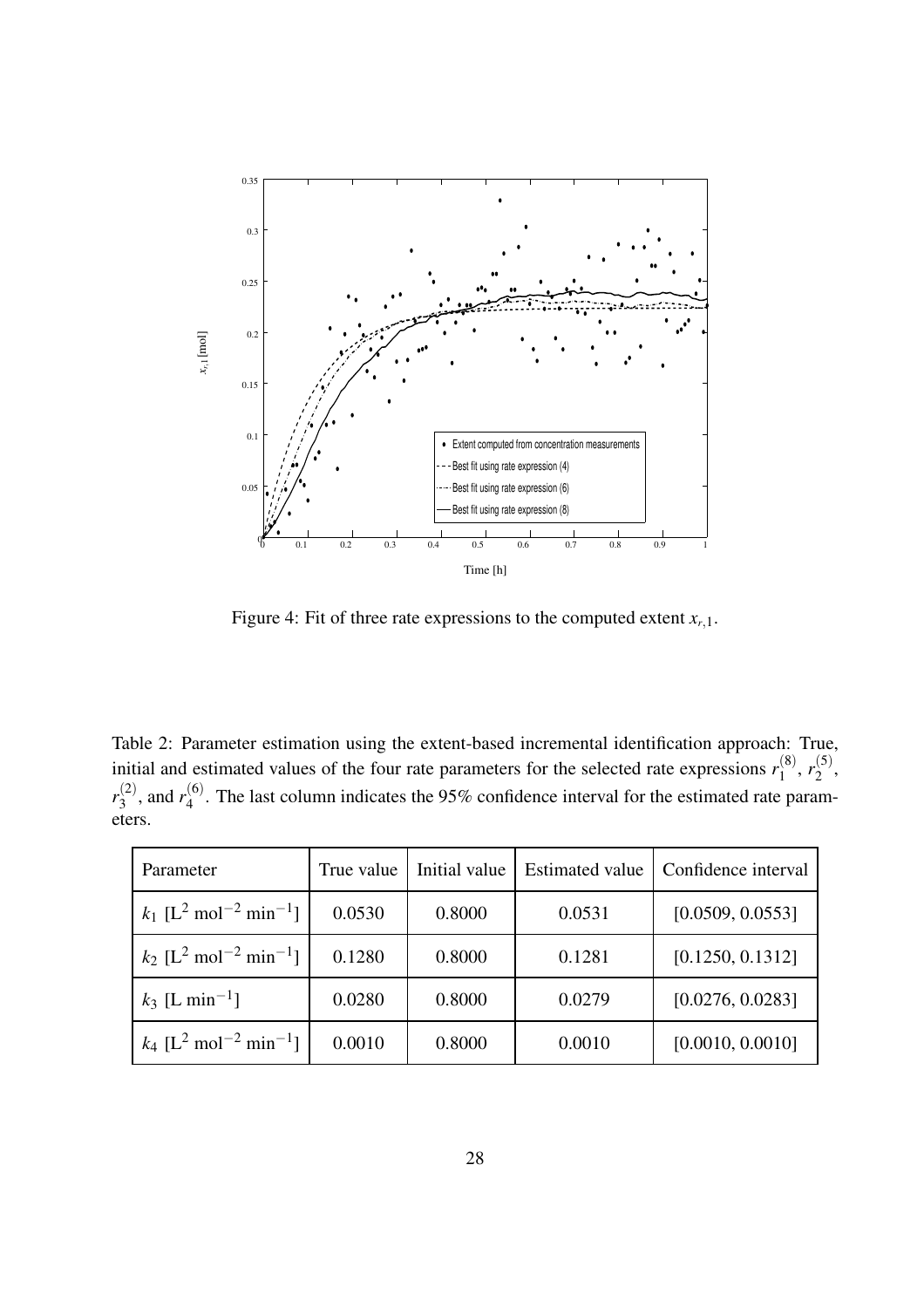reaction produces the desired product <sup>α</sup>-monochlorobutanoic acid (MBA) and hydrochloric acid (HCl). The second reaction produces the side product  $\alpha$ -dichlorobutanoic acid (DBA) and HCl. HCl is a highly volatile product that is found in both phases.<sup>33</sup> The reaction stoichiometry is:

- R1: BA +  $Cl_2$   $\rightarrow$  MBA + HCl
- R2: BA +  $2Cl_2 \rightarrow DBA + 2HCl$ .

**Generation of simulated data:** The rate expressions of the reactions R1 and R2 are:

$$
r_1 = k_1 c_{l,BA} c_{l,Cl_2} \sqrt{c_{l,MBA}},
$$
  
\n
$$
r_2 = k_2 r_1 c_{l,Cl_2}.
$$
\n(36)

The mass-transfer rate expressions (in kg s<sup>-1</sup>) are given by:

$$
\zeta_{Cl_2} = k_{Cl_2} A_s V_l M_{w,Cl_2} (c_{Cl_2}^{\star} - c_{l,Cl_2}), \quad c_{Cl_2}^{\star} = \mathcal{P}_{Cl_2} / H_{Cl_2},
$$
\n
$$
\zeta_{HCl} = -k_{HCl} A_s V_l M_{w,HCl} (c_{l,HCl} - c_{HCl}^{\star}), \quad c_{HCl}^{\star} = \mathcal{P}_{HCl} / H_{HCl}, \tag{37}
$$

where  $A_s$  is the specific interfacial area,  $c_{Cl_2}^*$  and  $c_{HCl}^*$  are the equilibrium molar concentrations at the interface,  $c_{l,Cl_2}$  and  $c_{l,HCl}$  are the molar concentrations in the liquid bulk,  $H_{Cl_2}$  and  $H_{HCl}$ are Henry's law constants,  $\mathcal{P}_{Cl_2}$  and  $\mathcal{P}_{HCl}$  are the partial pressures in the gas phase calculated using the ideal gas law from the numbers of moles in the gas phase. It is assumed that the gas side resistance is negligible. Since HCl transfers from the liquid to the gas, its mass-transfer rate is negative. The values of the rate parameters are given in Table 4. The thermodynamic and hydrodynamic parameter values are given in Appendix E.

The measurements are generated by simulating the transient operation of a reactor with inlet and outlet flows. The initial pressure in the reactor is 1 atm. The total pressure is regulated at 10 atm by manipulating the inlet flowrate of  $Cl_2$  as shown in Figure 5a and Figure 5d. The gaseous outlet flowrate *uout*,*<sup>g</sup>* is constant at 3600 kg h−<sup>1</sup> . The liquid inlet flowrate of BA *uin*,*BA* is 324 kg  $h^{-1}$ , while the liquid outlet flow  $u_{out,l}$  is manipulated to regulate the liquid mass at 483 kg as shown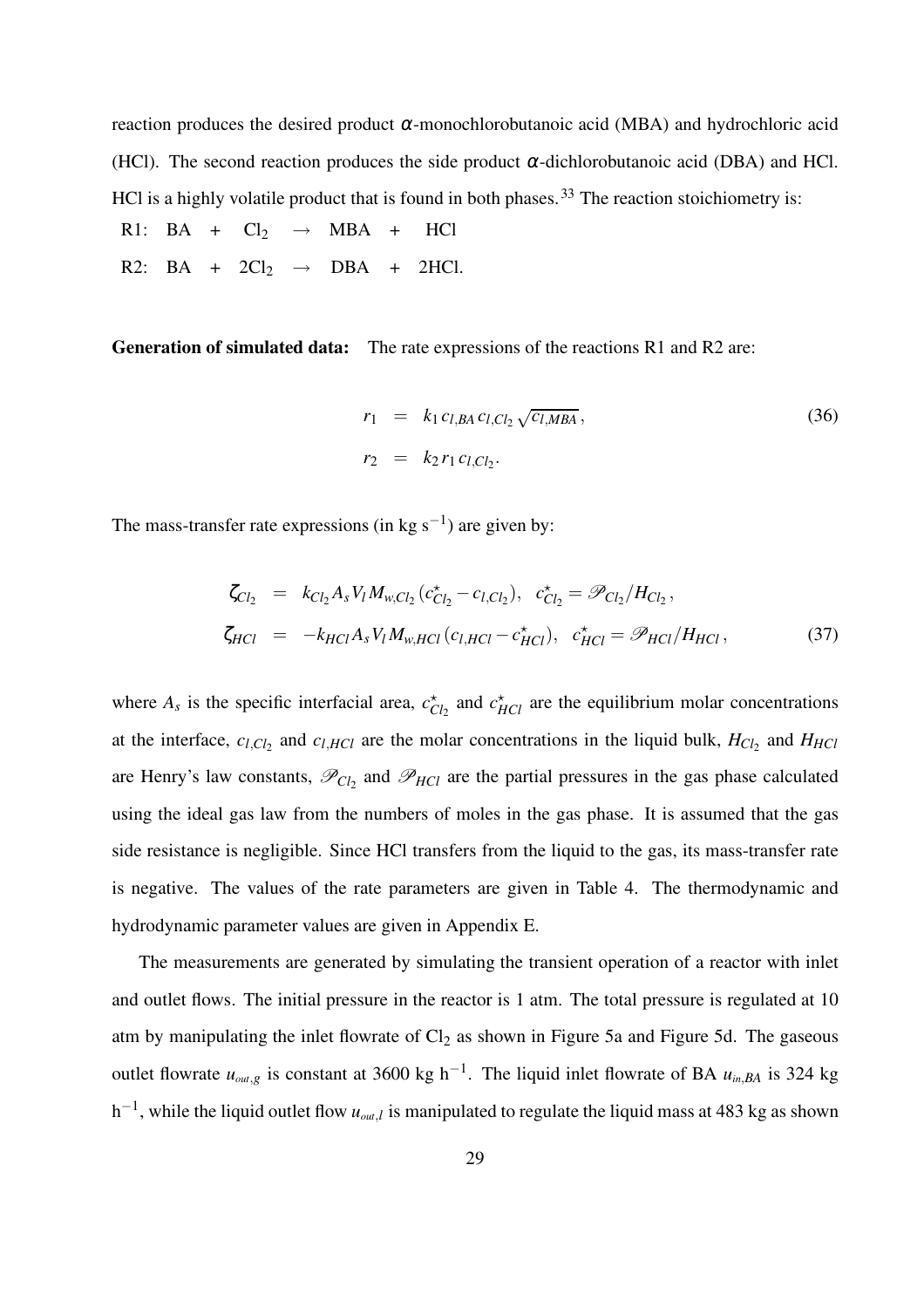in Figure 5b. It is assumed that concentration measurements of  $Cl_2$ , BA and MBA in the liquid phase ( $S_{l,a}$  = 3) and HCl ( $S_{g,a}$  = 1) in the gas phase are available. They are corrupted with additive zero-mean Gaussian noise with standard deviation equal to 2% of the maximal concentration of the corresponding species.



Figure 5: Noise-free measurements in the chlorination of butanoic acid: (a) Inlet flowrate of  $Cl_2$ in the gas phase  $(u_{in,g,Cl_2})$  manipulated to control the total pressure, (b) liquid outlet flowrate  $(u_{out,l})$ manipulated to control the liquid mass, (c) liquid volume  $(V_l)$ , and (d) total pressure  $(\mathscr{P}_t)$ .

**Identification of reaction and mass-transfer kinetics:** The measurements include the liquid volume, the inlet flowrate of Cl<sub>2</sub>, the liquid outlet flowrate, and the total pressure are measured (Figure 5) as well as four concentrations or numbers of moles (Figure 6). Since the reactions R1 and R2 are autocatalytic, they start slowly because the amount of MBA present in the reactor initially is small. This leads to accumulation of  $Cl<sub>2</sub>$  in the liquid phase (Figure 6a). After about 0.15 h, both reaction rates increase, which leads to a sharp decrease in the amount of  $Cl_2$  in the liquid phase. The amount of BA in the liquid phase decreases momentarily to increase later since the amount of BA added by the liquid inlet surpasses its removal via the reactions and the liquid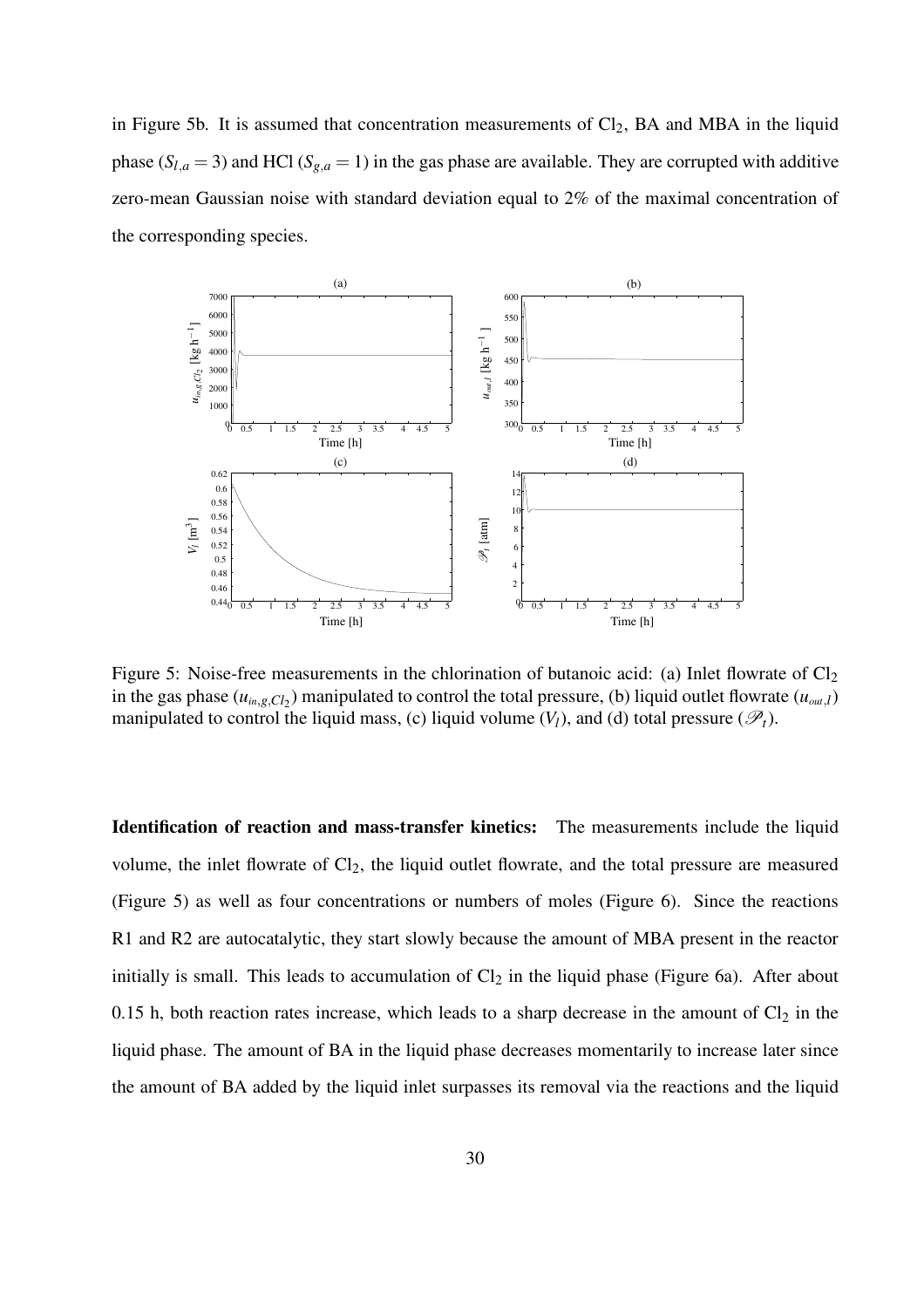outlet. Moreover, the behavior of  $n_{g,HCl}$  in Figure 6d indicates that the gas phase has reached steady state after 0.2 h.



Figure 6: Composition measurements in the chlorination of butanoic acid: (a) Concentration of  $Cl_2$ in the liquid phase, (b) concentration of MBA in the liquid phase, (c) concentration of BA in the liquid phase, and (d) number of moles HCl in the gas phase. The solid lines indicate the generated (true) compositions, while the markers indicate the noisy measurements.

The stoichiometric and inlet-composition matrices corresponding to the measured (available) quantities are:

$$
\mathbf{N}_{a} = \begin{bmatrix} -1 & -1 & 1 \\ -2 & -1 & 0 \end{bmatrix}; \ \mathbf{W}_{m_{l},l,a} = \begin{bmatrix} 0 & 0.0141 & 0 \end{bmatrix};
$$

$$
\mathbf{W}_{m_{g},g,a} = \begin{bmatrix} -0.0274 \end{bmatrix}; \ \mathbf{W}_{in,g,a} = 0; \ \mathbf{W}_{m_{g},l,a} = \begin{bmatrix} 0.0274 \end{bmatrix}; \ \mathbf{W}_{in,l,a} = \begin{bmatrix} 0.0113 \end{bmatrix}.
$$

The measurements satisfy Assumptions (i)-(v) in Proposition 4. Hence, the extents of reaction  $x_{r,1}$  and  $x_{r,2}$  and the extents of mass transfer  $x_{m,l,Cl_2}$  and  $x_{m,g,HCl}$  can be computed as mentioned in Proposition 4 and the results are shown in Figure 7. One sees that  $x_{r,1}$  is significantly smaller than  $x_{r,2}$  (Figure 7a-b). Since HCl transfers from the liquid to the gas,  $x_{m,g,HCl}$  is negative and, furthermore, it is nearly constant after 0.2 h due to the steady-state condition in the gas phase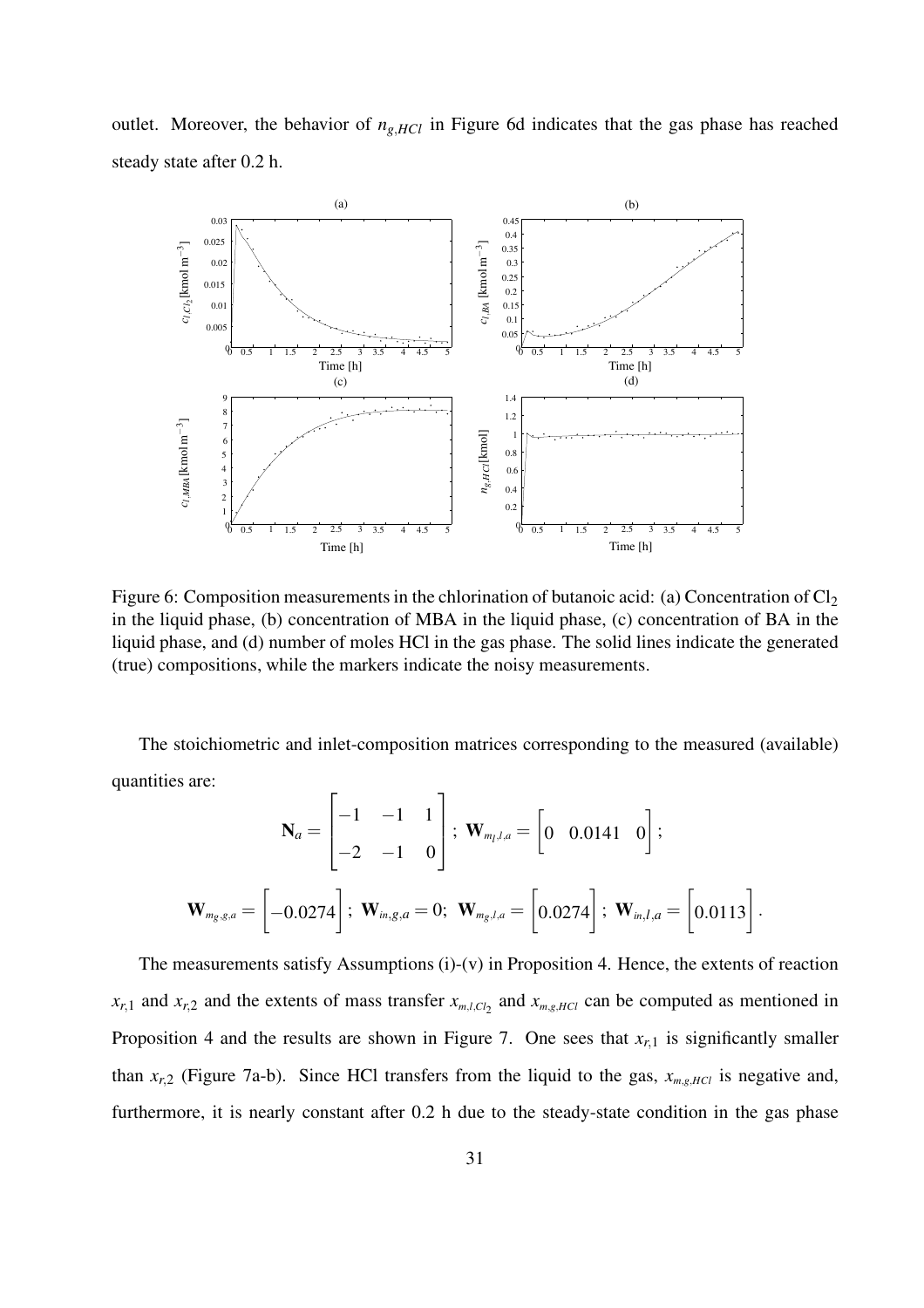(Figure 7c). The mass-transfer extent  $x_{m,l,Cl_2}$  increases with time because of the large driving force maintained by the consumption of  $Cl_2$  in the reactions. The number of moles of  $Cl_2$  in the gas phase and the concentration of HCl in the liquid phase are reconstructed from the available measurements using Eqs. (30) and (31) (Figure 8). Note that these reconstructed quantities are required for parameter estimation.



Figure 7: Extents of (a) reaction R1, (b) reaction R2, (c) HCl mass transfer to the gas phase, and (d)  $Cl<sub>2</sub>$  mass transfer to the liquid phase. The solid lines indicate the true extents of reaction and mass transfer, while the markers indicate the extents that are computed from the noisy measurements. The dash lines indicate the 95% confidence intervals.

The next step is to identify the rate expressions and the corresponding rate parameters. In this example, we assume that the the mass-transfer rate expressions are known.<sup>3</sup> The reaction rate expressions need to be identified from the set in Table 3. Note that the candidates  $r_1^{(4)}$  $r_1^{(4)}$  and  $r_2^{(4)}$ 2 correspond to the true rate expressions. For a given reaction, each rate expression candidate is fitted to the computed extent using the least-squares problem (32). For Reaction R1, the quality of fit of the four rate expression candidates is shown in Figure 9. Candidate  $r_1^{(4)}$  $1^{(4)}$  leads to the best fit for  $W_r = I_H$ . Similarly, for Reaction R2, the rate expression  $r_2^{(4)}$  $2^{(4)}$  is found suitable. The identified

 $3A$ dditional mass-transfer rate expressions could be found elsewhere.  $34$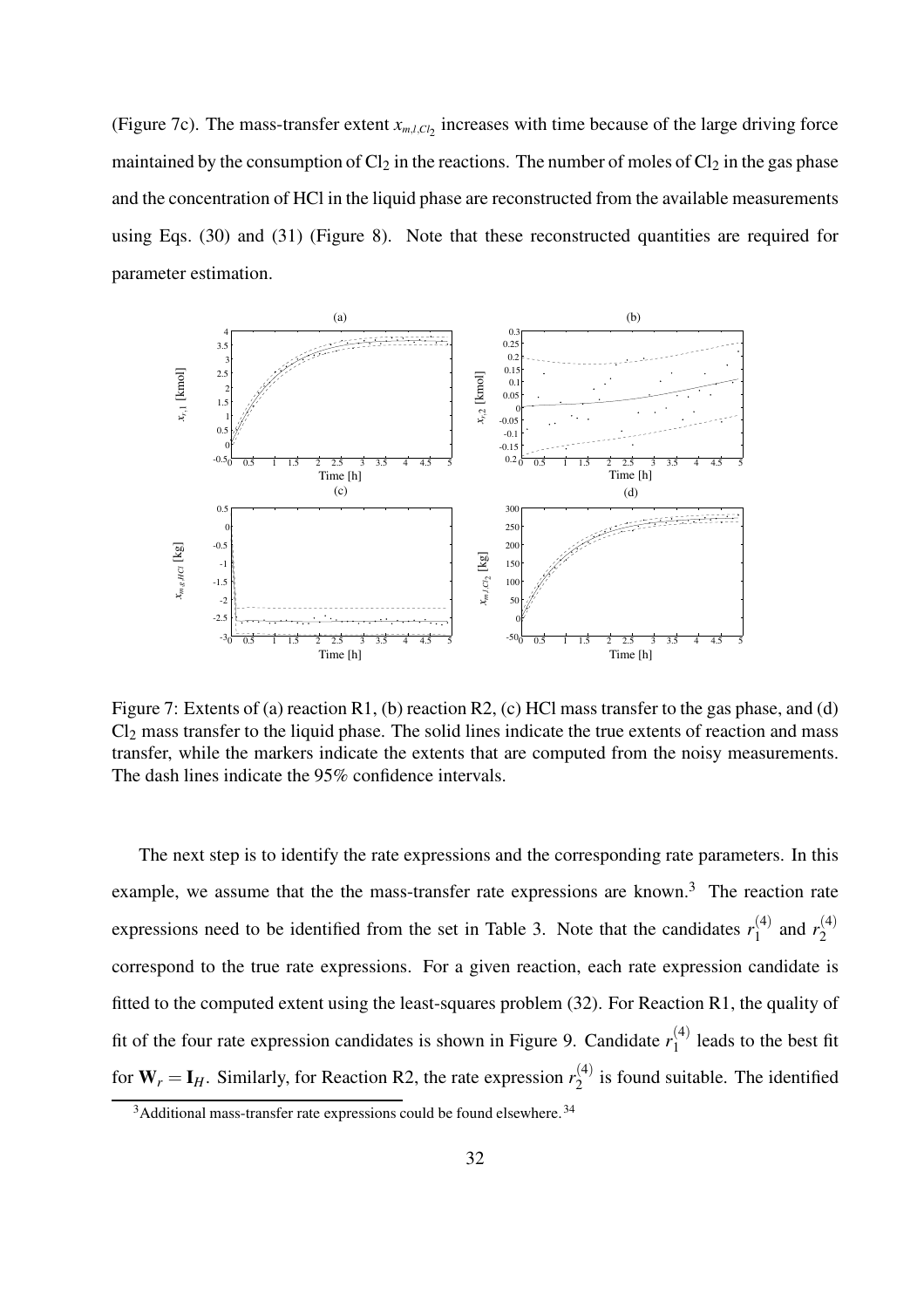

Figure 8: Reconstructed compositions: (a) Number of moles of  $Cl<sub>2</sub>$  in the gas phase and (b) concentration of HCl in the liquid phase. The solid lines indicate the true compositions, while the markers indicate the values reconstructed from noisy measurements.

rate expressions correspond to the "simulated true" rate expressions used for generating the data.

The true values, the initial guesses, and the estimated values of the rate parameters with their 95% confidence intervals are given in Table 4. True and estimated values of the reaction rate parameters are very close to each other. However, there is a bias in the estimated mass-transfer rate parameters, for which the true values lie outside the computed confidence intervals.

Table 3: Reaction rate candidates for the chlorination of butanoic acid. Candidates  $r_1^{(4)}$  $r_1^{(4)}$  and  $r_2^{(4)}$ 2 correspond to the simulated (true) reaction rate expressions.

| <b>Reaction R1:</b>                                    | <b>Reaction R2:</b>                                        |
|--------------------------------------------------------|------------------------------------------------------------|
| $r_1^{(1)} = k_1 c_{l,BA} c_{l,Cl_2}$                  | $r_1^{(1)} = k_2 c_{l,BA} c_{l,Cl_2}^2$                    |
| $r_1^{(2)} = k_1 c_{l,Cl_2}$                           | $r_2^{(2)} = k_2 c_{l,BA} c_{l,Cl_2}$                      |
| $r_1^{(3)} = k_1 c_{l,BA} c_{l,Cl_2} c_{l,MBA}$        | $r_2^{(3)} = k_1 k_2 c_{l,BA} c_{l,Cl_2}^2 c_{l,MBA}$      |
| $r_1^{(4)} = k_1 c_{l,BA} c_{l,Cl_2} \sqrt{c_{l,MBA}}$ | $r_2^{(4)} = k_2 k_1 c_{l,BA} c_{l,Cl_2} \sqrt{c_{l,MBA}}$ |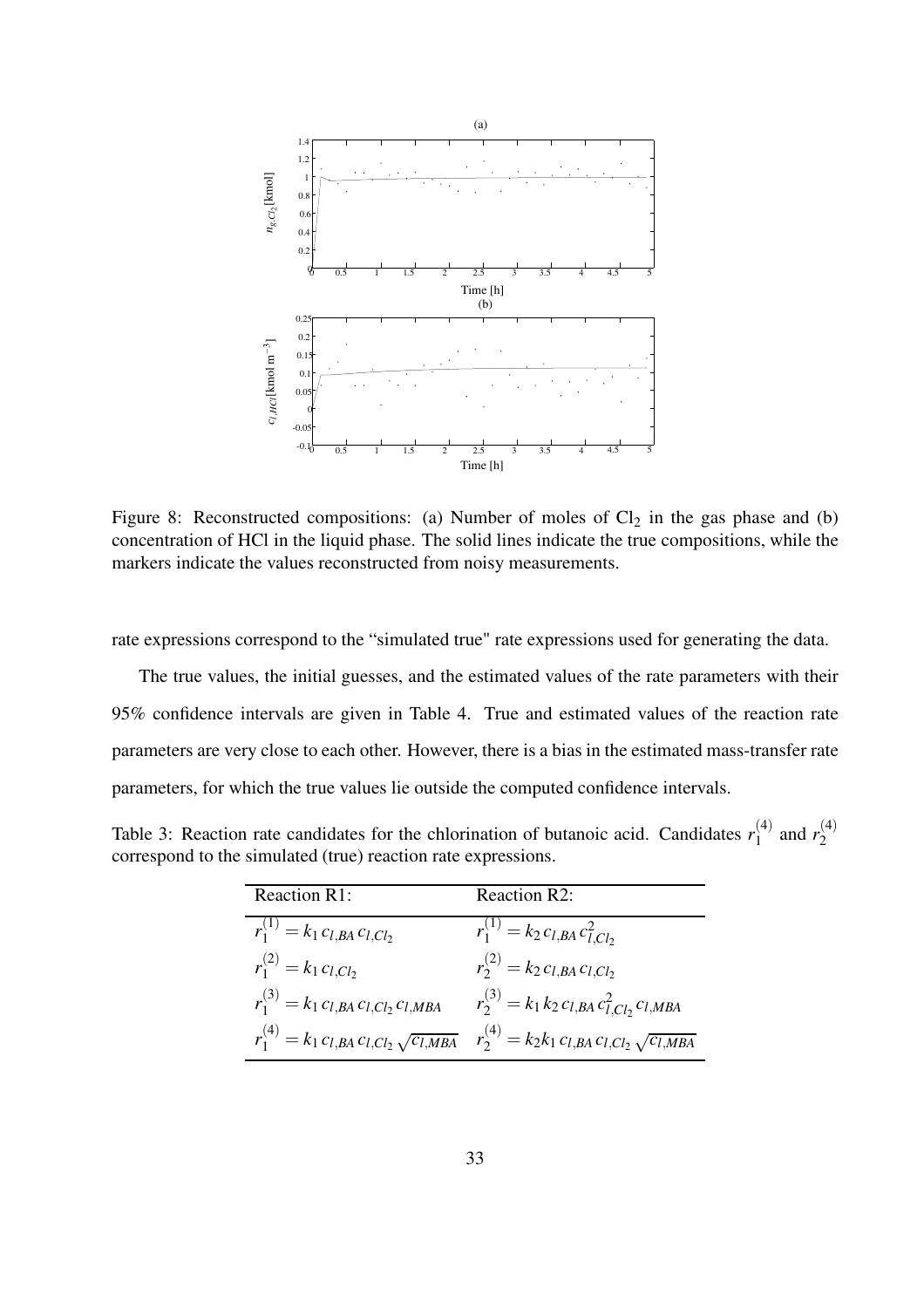

Figure 9: Fit of four rate expressions to the computed extent  $x_{r,1}$ .

Table 4: Parameter estimation using the extent-based incremental identification approach: True, initial and estimated values of the reaction and mass-transfer rate parameters. The last column indicates the 95% confidence interval for the estimated parameters.

| Parameter                                  | True value           | Initial value      | <b>Estimated value</b> | Confidence interval                            |
|--------------------------------------------|----------------------|--------------------|------------------------|------------------------------------------------|
| $k_1$ [m <sup>3</sup> kmol <sup>-1</sup> ] | 1.3577               | 1.8000             | 1.3488                 | [1.3250, 1.3726]                               |
| $k_2$ [-]                                  | 0.1                  | 0.0100             | 0.1002                 | [0.0877, 0.1126]                               |
| $k_{Cl}$ , [m s <sup>-1</sup> ]            | $0.666\times10^{-4}$ | $2 \times 10^{-4}$ | $0.591\times10^{-4}$   | $[0.580 \times 10^{-4}, 0.602 \times 10^{-4}]$ |
| $k_{HCl}$ [m s <sup>-1</sup> ]             | $0.845\times10^{-4}$ | $2\times10^{-4}$   | $0.810\times10^{-4}$   | $[0.804 \times 10^{-4}, 0.815 \times 10^{-4}]$ |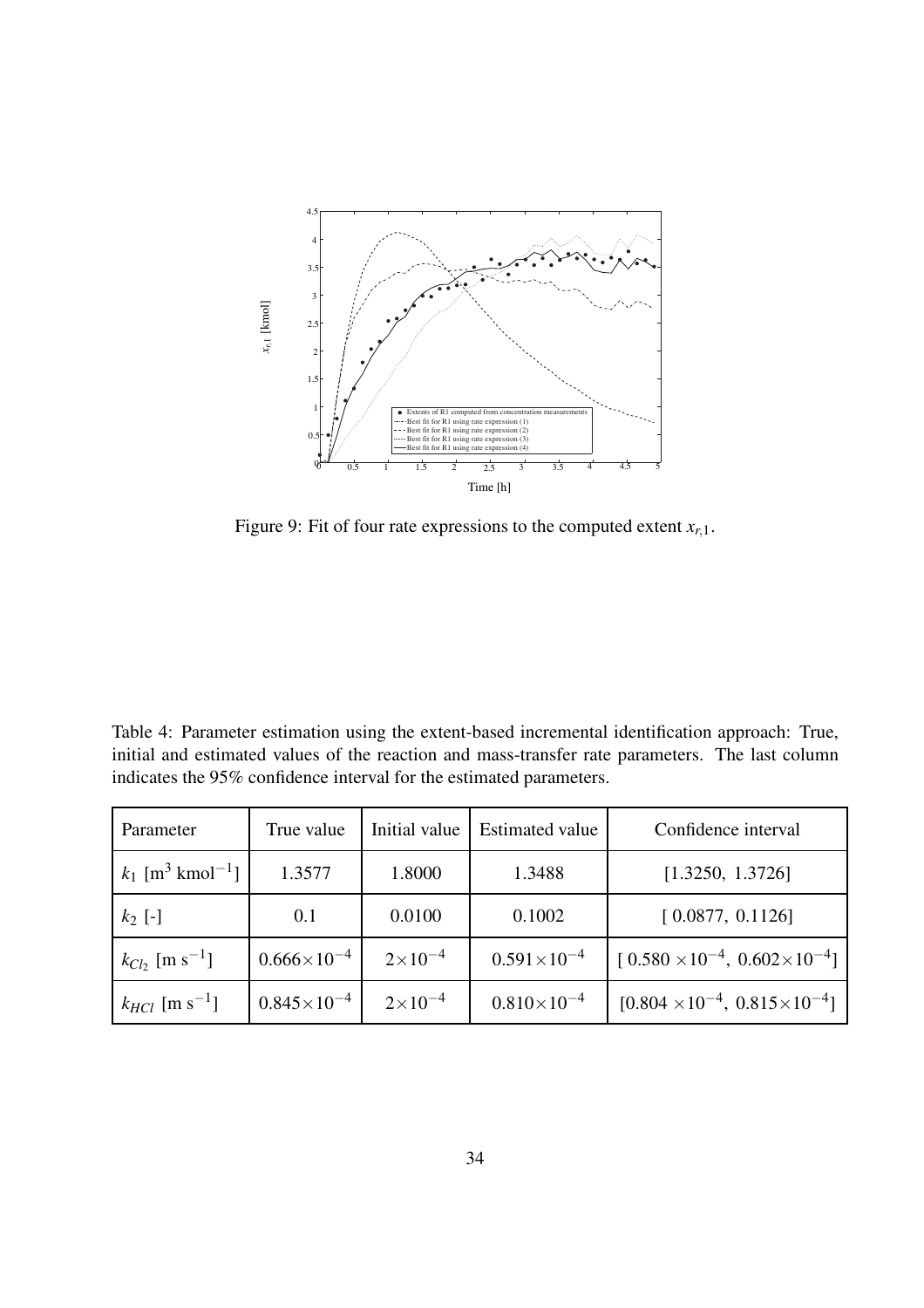# **Conclusions**

Being able to compute the extent of each reaction and each mass transfer from measured concentrations without knowledge of the reaction and mass-transfer kinetics is of great help in the investigation of reaction systems. This paper has proposed an incremental approach for the identification of reaction systems that uses the concept of extents and the integral method of parameter estimation. The proposed approach proceeds in two steps: (i) computation of the extents of reaction and mass transfer from concentration measurements, and (ii) identification of the individual reaction and mass-transfer kinetics from the computed extents using the integral method.

For homogeneous reaction systems, when the concentrations of all species are measured, the extents of reaction are computed in a straightforward manner via linear transformation of the numbers of moles. When the concentrations of only a subset of species are measured, additional information is necessary, in particular regarding the inlet and outlet flowrates, thus leading to a flow-dependent approach.

For G–L reaction systems, a similar linear transformation computes the extents of reaction and mass transfer from the concentrations of all species in the liquid phase. When the concentrations are available for only subsets of the species in the gas and liquid phases, a flow-dependent approach computes the extents of reaction and mass transfer by solving a set of differential-algebraic equations that involves the inlet and outlet flowrates and the liquid and gas masses. Proposition 4 specifies the minimal number of concentration measurements and the conditions needed to compute the extents of reaction and mass transfer.

Future work will compare the incremental identification approach proposed in this paper (Path "3" in Figure 1) with the one in the literature (Path "2" in Figure 1). The differential method in Path "2" requires time differentiation of noisy and sparse data, which is a difficult task that calls for appropriate regularization, while the integral method in Path "3" requires integration of both low- and high-resolution data. A detailed investigation of the relative merits and drawbacks of numerical differentiation and numerical integration will help compare the accuracy and the computational efficiency of the approaches. Moreover, it is proposed to develop an appropriate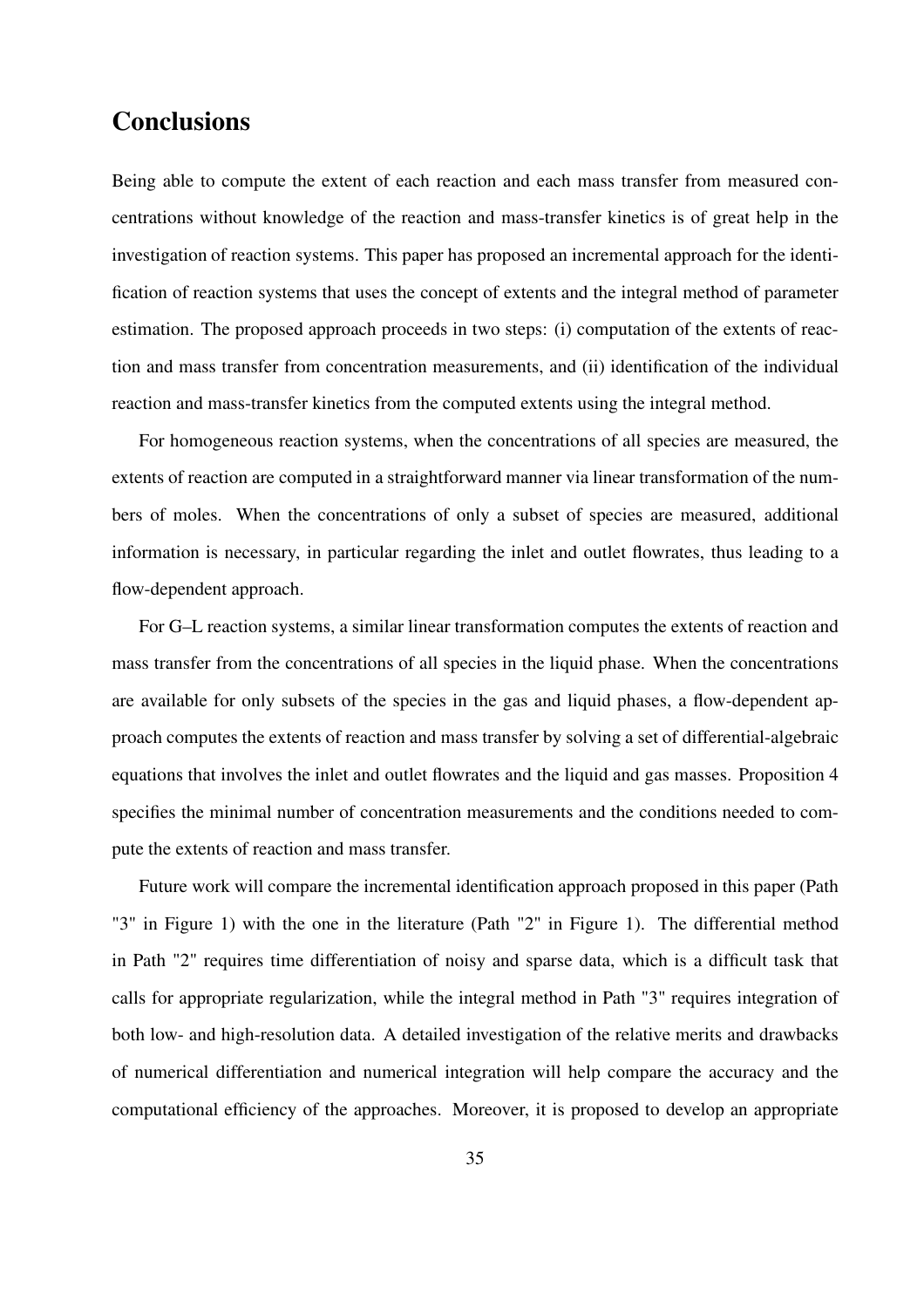metric to investigate the discrimination power of the two incremental identification approaches with respect to competing rate expressions.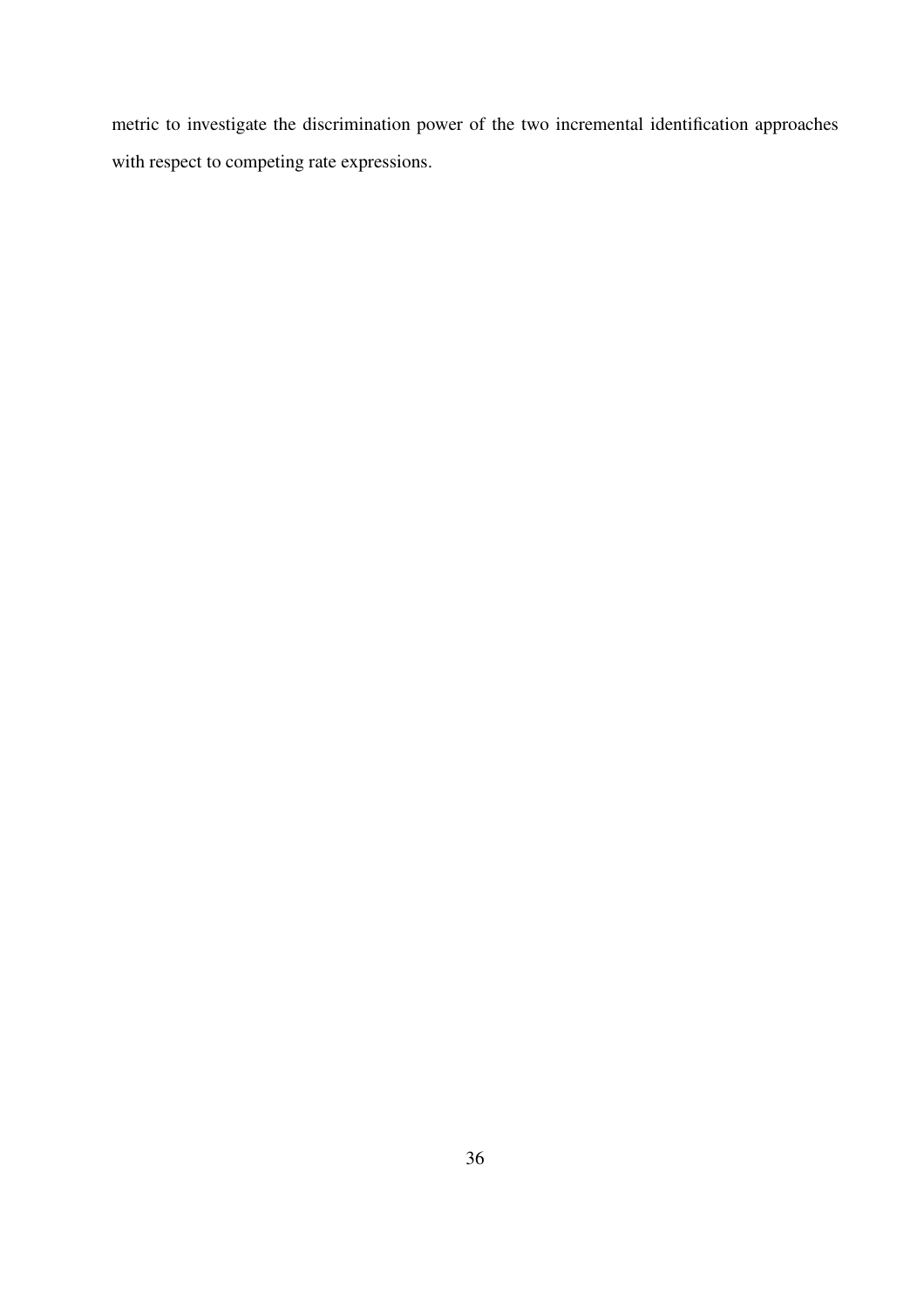# **Appendix A: Algorithm to compute**  $S_0$ **,**  $M_0$  **and**  $q_0$

The algorithm is written generically for *S* species, *R* independent reactions, *p* inlet streams, the stoichiometric matrix **N** and the inlet matrix  $W_{in}$ . It assumes rank ( $[N^T W_{in}]) = R + p$ , although it can easily be extended to the case of rank  $([\mathbf{N}^T \ \mathbf{W}_{in}]) < R + p$ .

Let's first compute the matrices **Q**, **L**, **M** and **S**, where **L** is a  $(S \times p)$ -dimensional auxiliary matrix, which fulfill the conditions:

**C1:** The  $S \times S$  matrix  $[N^T \ L \ Q]$  is of rank *S*,

- **C2:** The columns of **Q** are orthonormal and span the null space of  $[N^T W_{in}]^T$ ,
- **C3:** The columns of **L** are orthonormal and span the null space of  $[N^T Q]^T$ ,
- **C4:**  $\mathbf{M}^T \mathbf{W}_{in} = \mathbf{I}_p$ , which can be achieved by choosing  $\mathbf{M} = \mathbf{L}(\mathbf{W}_{in}^T \mathbf{L})^+$ .

The following algorithm computes successively the matrices **Q**, **L**, **M** and **S**:

1. Apply the singular value decomposition (SVD) to the matrix  $[\mathbf{N}^T \ \mathbf{W}_{in}]$ :

$$
\left[\mathbf{N}^{\mathrm{T}}\ \mathbf{W}_{in}\right]=\mathbf{U}_1\mathbf{S}_1\mathbf{V}_1^{\mathrm{T}}.
$$

Let  $U_1 = [U_{1,1} \ U_{1,2}]$ , where  $U_{1,1}$  and  $U_{1,2}$  are of dimension  $S \times (R + p)$  and  $S \times (S - R - p)$ , respectively. Then,  $\mathbf{Q} = \mathbf{U}_{1,2}$ .

2. Note that rank  $([\mathbf{N}^T \ \mathbf{Q}]) = S - p$ . Apply SVD to the matrix  $[\mathbf{N}^T \ \mathbf{Q}]$ :

$$
\left[\mathbf{N}^{\mathrm{T}}\ \mathbf{Q}\right]=\mathbf{U}_{2}\mathbf{S}_{2}\mathbf{V}_{2}^{\mathrm{T}}.
$$

Let  $U_2 = [U_{2,1} \ U_{2,2}]$ , where  $U_{2,1}$  and  $U_{2,2}$  are of dimension  $S \times (S - p)$  and  $S \times (p)$ , respectively. Then,  $\mathbf{L} = \mathbf{U}_{2,2}$ .

3. Compute  $\mathbf{M} = \mathbf{L}(\mathbf{W}_{in}^{T} \mathbf{L})^{+}$ .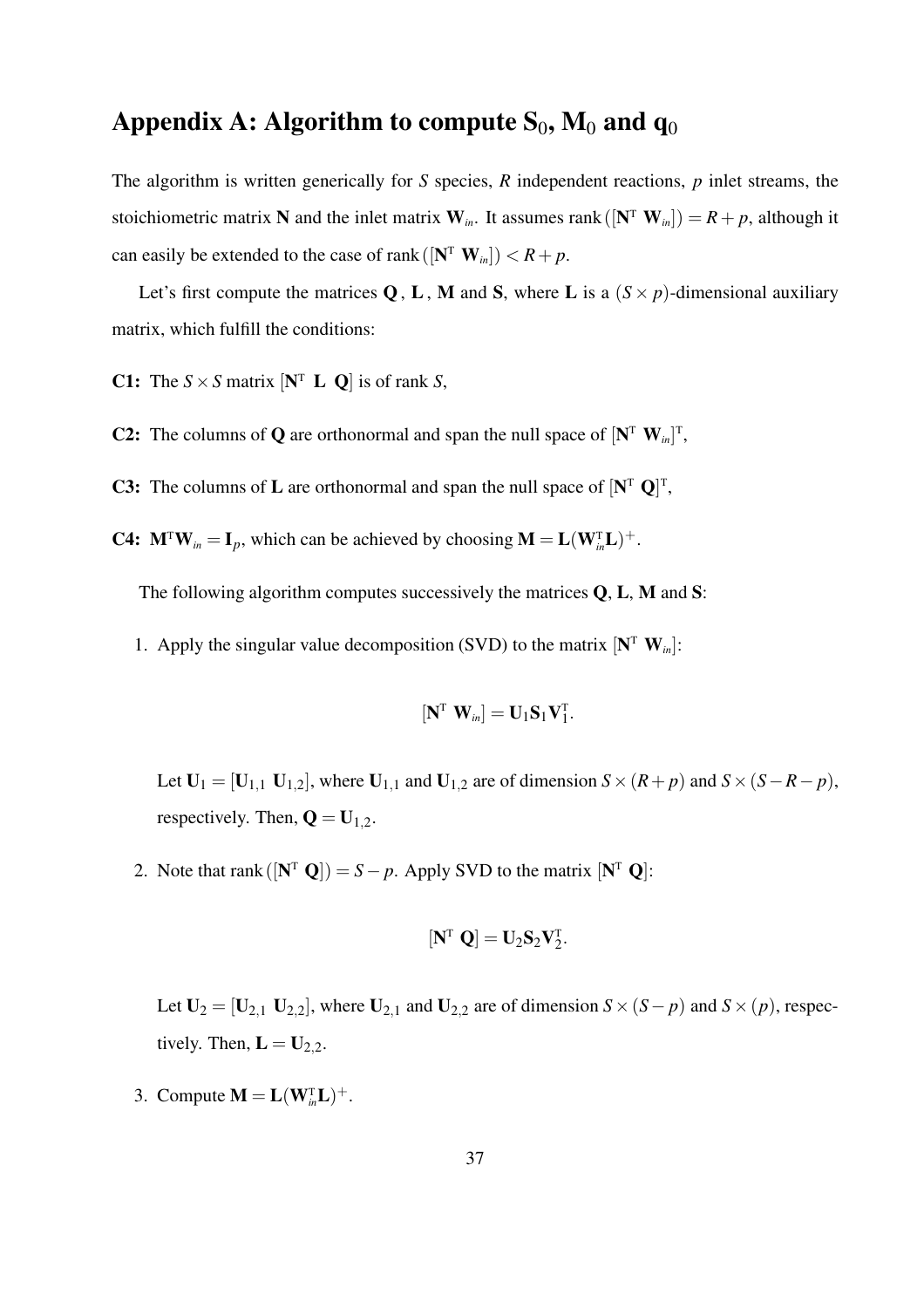- 4. Compute  $\mathbf{S}^{\mathrm{T}} = \mathbf{N}^{\mathrm{T}+} (\mathbf{I}_S \mathbf{W}_{in} \mathbf{M}^{\mathrm{T}}).$
- 5. Using the initial conditions  $\mathbf{n}_0$ , the matrices  $\mathbf{q}_0$ ,  $\mathbf{S}_0$  and  $\mathbf{M}_0$  are defined as:

$$
\mathbf{q}_0^{\mathrm{T}} = \frac{\mathbf{1}_{S-R-p}^{\mathrm{T}} \mathbf{Q}^{\mathrm{T}}}{\mathbf{1}_{S-R-p}^{\mathrm{T}} \mathbf{Q}^{\mathrm{T}} \mathbf{n}_0}, \qquad \mathbf{S}_0^{\mathrm{T}} = \mathbf{S}^{\mathrm{T}} (\mathbf{I}_S - \mathbf{n}_0 \mathbf{q}_0^{\mathrm{T}}), \qquad \mathbf{M}_0^{\mathrm{T}} = \mathbf{M}^{\mathrm{T}} (\mathbf{I}_S - \mathbf{n}_0 \mathbf{q}_0^{\mathrm{T}}). \tag{38}
$$

## **Appendix B: Proof of Proposition 2**

The numbers of moles of the available species  $\mathbf{n}_a(t_h)$  can be computed from the volume  $V(t_h)$  and the available concentrations  $\mathbf{c}_a(t_h)$ . On the other hand, from Theorem 2 in Amrhein et al.<sup>21</sup>,  $\mathbf{n}_a(t_h)$ can be written as:

$$
\mathbf{n}_{a}(t_{h}) = \mathbf{N}_{a}^{\mathrm{T}} \mathbf{x}_{r}(t_{h}) + \mathbf{W}_{in,a} \mathbf{x}_{in}(t_{h}) + \mathbf{n}_{0,a} \lambda(t_{h}). \qquad (39)
$$

The states  $\mathbf{x}_{in}(t)$  and  $\lambda(t)$  can be computed from  $\mathbf{u}_{in}(t)$  and  $u_{out}(t)$  using Eqs. (14) and (15). Furthermore,  $(\mathbf{N}_a^T)^+$  exists from the assumption rank  $(\mathbf{N}_a) = R$ . Hence, the extents of reaction  $\mathbf{x}_r(t_h)$ can be computed from  $\mathbf{n}_a(t_h)$  and the flow extents  $\mathbf{x}_m(t_h)$  and  $\lambda(t_h)$  according to Eq. (16).

# **Appendix C: Proof of Proposition 4**

The numbers of moles of the available species in the gas phase  $\mathbf{n}_{g,a}(t_h)$  can be computed from  $\mathbf{c}_{g,a}(t_h)$  as follows:  $\mathbf{n}_{g,a}(t_h) = (V_r - V_l(t_h))\mathbf{c}_{g,a}(t_h)$ . On the other hand, from Corollary 1 in Bhatt et al.<sup>22</sup>,  $\mathbf{n}_{g,a}(t_h)$  can be written in terms of various extents as:

$$
\mathbf{n}_{g,a}(t_h) = -\mathbf{W}_{m,g,a}\mathbf{x}_{m,g}(t_h) + \mathbf{W}_{in,g,a}\mathbf{x}_{m,g}(t_h) + \mathbf{n}_{g0,a}\lambda_g(t_h). \tag{40}
$$

Since  $\mathbf{u}_{in,g}(t)$ ,  $u_{out,g}(t)$  and  $m_g(t)$  are available,  $\mathbf{x}_{in,g}(t)$  and  $\lambda_g(t)$  can be computed from Eqs. (22)-(24). Furthermore, since it is assumed that the  $S_{g,a} = p_{m_g}$  species measured in the gas phase are involved in mass transfer,  $\mathbf{W}_{m,g,a}$  can be partitioned as  $\mathbf{W}_{m,g,a} = [\mathbf{W}_{m_g,g,a} \ \mathbf{0}_{p_{m_g} \times (p_m - p_{m_g})}]$  and Eq. (40)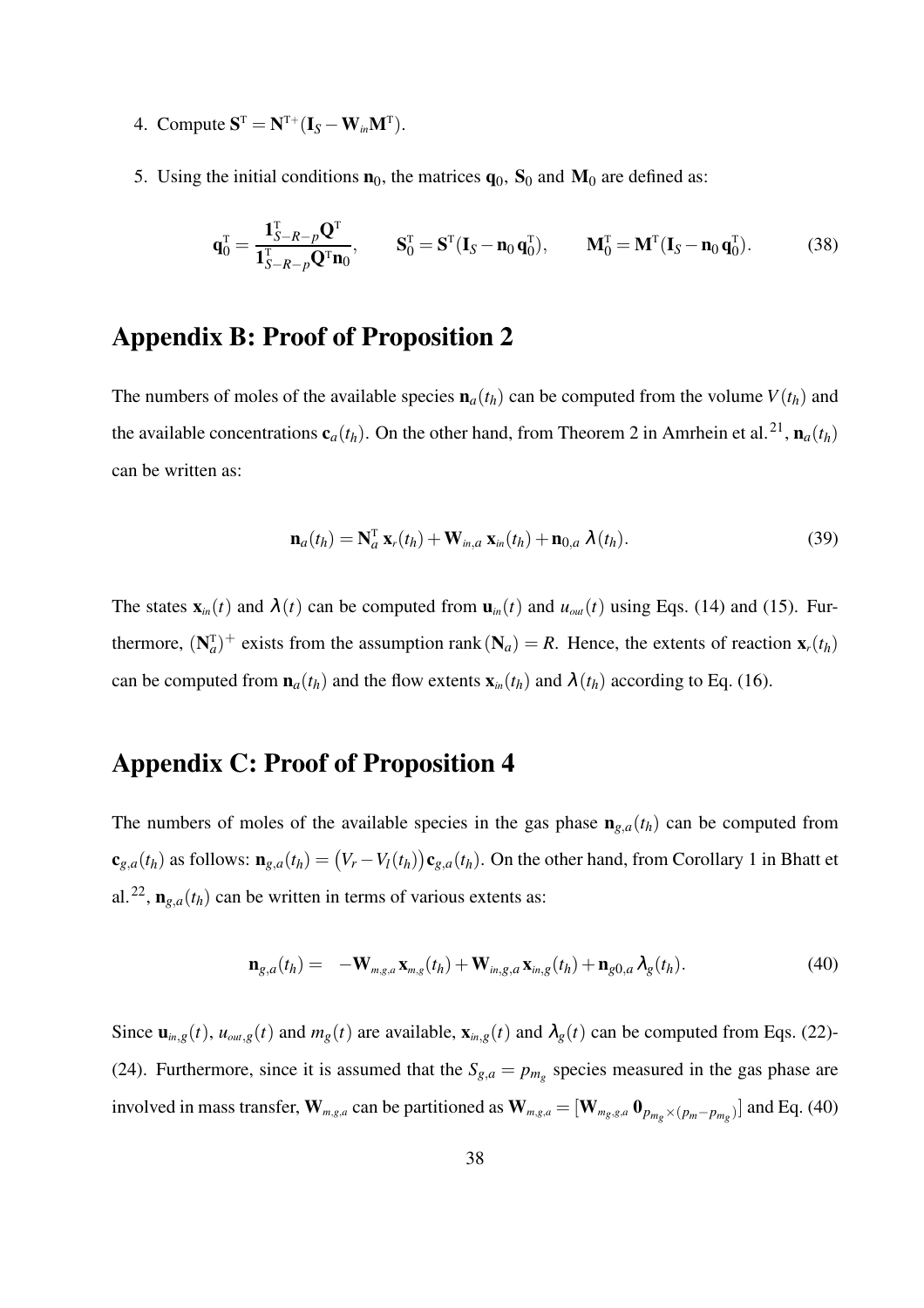written as:

$$
\mathbf{n}_{g,a}(t_h) = -\mathbf{W}_{m_g,g,a}\mathbf{x}_{m_g,g}(t_h) + \mathbf{W}_{in,g,a}\mathbf{x}_{m,g}(t_h) + \mathbf{n}_{g0,a}\lambda_g(t_h),
$$
\n(41)

which corresponds to the last equation in Eq. (22). Since rank  $(\mathbf{W}_{m_g,g,a}) = p_{m_g}$ , its inverse exists, and the  $p_{m_g}$  extents  $\mathbf{x}_{m_g,g}(t)$  can be computed.

Furthermore, since  $u_{out,l}(t)$ ,  $m_l(t)$ ,  $u_{out,g}(t)$  and  $m_g(t)$  are measured, the  $p_{m_g}$  extents of mass transfer  $\mathbf{x}_{m_p,l}(t)$  can be computed from Eq. (23).

The numbers of moles  $\mathbf{n}_{l,a}(t_h)$  can be computed from  $\mathbf{c}_{l,a}(t_h)$  and  $V_l(t_h)$  as  $\mathbf{n}_{l,a}(t_h) = V_l(t_h) \mathbf{c}_{l,a}(t_h)$ . On the other hand, from Theorem 1 in Bhatt *et al.*<sup>22</sup>,  $\mathbf{n}_{l,a}(t_h)$  can be written as:

$$
\mathbf{n}_{l,a}(t_h) = \mathbf{N}_a^{\mathrm{T}} \mathbf{x}_r(t_h) + \mathbf{W}_{m,l,a} \mathbf{x}_{m,l}(t_h) + \mathbf{W}_{in,l,a} \mathbf{x}_{m,l}(t_h) + \mathbf{n}_{l0,a} \lambda_l(t_h)
$$
(42)

$$
= \overline{\mathbf{N}}_{a}^{\mathrm{T}}\left[\frac{\mathbf{x}_{r}(t_{h})}{\mathbf{x}_{m_{l},l}(t_{h})}\right] + \mathbf{W}_{m_{g},l,a}\mathbf{x}_{m_{g},l}(t_{h}) + \mathbf{W}_{in,l,a}\mathbf{x}_{in,l}(t_{h}) + \mathbf{n}_{l0,a}\lambda_{l}(t_{h}), \qquad (43)
$$

which corresponds to the last equation in Eq. (24). Since  $\mathbf{u}_{in,l}(t)$ ,  $u_{out,l}(t)$  and  $m_l(t)$  are available,  $\mathbf{x}_{in,l}(t)$  and  $\lambda_l(t)$  can be computed from Eq. (24). The pseudo inverse of matrix  $\bar{\mathbf{N}}_a^T$  exists since it is full rank by assumption. Hence, the extents of reaction  $\mathbf{x}_r(t_h)$  and  $\mathbf{x}_{m_l,l}(t_h)$  can be computed by inverting the matrix  $\bar{N}_a^T$ , which proves the proposition.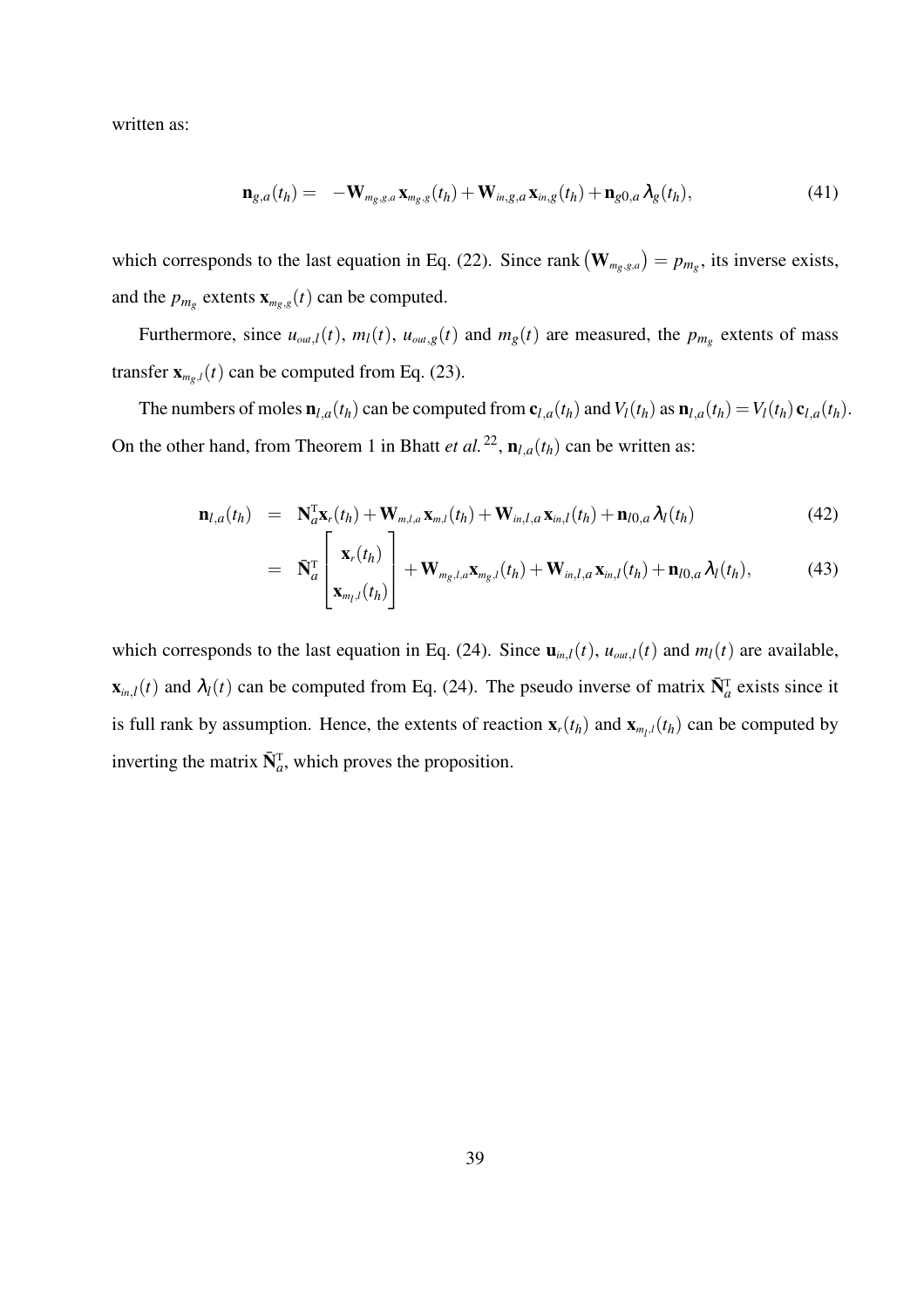# **Appendix D: Proof of Proposition 5**

The numbers of moles of the available species  $\bar{\mathbf{n}}_a(t_h)$  can be computed from the volume  $V_l(t_h)$  and the concentrations  $\bar{\mathbf{c}}_a(t_h)$ . On the other hand,  $\bar{\mathbf{n}}_a(t_h)$  can be written as:<sup>22</sup>

$$
\bar{\mathbf{n}}_a(t_h) = \mathbf{N}_a^{\mathrm{T}} \mathbf{x}_r(t_h) + \bar{\mathbf{W}}_{in,a} \mathbf{x}_{in}(t_h) + \bar{\mathbf{n}}_{0,a} \tag{44}
$$

$$
= \mathbf{N}_a^{\mathrm{T}} \mathbf{x}_r(t_h) + \begin{bmatrix} \mathbf{W}_{in,g,a} & \mathbf{W}_{in,l,a} & \mathbf{W}_{m,a} \end{bmatrix} \begin{bmatrix} \mathbf{x}_{in,g}(t_h) \\ \mathbf{x}_{in,l}(t_h) \\ \mathbf{x}_{in}(t_h) \end{bmatrix} + \bar{\mathbf{n}}_{0,a} \qquad (45)
$$

$$
= \mathbf{N}_a^{\mathrm{T}} \mathbf{x}_r(t_h) + \mathbf{W}_{in,g,a} \mathbf{x}_{in,g}(t_h) + \mathbf{W}_{in,l,a} \mathbf{x}_{in,l}(t_h) + \mathbf{W}_{m,a} \mathbf{x}_m(t_h) + \bar{\mathbf{n}}_{0,a}
$$
(46)

$$
= \overline{\mathbf{N}}_{a}^{\mathrm{T}}\begin{bmatrix} \mathbf{x}_{r}(t_{h}) \\ \mathbf{x}_{m}(t_{h}) \end{bmatrix} \mathbf{x}_{r}(t_{h}) + \mathbf{W}_{in,g,a} \mathbf{x}_{in,g}(t_{h}) + \mathbf{W}_{in,l,a} \mathbf{x}_{in,l}(t_{h}) + \overline{\mathbf{n}}_{0,a}.
$$
 (47)

Since  $\mathbf{u}_{m,g}(t)$  and  $\mathbf{u}_{m,l}(t)$  are measured,  $\mathbf{x}_{m,g}(t_h)$  and  $\mathbf{x}_{m,l}(t_h)$  can be computed from Eqs. (27) and (28). Furthermore,  $(\bar{N}_a^T)^+$  exists from the assumption rank  $(\bar{N}_a) = R + p_m$ . Hence, the vector of extents of reaction  $\mathbf{x}_r(t_h)$  and mass transfer  $\mathbf{x}_m(t_h)$  can be computed from  $\bar{\mathbf{n}}_a(t_h)$  and the flow extents  $\mathbf{x}_{in,g}(t_h)$  and  $\mathbf{x}_{in,l}(t_h)$  according to Eq. (29). The first *R* elements of the computed vector correspond to the extents of reaction, while the remaining  $p_m$  elements correspond to the extents of mass transfer.

# **Appendix E: Data for the Chlorination of Butanoic Acid**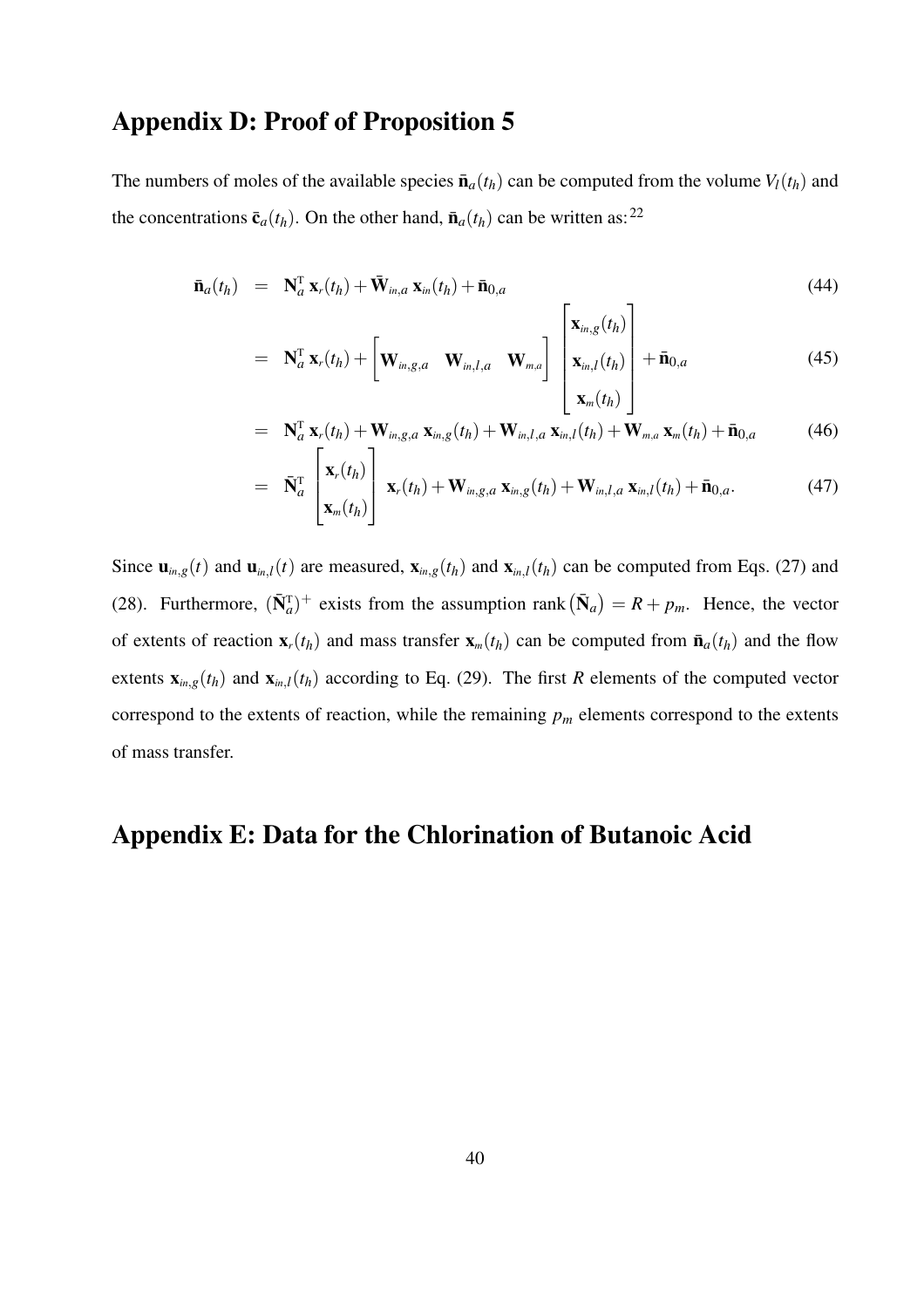Thermodynamic data Henry constants,  $H_{c,Cl_2} = H_{c,HCl} = 70.33$  [bar m<sup>3</sup> kmol<sup>-1</sup>] Molecular weights [kg kmol $^{-1}$ ]  $M_{w,BA} = 88.12$  $M_{w,MBA} = 122.52$  $M_{w,DBA} = 156.97$  $M_{w,Cl_2} = 71$  $M_{w,HCl} = 36.45$  $M_{w,E}$ *tOH* = 46 Liquid densities of pure species [kg m<sup>-3</sup>]  $\rho_{l,BA} = 859.17$  $\rho$ <sub>*l*,*MBA* = 1085.53</sub>  $\rho_{l,DBA} = 1070$  $\rho_{l,Cl_2} = 1093$  $\rho_{l,HCl} = 1486.26$  $ρ$ <sub>*l, EtOH* = 790</sub> Hydrodynamic data Specific interfacial area,  $A_s = 254.9 \,[\text{m}^{-1}]$ 

### **References**

- 1. Walter, E.; Pronzato, L. *Identification of Parametric Models from Experimental Data*; Springer-Verlag, Berlin, 1997.
- 2. Asprey, S.; Macchietto, S. Statistical tools for optimal dynamic model building. *Comp. Chem. Eng.* **2000**, *24*, 2161.
- 3. Montgomery, D. C. *Design and Analysis of Experiments*, 6th ed.; John Wiley & Sons, New York, 2005.
- 4. Franceschini, G.; Macchietto, S. Model-based design of experiments for parameter precision: State of the art. *Chem. Eng. Sci.* **2008**, *63*, 4846.
- 5. Bard, Y. *Nonlinear Parameter Estimation*; Academic Press, New York, 1974.
- 6. Brendel, M. L. *Incremental Identification of Complex Reaction Systems*; Doctoral thesis, RWTH Aachen University, Germany, 2005.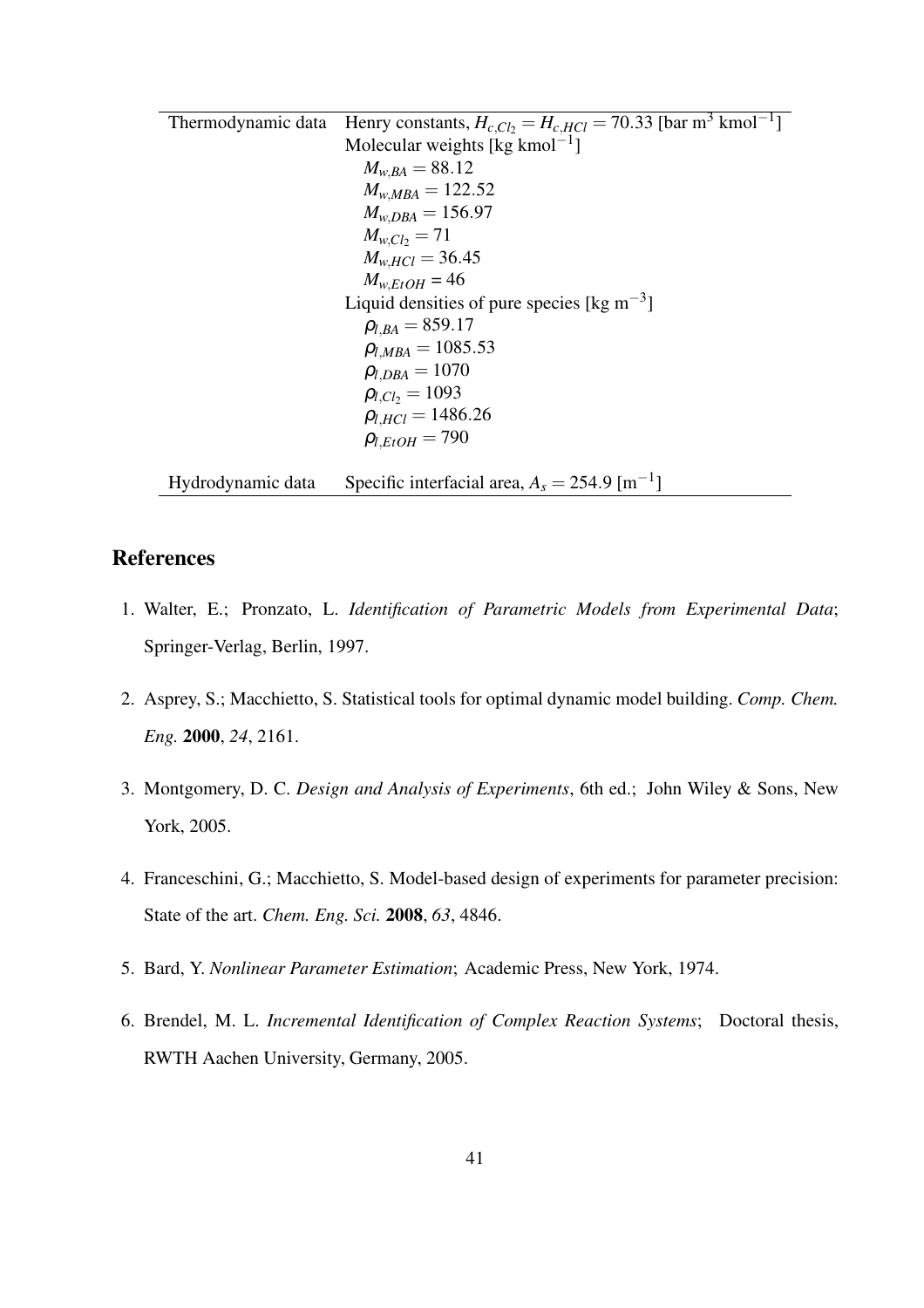- 7. Bardow, A.; Marquardt, W. Incremental and simultaneous identification of reaction kinetics: Methods and comparison. *Chem. Eng. Sci.* **2004**, *59*, 2673.
- 8. Brendel, M.; Bonvin, D.; Marquardt, W. Incremental identification of kinetic models for homogeneous reaction systems. *Chem. Eng. Sci.* **2006**, *61*, 5404.
- 9. Marquardt, W. Model-based experimental analysis of kinetic phenomena in multi-phase reactive systems. *Chem. Eng. Res. Des.* **2005**, *83(A6)*, 561–573.
- 10. Michalik, C.; Brendel, M.; Marquardt, W. Incremental identification of fluid multi-phase reaction systems. *AIChE J.* **2009**, *55*, 1009.
- 11. Bonvin, D.; Rippin, D. Target factor analysis for the identification of stoichiometric models. *Chem. Eng. Sci.* **1990**, *45*, 3417.
- 12. Amrhein, M.; Srinivasan, B.; Bonvin, D. Target factor analysis of reaction data: Use of data pre-treatment and reaction-invariant relationships. *Chem. Eng. Sci.* **1999**, *54*, 579.
- 13. Prinz, O.; Bonvin, D. Monitoring chemical reaction systems using incremental target factor analysis. *IFAC Symposium ADCHEM*, Kyoto, Japan, 1994.
- 14. Levenspiel, O. *Chemical Reaction Engineering*, 3rd ed.; John Wiley & Sons, New York, 1998.
- 15. Froment, G. F.; Bischoff, K. B. *Chemical Reactor Analysis and Design*; John Wiley & Sons, New York, 1979.
- 16. Yeow, Y. L.; Wickramasinghe, S. R.; Han, B.; Leong, Y. K. A new method of processing the time-concentration data of reaction kinetics. *Chem. Eng. Sci.* **2003**, *58*, 3601–3610.
- 17. Hosten, L. H. A comparative study of short cut procedures for parameter estimation in differential equations. *Comp. Chem. Eng.* **1979**, *3*, 117–126.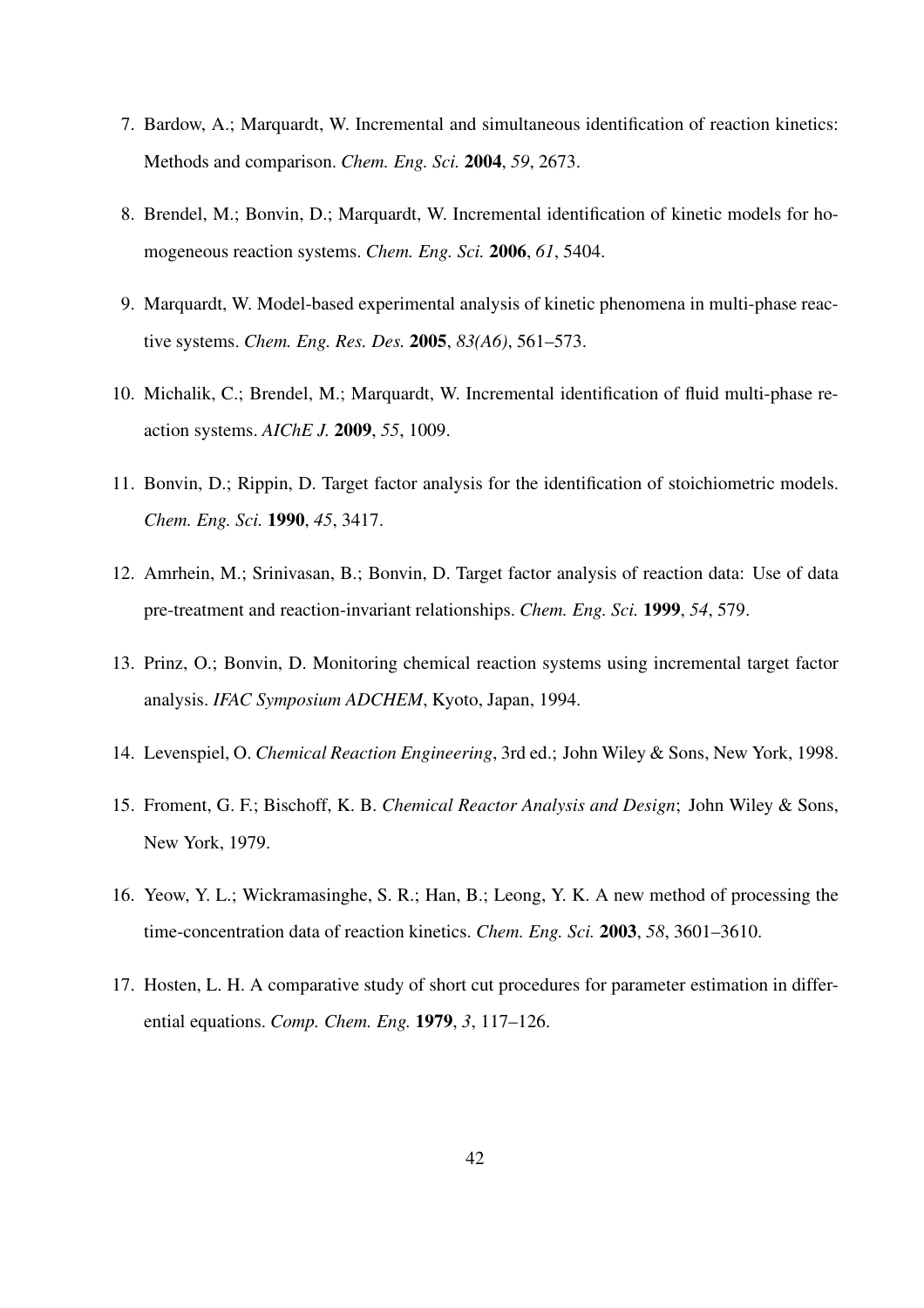- 18. Schaich, D.; Becker, R.; King, R. Qualitative modelling for automatic identification of mathematical models of chemical reaction systems. *Control Engineering Practice* **2001**, *9*, 1373– 1381.
- 19. Kristensen, N. R.; Madsen, H.; Jørgensen, S. B. Developing phenomena models from experimental data. *336th European Symposium of the Working Party on Computer Aided Process Engineering*, Lappeenranta, Finland, 2003; pp 1091–1096.
- 20. Kristensen, N. R.; Madsen, H.; Jørgensen, S. B. A method for systematic improvement of stochastic grey-box models. *Comp. Chem. Eng.* **2004**, *28*, 1431–1449.
- 21. Amrhein, M.; Bhatt, N.; Srinivasan, B.; Bonvin, D. Extents of reaction and flow for homogeneous reaction systems with inlet and outlet streams. *AIChE J.* **2010**, *56*, 2873.
- 22. Bhatt, N.; Amrhein, M.; Bonvin, D. Extents of reaction, mass transfer and flow for Gas–Liquid reaction systems. *Ind. Eng. Chem. Res.* **2010**, *49*, 7704.
- 23. Butcher, J. *Numerical Methods for Ordinary Differential Equations*; John Wiley & Sons, England, 2003.
- 24. Ljung, L.; Glad, T. On global identifiability for arbitrary model parametrizations. *Automatica* **1994**, *30*, 265.
- 25. Walter, E.; Pronzato, L. On the identifiability and distinguishability of nonlinear parametric models. *Math. and Comp. in Sim.* **1996**, *42*, 125.
- 26. Davidescu, F. P.; Jørgensen, S. B. Structural parameter identifiability analysis for dynamic reaction networks. *Chem. Eng. Sci.* **2008**, *63*, 4754.
- 27. Srinatha, S.; Gunawan, R. Parameter identifiability of power-law biochemical system models. *J. of Biotech.* **2010**, *149*, 132.
- 28. Turányi, T. Sensitivity analysis of complex kinetic systems. Tools and applications. *J. of Math. Chem.* **1990**, *5*, 203.